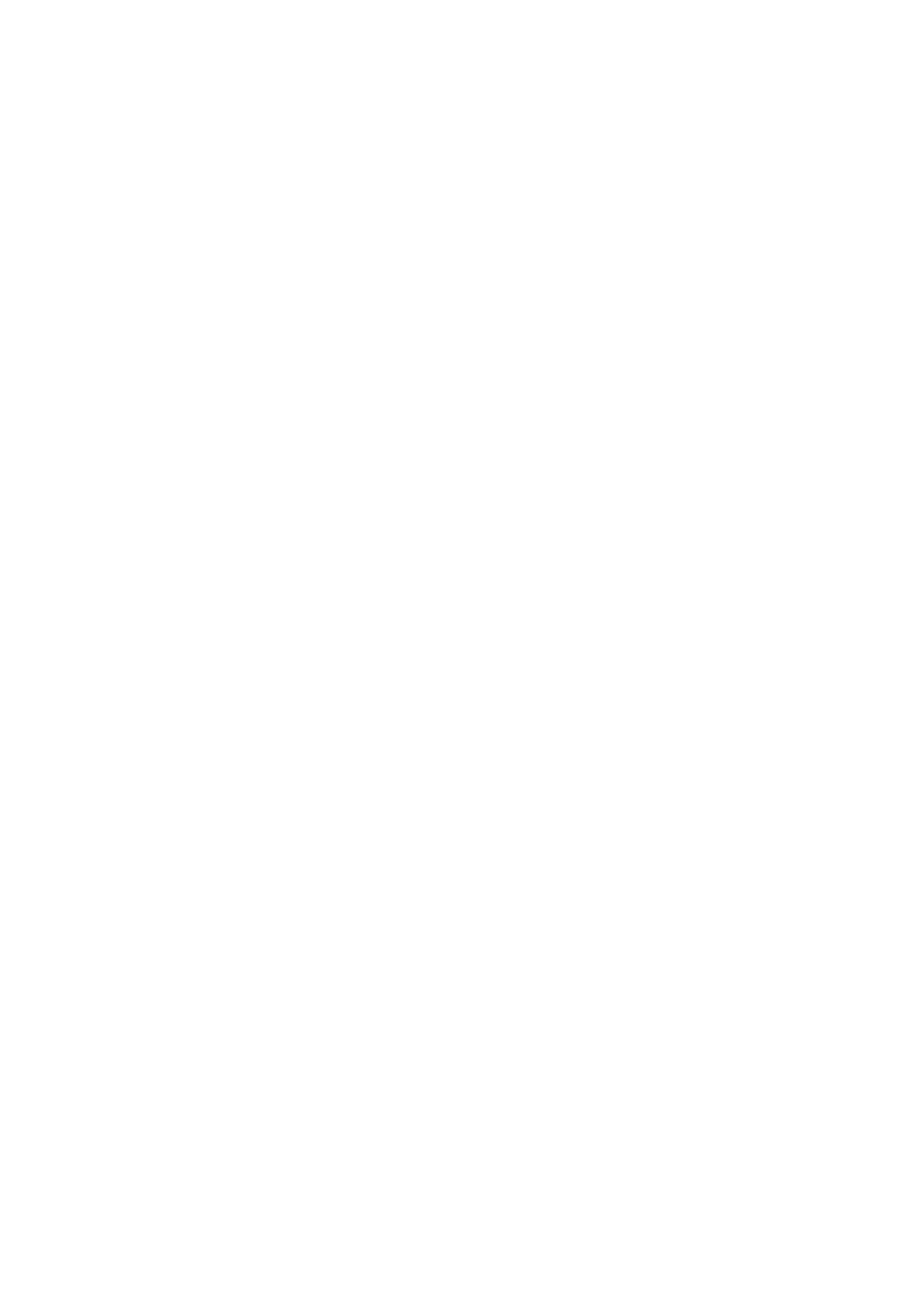# **TABLE OF CONTENTS 8 JUNE 2017**

|    | <b>Business</b>                       | Page No. |
|----|---------------------------------------|----------|
|    |                                       |          |
| 1. | <b>Meeting Conduct</b>                | 5        |
|    | 1.1 Apologies                         | 5        |
|    | 1.2 Conflict of Interest Declarations | 5        |
|    | 1.3 Confirmation of Minutes           | 5        |
|    | 1.4 Public Participation              | 6        |
|    | 1.5 Items not on the Agenda           | 5        |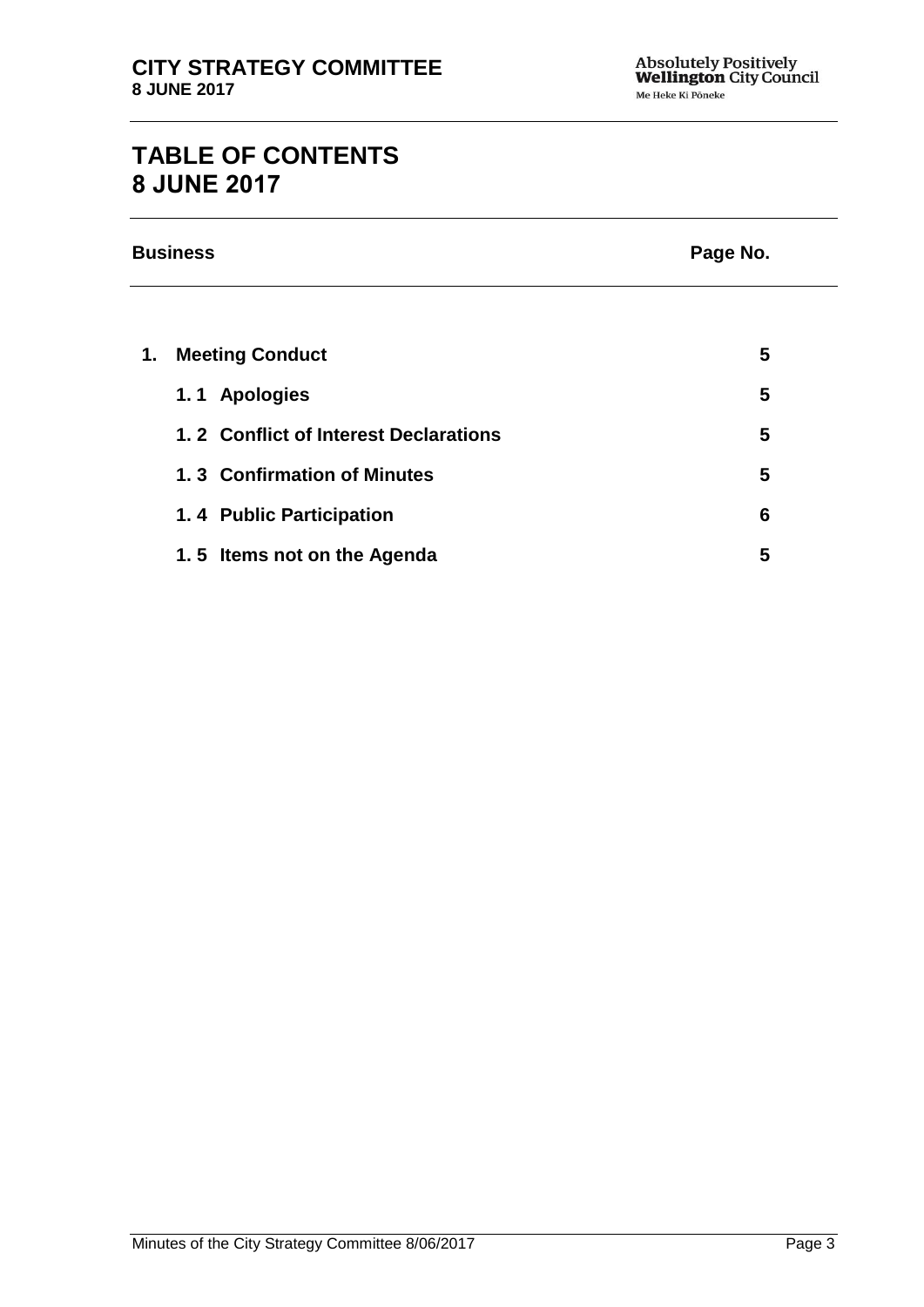| 2. | <b>Policy</b> |                                                                                                                                    |                |
|----|---------------|------------------------------------------------------------------------------------------------------------------------------------|----------------|
|    | 2.1           | <b>Submission to the Remuneration Authority on Local</b><br><b>Government Review</b>                                               | 42             |
| 3. |               | <b>Monitoring</b>                                                                                                                  |                |
|    |               | A.1 2016/17 Capital and Operational expenditure update                                                                             | 29             |
|    | 3.1           | <b>Report of the Council Controlled Organisations</b><br>Subcommittee of the 24 May 2017                                           | 30             |
|    |               | 3.2 2016/17 Q3 Quarterly Report                                                                                                    | 30             |
| 4. |               | <b>Operational</b>                                                                                                                 |                |
|    | 4.1           | Prince of Wales/Omaroro Reservoir easement<br>application at Prince of Wales Park, Wellington Town<br><b>Belt</b>                  | 6              |
|    | 4.2           | <b>Traffic Resolutions - Electric Vehicles and Car Share</b>                                                                       | $\overline{7}$ |
|    | 4.3           | <b>Electricity Easement in Wellington Botanic Garden</b>                                                                           | 31             |
|    | 4.4           | One New Lease under the Wellington Town Belt Act 2016<br>and One New Lease under the Reserves Act 1977:<br><b>Existing Tenants</b> | 31             |
|    | 4.5           | <b>Wellington Housing Accord - Nomination of Special</b><br><b>Housing Areas</b>                                                   | 21             |
|    | 4.6           | Miramar South - Proposed 24 Hour Parking Restriction<br>(TR 73-17)                                                                 | 28             |
|    | 4.7           | <b>Traffic Resolutions</b>                                                                                                         | 32             |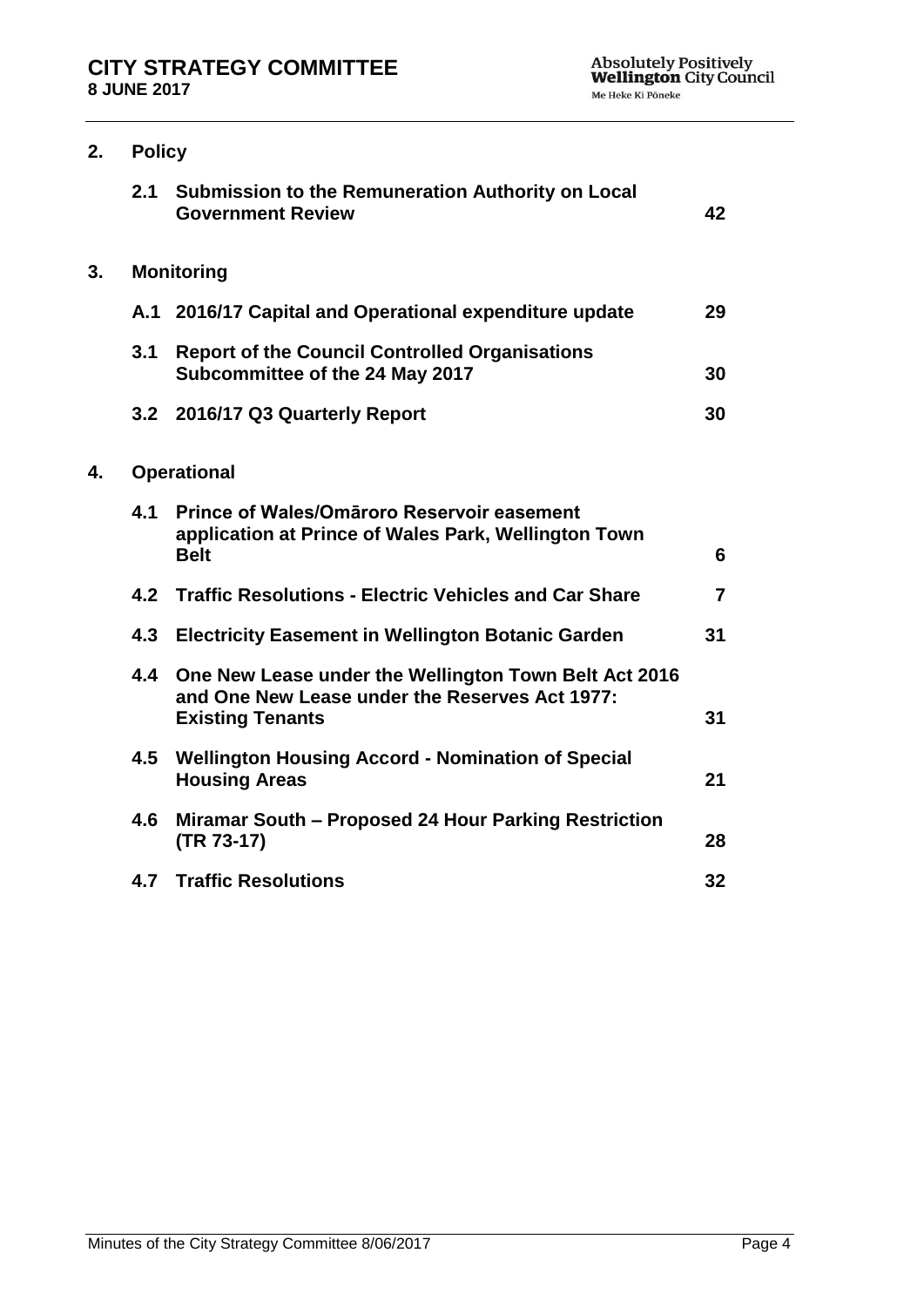# <span id="page-4-0"></span>**1 Meeting Conduct**

#### <span id="page-4-1"></span>**1.0 Māori Proverb – Councillor Lee**

#### **1. 1 Apologies**

No apologies were received.

#### <span id="page-4-2"></span>**1. 2 Conflict of Interest Declarations**

No conflicts of interests declared.

#### <span id="page-4-3"></span>**1. 3 Confirmation of Minutes**

#### **Moved Councillor Pannett, seconded Councillor Free**

#### **Resolved**

That the City Strategy Committee:

Approve the minutes of the City Strategy Committee Meeting held on 11 May 2017, having been circulated, that they be taken as read and confirmed as an accurate record of that meeting.

**Carried**

#### <span id="page-4-4"></span>**1. 4 Public Participation**

## **1.4.1 Alastair Smith, Cycle Aware Wellington**

Alastair Smith addressed the committee on report 4.7 Traffic Resolutions.

#### **Attachments**

1 Alastair Smith, Cycle Aware Wellington | Tabled Information

#### **1.4.2 David Tildesley**

David Tildesley addressed the committee on report 4.1 Prince of Wales/Omāroro Reservoir easement application at Prince of Wales Park, Wellington Town Belt.

#### **Attachments**

1 David Tildesley | Tabled Information

#### **1.4.3 Mike Mellor, Living Streets Aotearoa**

Mike Mellor addressed the committee on report 4.6 Miramar South – Proposed 24 Hour Parking Restriction (TR 73-17) and report 4.7 Traffic Resolutions.

#### **1.4.4 Catherine Ayson, Living Streets Aotearoa**

Catherine Ayson addressed the committee on report 4.1 Prince of Wales/Omāroro Reservoir easement application at Prince of Wales Park, Wellington Town Belt.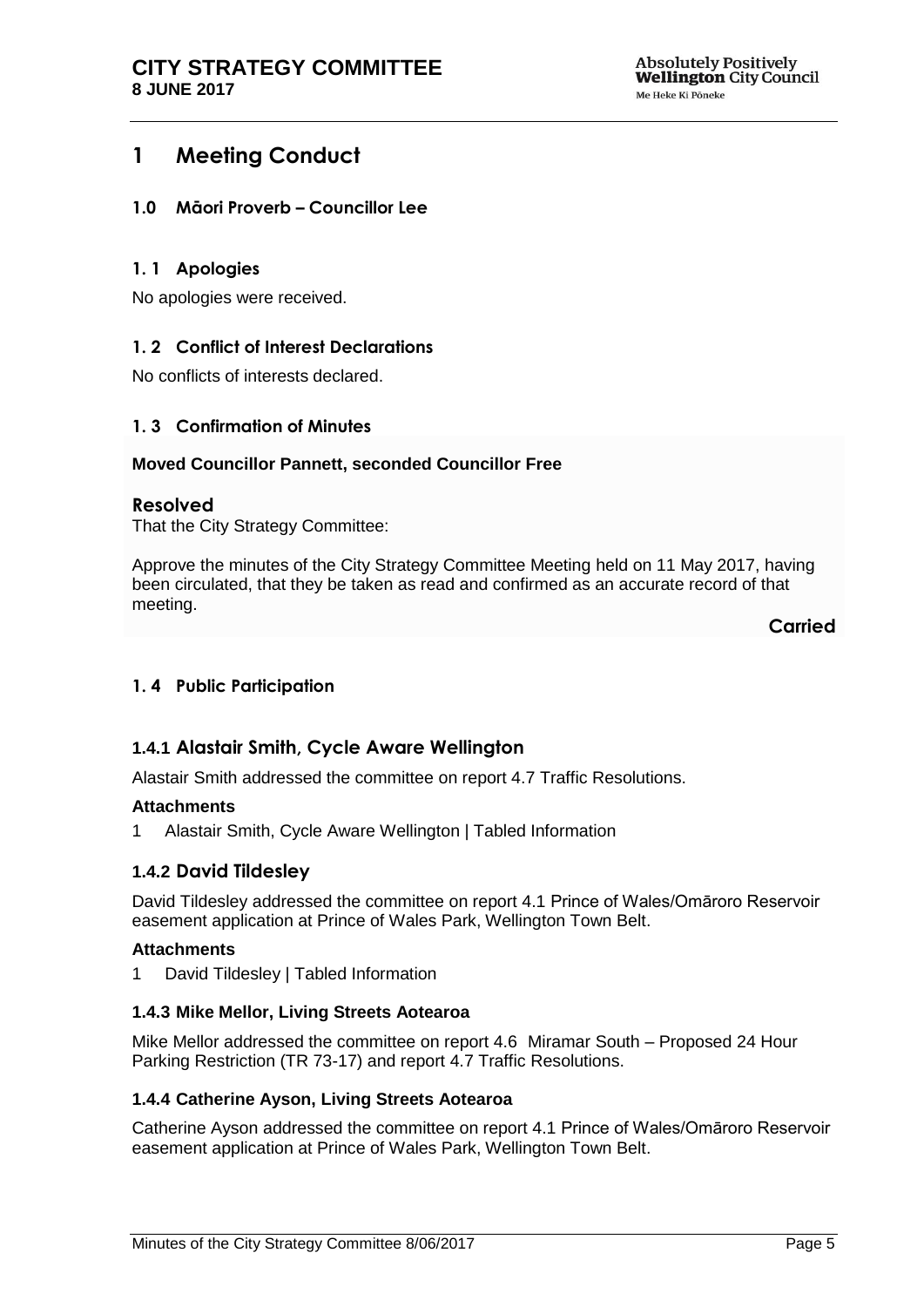#### <span id="page-5-0"></span>**1. 5 Items not on the Agenda**

There were no late items.

The chair changed the order of reports, as follows:

- 4.1 Prince of Wales/Omāroro Reservoir easement application at Prince of Wales Park, Wellington Town Belt
- 4.2 Traffic Resolutions Electric Vehicles and Car Share
- 4.5 Wellington Housing Accord Nomination of Special Housing Areas
- 4.6 Miramar South Proposed 24 Hour Parking Restriction (TR 73-17)
- 3.3 2016/17 Capital and Operational expenditure update
- 3.1 Report of the Council Controlled Organisations Subcommittee of the 24 May 2017
- 3.2 2016/17 Q3 Quarterly Report
- 4.3 Electricity Easement in Wellington Botanic Garden
- 4.4 One New Lease under the Wellington Town Belt Act 2016 and One New Lease under the Reserves Act 1977: Existing Tenants
- 4.7 Traffic Resolutions
- 2.1 Submission to the Remuneration Authority on Local Government Review

# **4. Operational**

## <span id="page-5-1"></span>**4.1 Prince of Wales/Omāroro Reservoir easement application at Prince of Wales Park, Wellington Town Belt**

#### **Moved Councillor Pannett, seconded Councillor Young**

#### **Resolved**

That the City Strategy Committee:

- 1. Receives the information.
- 2. Having considered and applied the principles in section 4 of the Act, approves 'in principle' the granting of:
	- a. an easement relating to a water reservoir and associated infrastructure in perpetuity over parts of the Wellington Town Belt (subject to final survey) at Prince of Wales Park (part of Part Lot 2 DP 10337 on CFR 742981) pursuant to the Wellington Town Belt Act 2016 and the to the Wellington Town Belt Management Plan 2017; and
	- b. a license to accommodate the use of land necessary for the construction of the project.
- 3. Instructs officers to carry out consultation on the above proposal in accordance with the Wellington Town Belt Act 2016.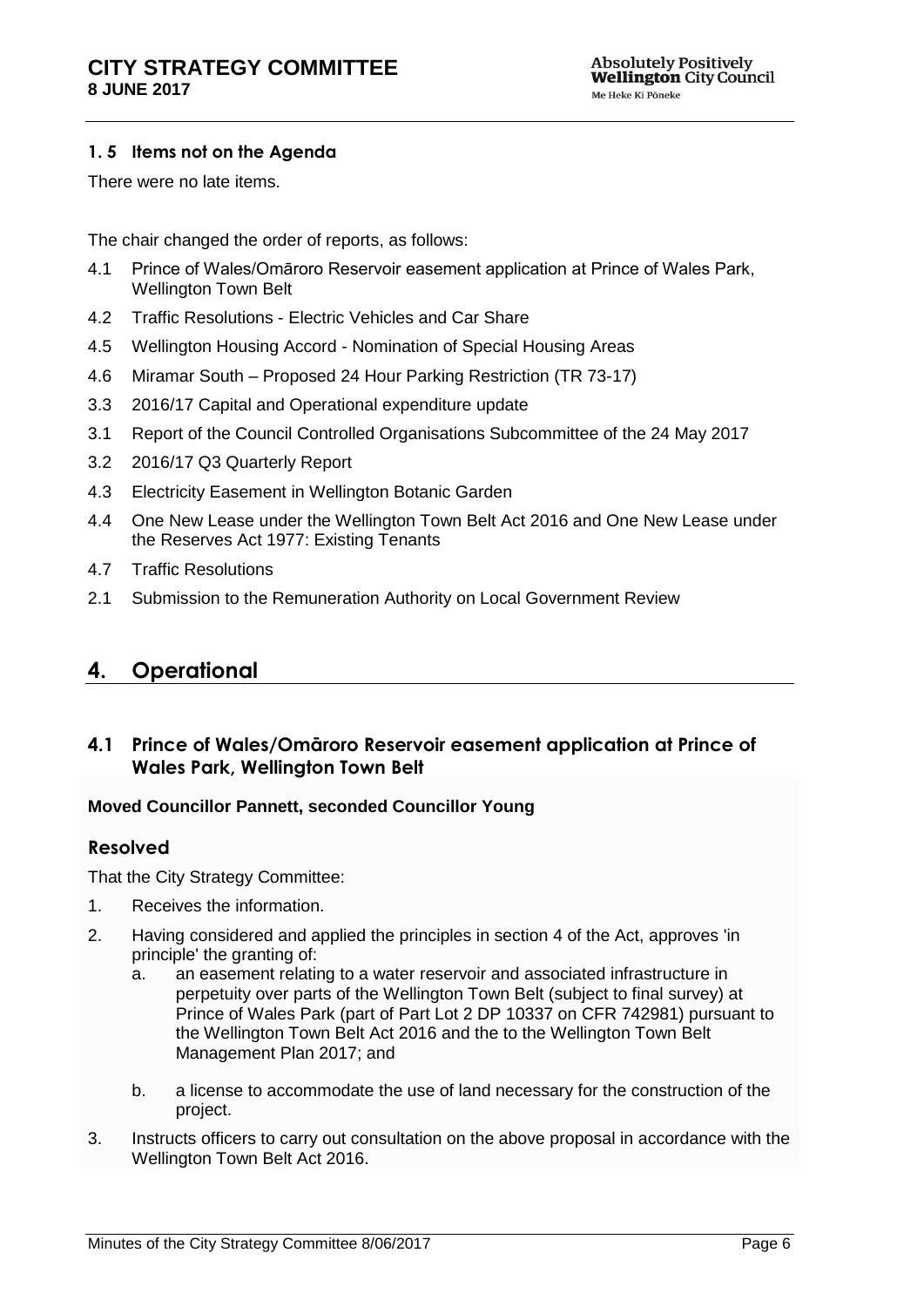- 4. Instructs officers to negotiate proposed terms for the easement and licence.
- 5. Notes that construction of the reservoir is subject to any necessary consents under the Resource Management Act 1991 being obtained.
- 6. Notes that a final decision to grant an easement and licence is subject to the requirements of the Wellington Town Belt Act 2016, in particular consultation in accordance with section 16 and the Committee considering the views of the public and persons likely to be affected by, or to have an interest in, the proposal.
- 7. Notes that the Committee's approval 'in principle' is subject to Wellington Water Ltd agreeing to meet the Council's costs in association with the proposal.
- **8. The final decision on whether the two fields will be raised or not will be made following the conclusion of public consultation under the Town Belt Act and as required under the Resource Management Act.**

**Carried**

# <span id="page-6-0"></span>**4.2 Traffic Resolutions - Electric Vehicles and Car Share**

#### **Moved Councillor Calvi-Freeman, seconded Councillor Foster**

#### **Resolved**

That the City Strategy Committee:

- 1. Receive the information.
- 2. Approve the following amendments to the Traffic Resolutions, pursuant to the provisions of the Wellington City Council Consolidated Bylaw 2008.

| a. | Car Share Vehicle Parking Space - 7 Ballance Street, Wellington Central (TR 50-17) |                                                                                                                                                |                                                                                                                                                                                                                                                                                 |
|----|------------------------------------------------------------------------------------|------------------------------------------------------------------------------------------------------------------------------------------------|---------------------------------------------------------------------------------------------------------------------------------------------------------------------------------------------------------------------------------------------------------------------------------|
|    |                                                                                    | Delete from Schedule F (Metered parking) of the Traffic Restrictions Schedule                                                                  |                                                                                                                                                                                                                                                                                 |
|    | Column One                                                                         | Column Two                                                                                                                                     | <b>Column Three</b>                                                                                                                                                                                                                                                             |
|    | <b>Ballance Street</b>                                                             | Metered parking, P120<br>Maximum, Monday to<br>Thursday 8:00am - 6:00pm,<br>Friday 8:00am - 8:00pm,<br>Saturday and Sunday 8:00<br>$-6:00pm$ . | Southwest side, commencing<br>40 metres northwest of its<br>intersection with Customhouse<br>Quay (Grid coordinates $x=$<br>1748945.3 m, y= 5428412.5<br>m), and extending in a north-<br>westerly direction following the<br>kerbline for 11 metres. (2)<br>parallel carparks) |
|    | Add to Schedule B (Class Restricted) of the Traffic Restrictions Schedule          |                                                                                                                                                |                                                                                                                                                                                                                                                                                 |
|    | Column One                                                                         | Column Two                                                                                                                                     | <b>Column Three</b>                                                                                                                                                                                                                                                             |
|    | <b>Ballance Street</b>                                                             | Car share, at all times                                                                                                                        | Southwest side, commencing<br>45.2 metres northwest of its                                                                                                                                                                                                                      |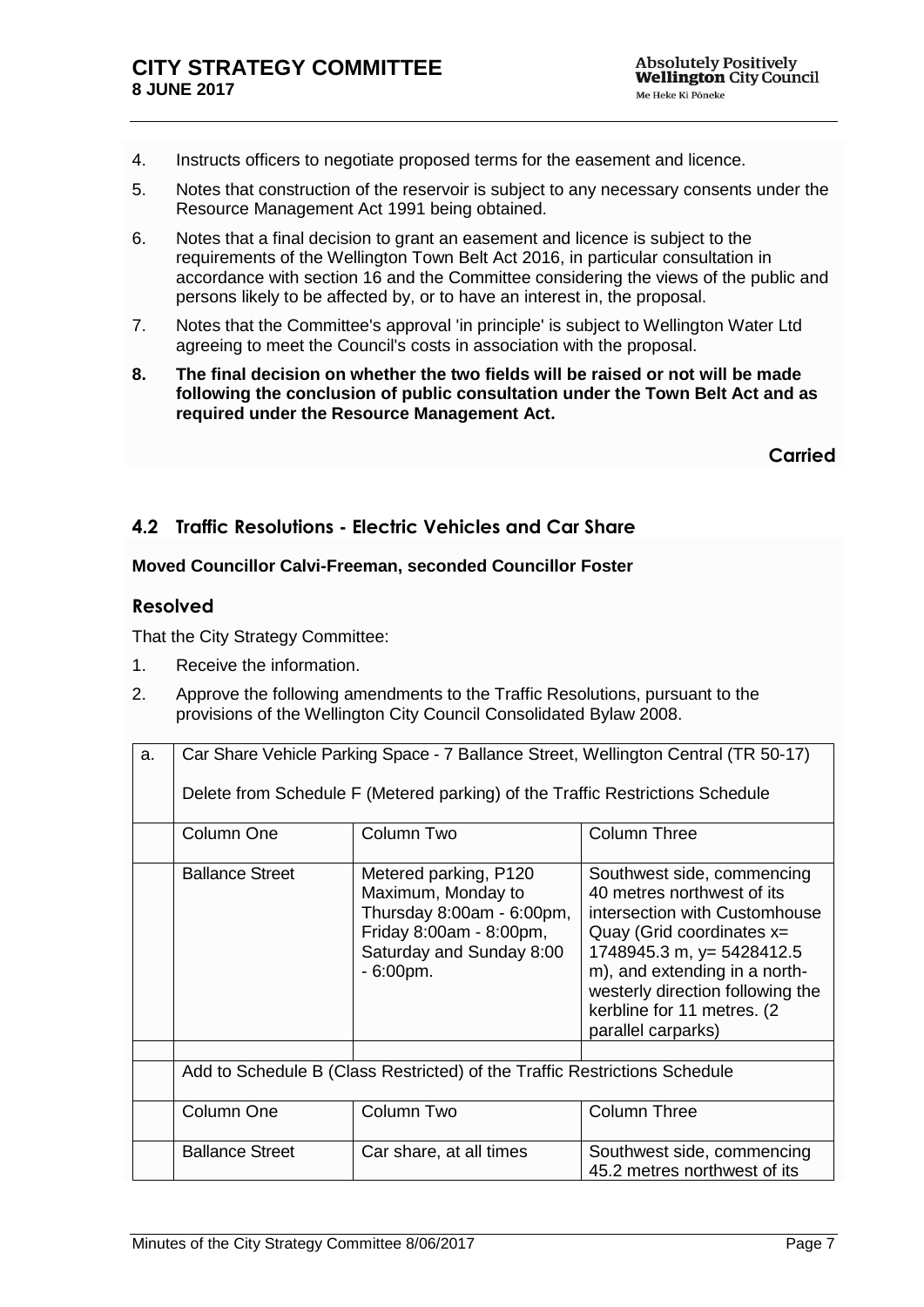|                        |                                                                                                                                                | intersection with Customhouse<br>Quay (Grid coordinates x=<br>1748945.3 m, y= 5428412.5<br>m), and extending in a north-<br>westerly direction following the<br>kerbline for 5.8 metres. (1<br>parallel carpark)                                                               |
|------------------------|------------------------------------------------------------------------------------------------------------------------------------------------|--------------------------------------------------------------------------------------------------------------------------------------------------------------------------------------------------------------------------------------------------------------------------------|
|                        |                                                                                                                                                |                                                                                                                                                                                                                                                                                |
|                        | Add to Schedule F (Metered parking) of the Traffic Restrictions Schedule                                                                       |                                                                                                                                                                                                                                                                                |
| Column One             | Column Two                                                                                                                                     | <b>Column Three</b>                                                                                                                                                                                                                                                            |
| <b>Ballance Street</b> | Metered parking, P120<br>Maximum, Monday to<br>Thursday 8:00am - 6:00pm,<br>Friday 8:00am - 8:00pm,<br>Saturday and Sunday 8:00<br>$-6:00pm$ . | Southwest side, commencing<br>40 metres northwest of its<br>intersection with Customhouse<br>Quay (Grid coordinates $x=$<br>1748945.3 m, y= 5428412.5<br>m), and extending in a north-<br>westerly direction following the<br>kerbline for 5.2 metres. (1<br>parallel carpark) |

| b. | Car Share Vehicle Parking Space - 35-37 Victoria Street, Wellington Central (TR 51-<br>17) |                                                                                                                                                |                                                                                                                                                                                                                                                                         |
|----|--------------------------------------------------------------------------------------------|------------------------------------------------------------------------------------------------------------------------------------------------|-------------------------------------------------------------------------------------------------------------------------------------------------------------------------------------------------------------------------------------------------------------------------|
|    | Delete from Schedule F (Metered parking) of the Traffic Restrictions Schedule              |                                                                                                                                                |                                                                                                                                                                                                                                                                         |
|    | Column One                                                                                 | Column Two                                                                                                                                     | <b>Column Three</b>                                                                                                                                                                                                                                                     |
|    | <b>Victoria Street</b>                                                                     | Metered parking, P120<br>Maximum, Monday to<br>Thursday 8:00am - 6:00pm,<br>Friday 8:00am - 8:00pm,<br>Saturday and Sunday 8:00<br>$-6:00pm$ . | West side, commencing 15.5<br>metres south of its intersection<br>with Willeston Street (Grid<br>coordinates $x = 1748803.8$ m,<br>$y = 5427887.8$ m), and<br>extending in a southerly<br>direction following the kerbline<br>for 35.5 metres. (6 parallel<br>carparks) |
|    |                                                                                            | Add to Schedule B (Class Restricted) of the Traffic Restrictions Schedule                                                                      |                                                                                                                                                                                                                                                                         |
|    |                                                                                            |                                                                                                                                                |                                                                                                                                                                                                                                                                         |
|    | Column One                                                                                 | Column Two                                                                                                                                     | <b>Column Three</b>                                                                                                                                                                                                                                                     |
|    | <b>Victoria Street</b>                                                                     | Car share, at all times                                                                                                                        | West side, commencing 45.5<br>metres south of its intersection<br>with Willeston Street (Grid<br>coordinates $x = 1748803.8$ m,<br>y= 5427887.8 m), and<br>extending in a southerly<br>direction following the kerbline<br>for 5.5 metres. (1 parallel<br>carpark)      |
|    |                                                                                            |                                                                                                                                                |                                                                                                                                                                                                                                                                         |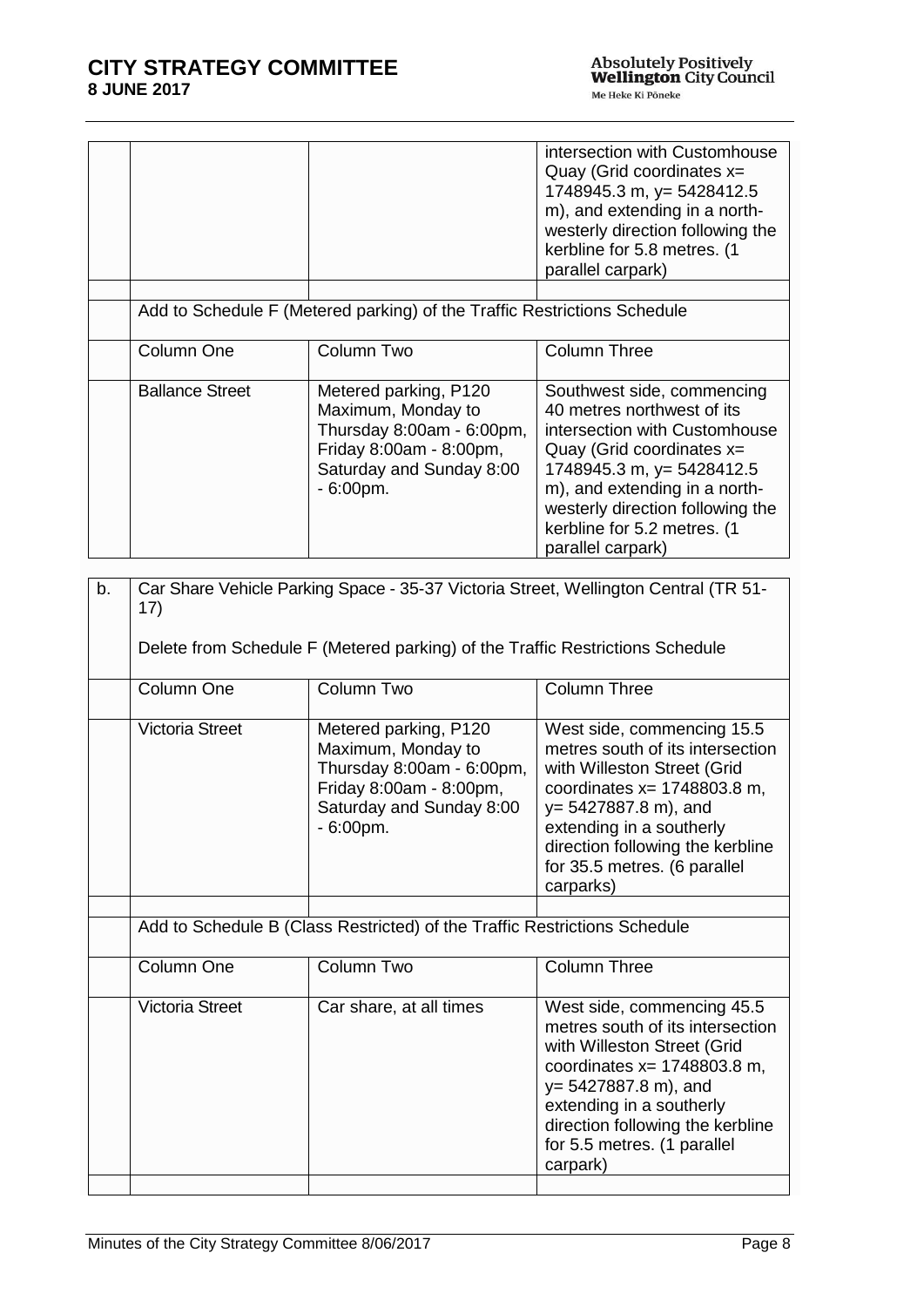| Add to Schedule F (Metered parking) of the Traffic Restrictions Schedule |                                                                                                                                                |                                                                                                                                                                                                                                                                         |
|--------------------------------------------------------------------------|------------------------------------------------------------------------------------------------------------------------------------------------|-------------------------------------------------------------------------------------------------------------------------------------------------------------------------------------------------------------------------------------------------------------------------|
| Column One                                                               | Column Two                                                                                                                                     | <b>Column Three</b>                                                                                                                                                                                                                                                     |
| <b>Victoria Street</b>                                                   | Metered parking, P120<br>Maximum, Monday to<br>Thursday 8:00am - 6:00pm,<br>Friday 8:00am - 8:00pm,<br>Saturday and Sunday 8:00<br>$-6:00pm$ . | West side, commencing 15.5<br>metres south of its intersection<br>with Willeston Street (Grid<br>coordinates $x = 1748803.8$ m,<br>$y = 5427887.8$ m), and<br>extending in a southerly<br>direction following the kerbline<br>for 30.0 metres. (5 parallel<br>carparks) |

| c. | Car Share Vehicle Parking Space - 20 Bond Street, Wellington Central (TR 52 - 17)<br>Delete from Schedule F (Metered parking) of the Traffic Restrictions Schedule |                                                                                                                                                |                                                                                                                                                                                                                                                                                   |
|----|--------------------------------------------------------------------------------------------------------------------------------------------------------------------|------------------------------------------------------------------------------------------------------------------------------------------------|-----------------------------------------------------------------------------------------------------------------------------------------------------------------------------------------------------------------------------------------------------------------------------------|
|    | Column One                                                                                                                                                         | Column Two                                                                                                                                     | <b>Column Three</b>                                                                                                                                                                                                                                                               |
|    | <b>Bond Street</b>                                                                                                                                                 | Metered parking, P120<br>Maximum, Monday to<br>Thursday 8:00am - 6:00pm,<br>Friday 8:00am - 8:00pm,<br>Saturday and Sunday 8:00<br>$-6:00pm$ . | Southwest side, commencing<br>8.7 metres northwest of its<br>intersection with St Hill Street<br>at (Grid coordinates $x=$<br>1748689.6 m, y= 5427611.3<br>m), and extending in a north-<br>westerly direction following the<br>kerbline for 12 metres. (2<br>parallel carparks)  |
|    |                                                                                                                                                                    | Add to Schedule B (Class Restricted) of the Traffic Restrictions Schedule                                                                      |                                                                                                                                                                                                                                                                                   |
|    | Column One                                                                                                                                                         | Column Two                                                                                                                                     | Column Three                                                                                                                                                                                                                                                                      |
|    | <b>Bond Street</b>                                                                                                                                                 | Car share, at all times                                                                                                                        | Southwest side, commencing<br>14.7 metres northwest of its<br>intersection with St Hill Street<br>at (Grid coordinates $x=$<br>1748689.6 m, y= 5427611.3<br>m), and extending in a north-<br>westerly direction following the<br>kerbline for 6.0 metres. (1<br>parallel carpark) |
|    |                                                                                                                                                                    | Add to Schedule F (Metered parking) of the Traffic Restrictions Schedule                                                                       |                                                                                                                                                                                                                                                                                   |
|    | Column One                                                                                                                                                         | Column Two                                                                                                                                     | <b>Column Three</b>                                                                                                                                                                                                                                                               |
|    | <b>Bond Street</b>                                                                                                                                                 | Metered parking, P120<br>Maximum, Monday to<br>Thursday 8:00am - 6:00pm,<br>Friday 8:00am - 8:00pm,<br>Saturday and Sunday 8:00                | Southwest side, commencing<br>8.7 metres northwest of its<br>intersection with St Hill Street<br>at (Grid coordinates $x=$<br>1748689.6 m, y= 5427611.3                                                                                                                           |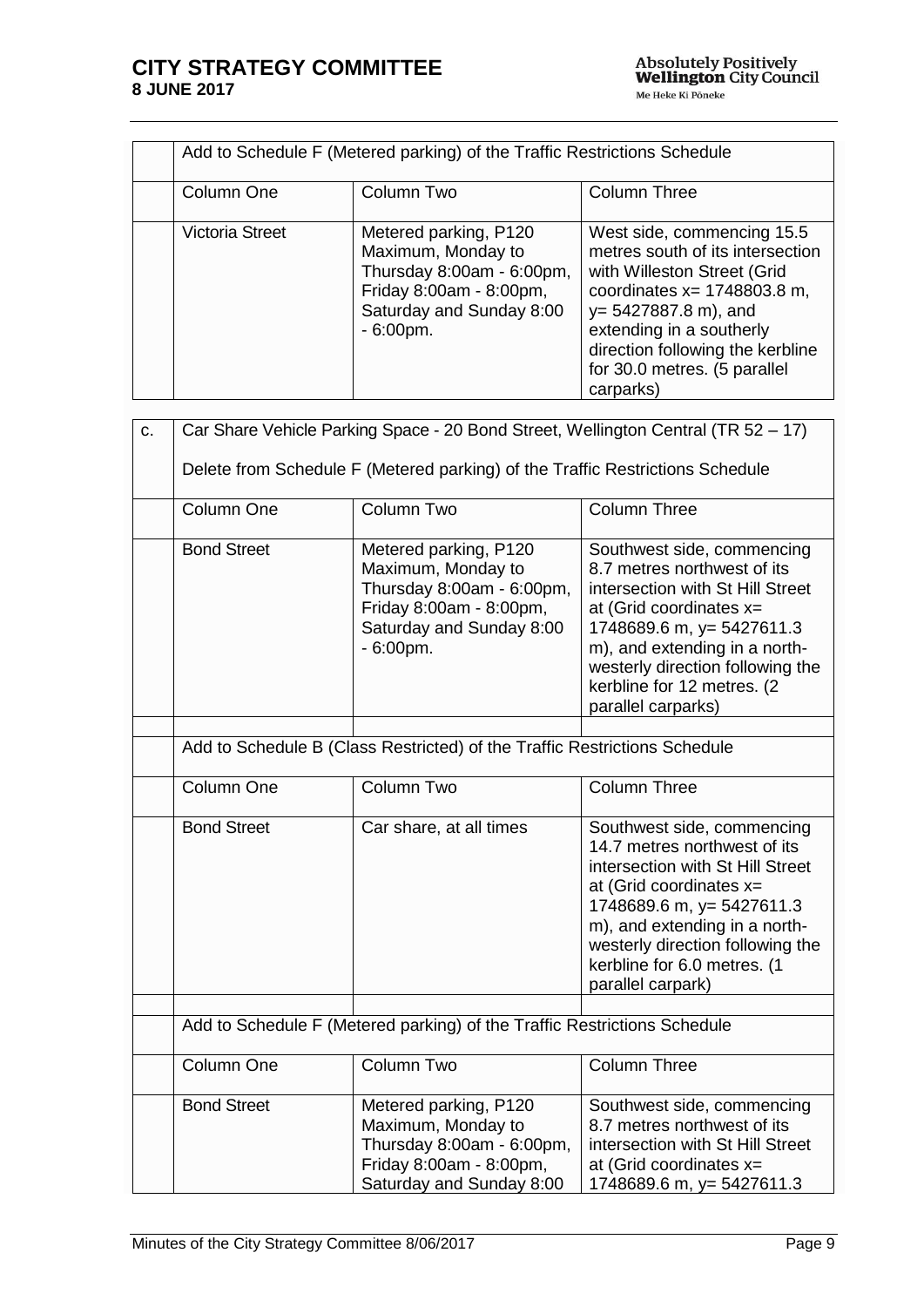| $-6:00$ pm. | m), and extending in a north-    |
|-------------|----------------------------------|
|             | westerly direction following the |
|             | kerbline for 6.0 metres. (1      |
|             | parallel carpark)                |

| d. | Electric Vehicle Charging Station, P120 Maximum, at all times. Metered Monday to<br>Thursday 8:00am - 6:00pm, Friday 8:00am - 8:00pm, Saturday and Sunday 8:00am -<br>6:00pm - 1 Grey Street, Wellington Central (TR 60-17) |                                                                                                                                                                                                                        |                                                                                                                                                                                                                                              |
|----|-----------------------------------------------------------------------------------------------------------------------------------------------------------------------------------------------------------------------------|------------------------------------------------------------------------------------------------------------------------------------------------------------------------------------------------------------------------|----------------------------------------------------------------------------------------------------------------------------------------------------------------------------------------------------------------------------------------------|
|    |                                                                                                                                                                                                                             | Delete from Schedule F (Metered parking) of the Traffic Restrictions Schedule                                                                                                                                          |                                                                                                                                                                                                                                              |
|    | Column One                                                                                                                                                                                                                  | Column Two                                                                                                                                                                                                             | <b>Column Three</b>                                                                                                                                                                                                                          |
|    | <b>Grey Street</b>                                                                                                                                                                                                          | Metered parking, P120<br>Maximum, Monday to<br>Thursday 8:00am - 6:00pm,<br>Friday 8:00am - 8:00pm,<br>Saturday and Sunday 8:00<br>$-6:00pm$ .                                                                         | South side, commencing 8.5<br>metres west of its intersection<br>with Customhouse Quay (Grid<br>coordinates $x = 1748807.8$ m,<br>$y = 5428084.8$ m), and<br>extending in a westerly<br>direction following the kerbline<br>for 53.5 metres. |
|    |                                                                                                                                                                                                                             | Add to Schedule B (Class Restricted) of the Traffic Restrictions Schedule                                                                                                                                              |                                                                                                                                                                                                                                              |
|    | Column One                                                                                                                                                                                                                  | Column Two                                                                                                                                                                                                             | <b>Column Three</b>                                                                                                                                                                                                                          |
|    | <b>Grey Street</b>                                                                                                                                                                                                          | Parking place in the form of<br>electric vehicles only<br>parking. P120 Maximum, at<br>all times. Metered Monday<br>to Thursday 8:00am -<br>6:00pm, Friday 8:00am -<br>8:00pm, Saturday and<br>Sunday 8:00am - 6:00pm. | South side, commencing 35.4<br>metres west of its intersection<br>with Customhouse Quay (Grid<br>coordinates $x = 1748807.8$ m,<br>$y = 5428084.8$ m), and<br>extending in a westerly<br>direction following the kerbline<br>for 6.2 metres. |
|    |                                                                                                                                                                                                                             | Add to Schedule F (Metered parking) of the Traffic Restrictions Schedule                                                                                                                                               |                                                                                                                                                                                                                                              |
|    | Column One                                                                                                                                                                                                                  | Column Two                                                                                                                                                                                                             | <b>Column Three</b>                                                                                                                                                                                                                          |
|    | <b>Grey Street</b>                                                                                                                                                                                                          | Metered parking, P120<br>Maximum, Monday to<br>Thursday 8:00am - 6:00pm,<br>Friday 8:00am - 8:00pm,<br>Saturday and Sunday 8:00<br>$-6:00pm$ .                                                                         | South side, commencing 8.5<br>metres west of its intersection<br>with Customhouse Quay (Grid<br>coordinates $x = 1748807.8$ m,<br>$y = 5428084.8$ m), and<br>extending in a westerly<br>direction following the kerbline<br>for 26.9 metres. |
|    | <b>Grey Street</b>                                                                                                                                                                                                          | Metered parking, P120<br>Maximum, Monday to<br>Thursday 8:00am - 6:00pm,<br>Friday 8:00am - 8:00pm,<br>Saturday and Sunday 8:00<br>$-6:00pm$ .                                                                         | South side, commencing 41.6<br>metres west of its intersection<br>with Customhouse Quay (Grid<br>coordinates $x = 1748807.8$ m,<br>$y = 5428084.8$ m), and<br>extending in a westerly                                                        |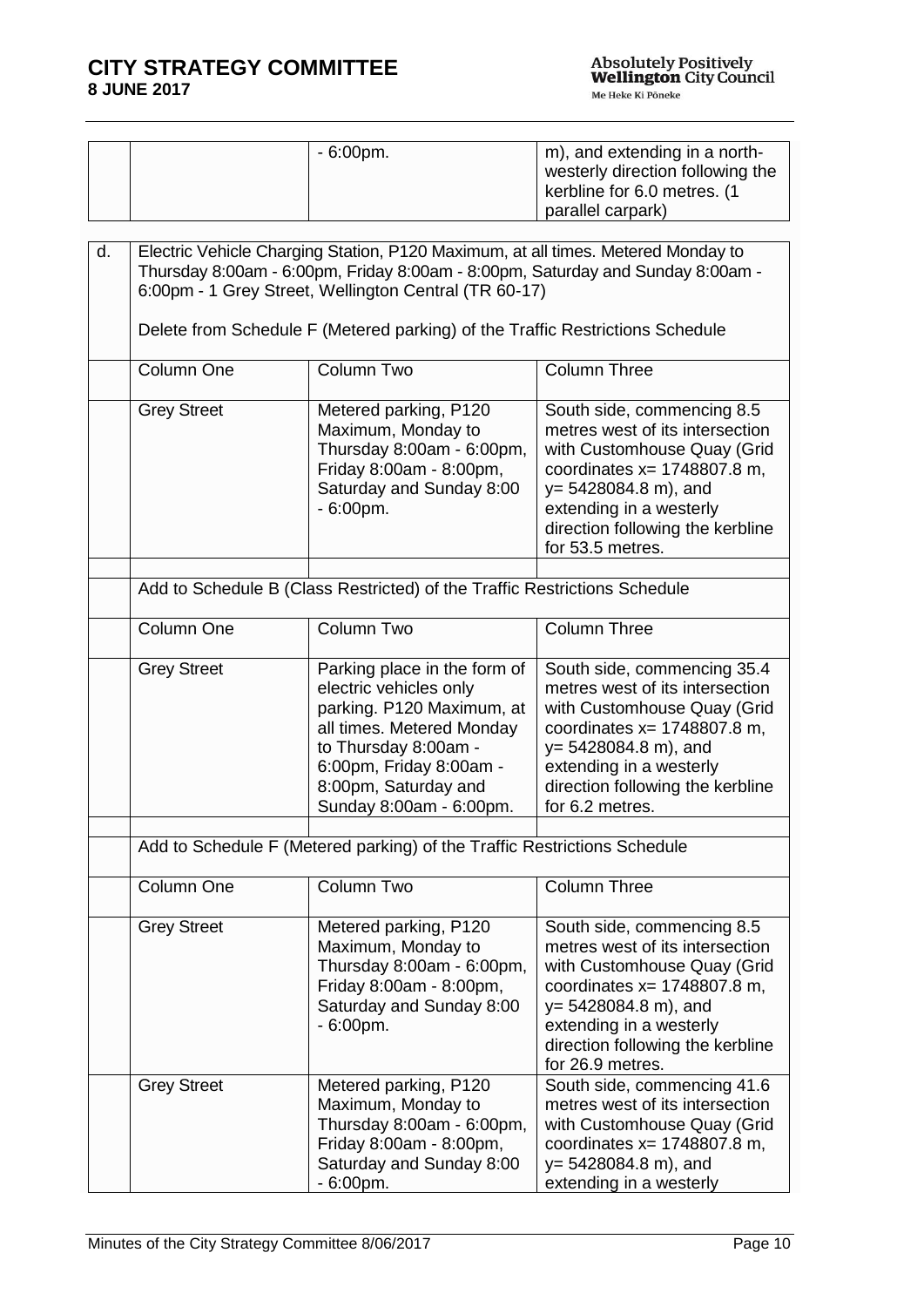|    |                        |                                                                                                                                                                                                                                 | direction following the kerbline                                               |
|----|------------------------|---------------------------------------------------------------------------------------------------------------------------------------------------------------------------------------------------------------------------------|--------------------------------------------------------------------------------|
|    |                        |                                                                                                                                                                                                                                 | for 20.4 metres.                                                               |
|    |                        |                                                                                                                                                                                                                                 |                                                                                |
| е. |                        | Electric Vehicle Charging Station, P120 Maximum, at all times. Metered Monday to<br>6:00pm - 81 Courtenay Place, Wellington Central (TR 61-17)<br>Delete from Schedule F (Metered parking) of the Traffic Restrictions Schedule | Thursday 8:00am - 6:00pm, Friday 8:00am - 8:00pm, Saturday and Sunday 8:00am - |
|    | Column One             | Column Two                                                                                                                                                                                                                      | <b>Column Three</b>                                                            |
|    | <b>Courtenay Place</b> | Metered parking, P120<br>Maximum, Monday to                                                                                                                                                                                     | Southwest side, following<br>the kerbline 109.5 metres                         |

| Column One             | Column Two                                                                                                                                                                                                             | <b>Column Three</b>                                                                                                                                                                                                                                                    |
|------------------------|------------------------------------------------------------------------------------------------------------------------------------------------------------------------------------------------------------------------|------------------------------------------------------------------------------------------------------------------------------------------------------------------------------------------------------------------------------------------------------------------------|
| <b>Courtenay Place</b> | Metered parking, P120<br>Maximum, Monday to<br>Thursday 8:00am - 6:00pm,<br>Friday 8:00am - 8:00pm,<br>Saturday and Sunday 8:00<br>$-6:00pm$ .                                                                         | Southwest side, following<br>the kerbline 109.5 metres<br>northwest of its intersection<br>with Tory Street (Grid<br>coordinates $x = 1749129.1$<br>m, y= 5427133.4 m), and<br>extending in a north-westerly<br>direction for 43.5 metres. (7<br>parallel carparks)    |
|                        | Add to Schedule B (Class Restricted) of the Traffic Restrictions Schedule                                                                                                                                              |                                                                                                                                                                                                                                                                        |
| Column One             | Column Two                                                                                                                                                                                                             | <b>Column Three</b>                                                                                                                                                                                                                                                    |
| <b>Courtenay Place</b> | Parking place in the form of<br>electric vehicles only<br>parking. P120 Maximum, at<br>all times. Metered Monday<br>to Thursday 8:00am -<br>6:00pm, Friday 8:00am -<br>8:00pm, Saturday and<br>Sunday 8:00am - 6:00pm. | Southwest side, following<br>the kerbline 109.5 metres<br>northwest of its intersection<br>with Tory Street (Grid<br>coordinates $x = 1749129.1$<br>m, $y = 5427133.4$ m), and<br>extending in a north-westerly<br>direction for 6.0 metres. (1<br>parallel carpark)   |
|                        | Add to Schedule F (Metered parking) of the Traffic Restrictions Schedule                                                                                                                                               |                                                                                                                                                                                                                                                                        |
| Column One             | Column Two                                                                                                                                                                                                             | <b>Column Three</b>                                                                                                                                                                                                                                                    |
| <b>Courtenay Place</b> | Metered parking, P120<br>Maximum, Monday to<br>Thursday 8:00am - 6:00pm,<br>Friday 8:00am - 8:00pm,<br>Saturday and Sunday 8:00<br>$-6:00pm$ .                                                                         | Southwest side, following<br>the kerbline 115.5 metres<br>northwest of its intersection<br>with Tory Street (Grid<br>coordinates $x = 1749129.1$<br>m, $y = 5427133.4$ m), and<br>extending in a north-westerly<br>direction for 37.5 metres. (6<br>parallel carparks) |

| Electric Vehicle Charging Station, P120 Maximum, at all times. Metered Monday to |
|----------------------------------------------------------------------------------|
| Thursday 8:00am - 6:00pm, Friday 8:00am - 8:00pm, Saturday and Sunday 8:00am -   |
| 6:00pm - 79-83 Molesworth Street, Thorndon (TR 62-17)                            |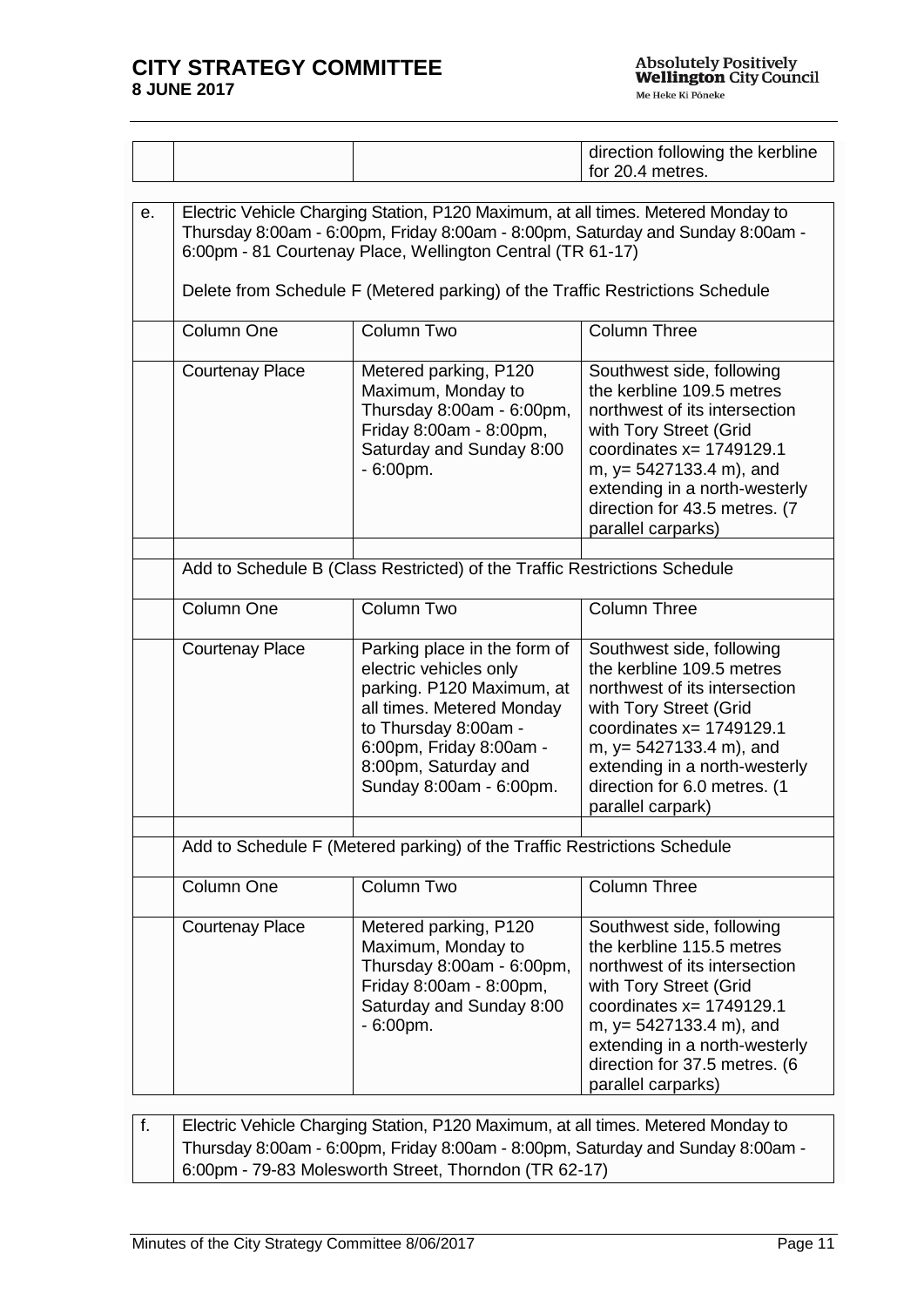| Column One                  | Column Two                                                                                                                                                                                                             | <b>Column Three</b>                                                                                                                                                                                                                                                      |
|-----------------------------|------------------------------------------------------------------------------------------------------------------------------------------------------------------------------------------------------------------------|--------------------------------------------------------------------------------------------------------------------------------------------------------------------------------------------------------------------------------------------------------------------------|
| <b>Molesworth Street</b>    | Metered parking, P120<br>Maximum, Monday to<br>Thursday 8:00am - 6:00pm,<br>Friday 8:00am - 8:00pm,<br>Saturday and Sunday 8:00<br>$-6:00pm$ .                                                                         | West side, commencing 13<br>metres north of its intersection<br>with Hawkestone Street (Grid<br>Coordinates<br>X=2658917.001976 m,<br>Y=5990906.929244 m) and<br>extending in a northerly<br>direction following the kerbline<br>for 15 metres. (3 parallel<br>carparks) |
|                             | Add to Schedule B (Class Restricted) of the Traffic Restrictions Schedule                                                                                                                                              |                                                                                                                                                                                                                                                                          |
| Column One                  | Column Two                                                                                                                                                                                                             | <b>Column Three</b>                                                                                                                                                                                                                                                      |
| <b>Molesworth Street</b>    | Parking place in the form of<br>electric vehicles only<br>parking. P120 Maximum, at<br>all times. Metered Monday<br>to Thursday 8:00am -<br>6:00pm, Friday 8:00am -<br>8:00pm, Saturday and<br>Sunday 8:00am - 6:00pm. | West side, commencing 23<br>metres north of its intersection<br>with Hawkestone Street (Grid<br>Coordinates<br>X=2658917.001976 m,<br>Y=5990906.929244 m) and<br>extending in a northerly<br>direction following the kerbline<br>for 5 metres. (1 parallel<br>carpark)   |
|                             | Add to Schedule F (Metered parking) of the Traffic Restrictions Schedule                                                                                                                                               |                                                                                                                                                                                                                                                                          |
| Column One                  | Column Two                                                                                                                                                                                                             | <b>Column Three</b>                                                                                                                                                                                                                                                      |
| Molesworth<br><b>Street</b> | Metered parking,<br>P120 Maximum,<br>Monday to Thursday<br>8:00am - 6:00pm,<br>Friday 8:00am -<br>8:00pm, Saturday<br>and Sunday 8:00 -<br>6:00pm.                                                                     | West side, commencing 13<br>metres north of its intersection<br>with Hawkestone Street (Grid<br>Coordinates<br>X=2658917.001976 m.<br>Y=5990906.929244 m) and<br>extending in a northerly<br>direction following the kerbline<br>for 10 metres. (2 parallel<br>carparks) |
|                             |                                                                                                                                                                                                                        |                                                                                                                                                                                                                                                                          |

Delete from Schedule F (Metered parking) of the Traffic Restrictions Schedule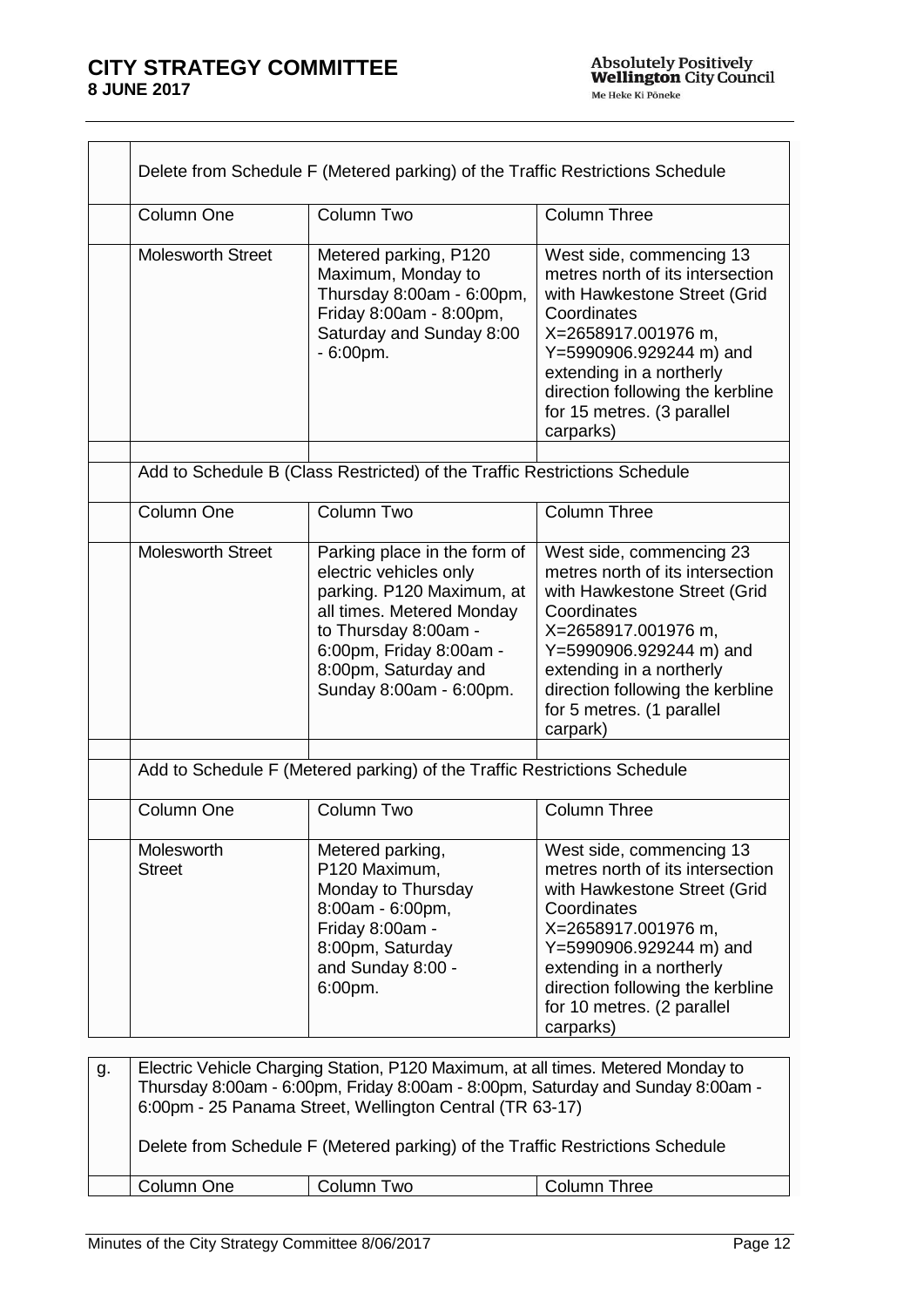| Panama Street | Metered parking, P120<br>Maximum, Monday to<br>Thursday 8:00am - 6:00pm,<br>Friday 8:00am - 8:00pm,<br>Saturday and Sunday 8:00<br>$-6:00pm$ .                                                                         | Southwest side, following the<br>kerbline 67 metres southeast<br>of its intersection with Lambton<br>Quay (Grid coordinates<br>x=1748686.3 m.<br>$y=5428227.3m$ ) and extending<br>in a south-easterly direction for<br>18 metres. (6 angle carparks) |
|---------------|------------------------------------------------------------------------------------------------------------------------------------------------------------------------------------------------------------------------|-------------------------------------------------------------------------------------------------------------------------------------------------------------------------------------------------------------------------------------------------------|
|               | Add to Schedule B (Class Restricted) of the Traffic Restrictions Schedule                                                                                                                                              |                                                                                                                                                                                                                                                       |
| Column One    | Column Two                                                                                                                                                                                                             | <b>Column Three</b>                                                                                                                                                                                                                                   |
| Panama Street | Parking place in the form of<br>electric vehicles only<br>parking. P120 Maximum, at<br>all times. Metered Monday<br>to Thursday 8:00am -<br>6:00pm, Friday 8:00am -<br>8:00pm, Saturday and<br>Sunday 8:00am - 6:00pm. | Southwest side, following the<br>kerbline 82 metres southeast<br>of its intersection with Lambton<br>Quay (Grid coordinates<br>x=1748686.3 m,<br>$y=5428227.3m$ ) and extending<br>in a south-easterly direction for<br>3 metres. (1 angle carpark)   |
|               |                                                                                                                                                                                                                        |                                                                                                                                                                                                                                                       |
|               | Add to Schedule F (Metered parking) of the Traffic Restrictions Schedule                                                                                                                                               |                                                                                                                                                                                                                                                       |
| Column One    | Column Two                                                                                                                                                                                                             | <b>Column Three</b>                                                                                                                                                                                                                                   |
| Panama Street | Metered parking, P120<br>Maximum, Monday to<br>Thursday 8:00am - 6:00pm,<br>Friday 8:00am - 8:00pm,<br>Saturday and Sunday 8:00<br>$-6:00pm$ .                                                                         | Southwest side, following the<br>kerbline 67 metres southeast<br>of its intersection with Lambton<br>Quay (Grid coordinates<br>x=1748686.3 m,<br>y=5428227.3m) and extending<br>in a south-easterly direction for<br>15 metres. (5 angle carparks)    |

| h. | Electric Vehicle Charging Station, P120 Maximum, at all times - 5 Ganges Road,<br>Khandallah (TR 64-17)<br>Delete from Schedule A (Time Limited Parking) of the Traffic Restrictions Schedule |                                                         |                                                                                                                                                                                                                                                                                 |
|----|-----------------------------------------------------------------------------------------------------------------------------------------------------------------------------------------------|---------------------------------------------------------|---------------------------------------------------------------------------------------------------------------------------------------------------------------------------------------------------------------------------------------------------------------------------------|
|    | Column One                                                                                                                                                                                    | Column Two                                              | <b>Column Three</b>                                                                                                                                                                                                                                                             |
|    | Ganges Road                                                                                                                                                                                   | P <sub>10</sub> , Monday to Saturday<br>8:00am - 6:00pm | East side, commencing 11.5<br>metres south of its intersection<br>with Agra Crescent (Grid<br>Coordinates $x = 1750049.0$ m,<br>$y = 5432350.7$ m), and<br>extending in a southerly<br>direction following the eastern<br>kerbline for 23.4 metres.(8<br>angled parking spaces) |
|    |                                                                                                                                                                                               |                                                         |                                                                                                                                                                                                                                                                                 |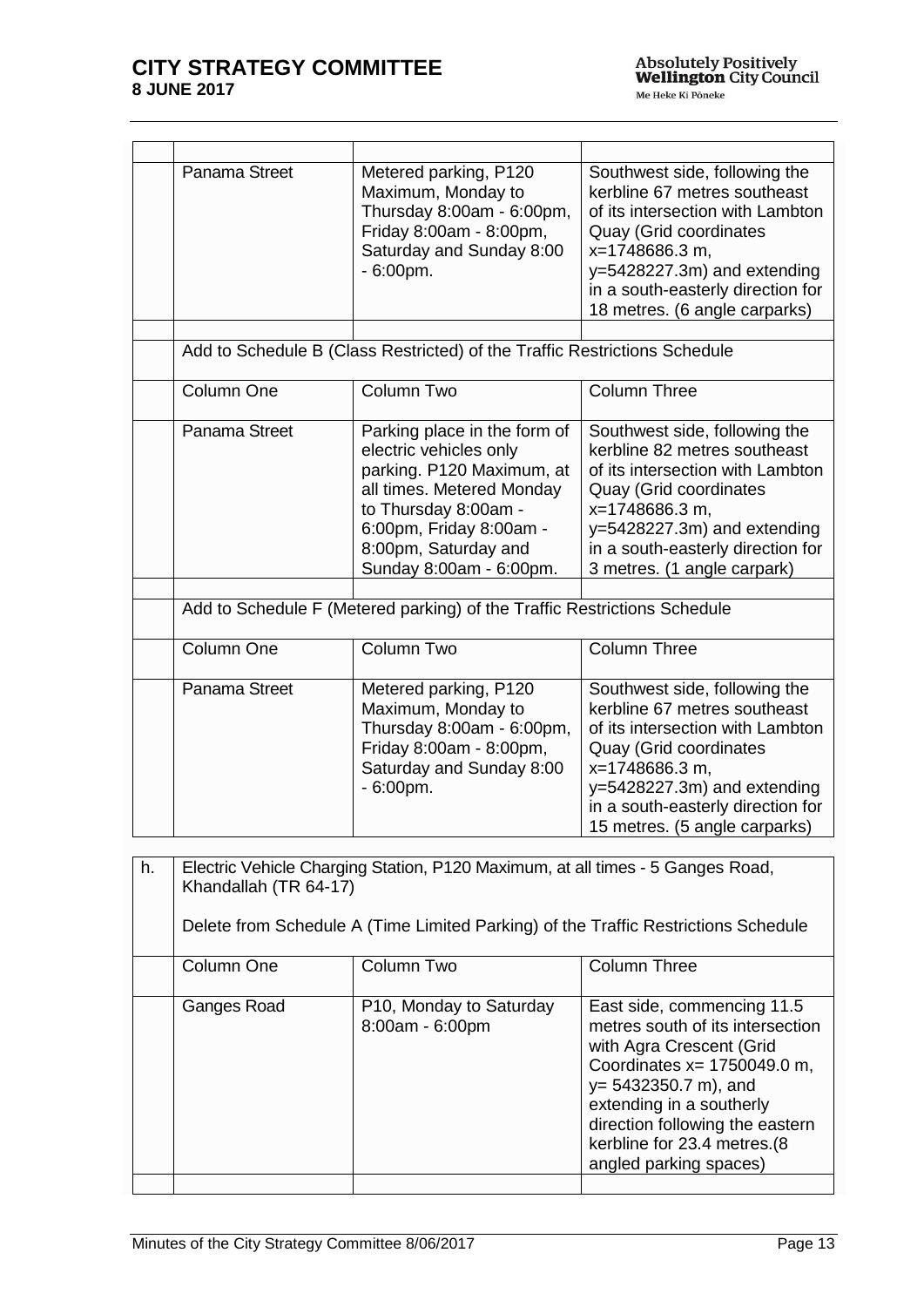| Add to Schedule A (Time Limited Parking) of the Traffic Restrictions Schedule |                                                                                                                         |                                                                                                                                                                                                                                                                                  |
|-------------------------------------------------------------------------------|-------------------------------------------------------------------------------------------------------------------------|----------------------------------------------------------------------------------------------------------------------------------------------------------------------------------------------------------------------------------------------------------------------------------|
| Column One                                                                    | Column Two                                                                                                              | <b>Column Three</b>                                                                                                                                                                                                                                                              |
| Ganges Road                                                                   | P10, Monday to Saturday<br>8:00am - 6:00pm<br>Add to Schedule B (Class Restricted) of the Traffic Restrictions Schedule | East side, commencing 11.5<br>metres south of its intersection<br>with Agra Crescent (Grid<br>Coordinates $x = 1750049.0$ m,<br>$y = 5432350.7$ m), and<br>extending in a southerly<br>direction following the eastern<br>kerbline for 20.0m metres.(7<br>angled parking spaces) |
|                                                                               |                                                                                                                         |                                                                                                                                                                                                                                                                                  |
| Column One                                                                    | Column Two                                                                                                              | <b>Column Three</b>                                                                                                                                                                                                                                                              |
| Ganges Road                                                                   | Parking place in the form of<br>electric vehicles only<br>parking. P120 Maximum, at<br>all times.                       | East side, commencing 31.5<br>metres south of its intersection<br>with Agra Crescent (Grid<br>Coordinates $x=1750049.0$ m,<br>$y = 5432350.7$ m), and<br>extending in a southerly<br>direction following the eastern<br>kerbline for 3.4m metres.(1<br>angled parking space)     |

| j. | Electric Vehicle Charging Station, P120 Maximum, at all times - 12 Constable Street,<br>Newtown (TR 65-17) |                                                                               |                                                                                                                                                                                                                    |
|----|------------------------------------------------------------------------------------------------------------|-------------------------------------------------------------------------------|--------------------------------------------------------------------------------------------------------------------------------------------------------------------------------------------------------------------|
|    |                                                                                                            |                                                                               | Delete from Schedule A (Time Limited Parking) of the Traffic Restrictions Schedule                                                                                                                                 |
|    | Column One                                                                                                 | Column Two                                                                    | <b>Column Three</b>                                                                                                                                                                                                |
|    | <b>Constable Street</b>                                                                                    | P20, Monday to Saturday<br>8:00am - 6:00pm                                    | South side, commencing 141<br>metres west of its intersection<br>with Daniell Street and<br>extending in a westerly<br>direction following the southern<br>kerbline for 33.5 metres.                               |
|    |                                                                                                            | Add to Schedule A (Time Limited Parking) of the Traffic Restrictions Schedule |                                                                                                                                                                                                                    |
|    |                                                                                                            |                                                                               |                                                                                                                                                                                                                    |
|    | Column One                                                                                                 | Column Two                                                                    | <b>Column Three</b>                                                                                                                                                                                                |
|    | <b>Constable Street</b>                                                                                    | P20, Monday to Saturday<br>8:00am - 6:00pm                                    | South side, commencing 141<br>metres west of its intersection<br>with Daniell Street (Grid<br>Coordinates x= 1749153.7 m,<br>$y = 5424915.0$ m) and<br>extending in a westerly<br>direction following the southern |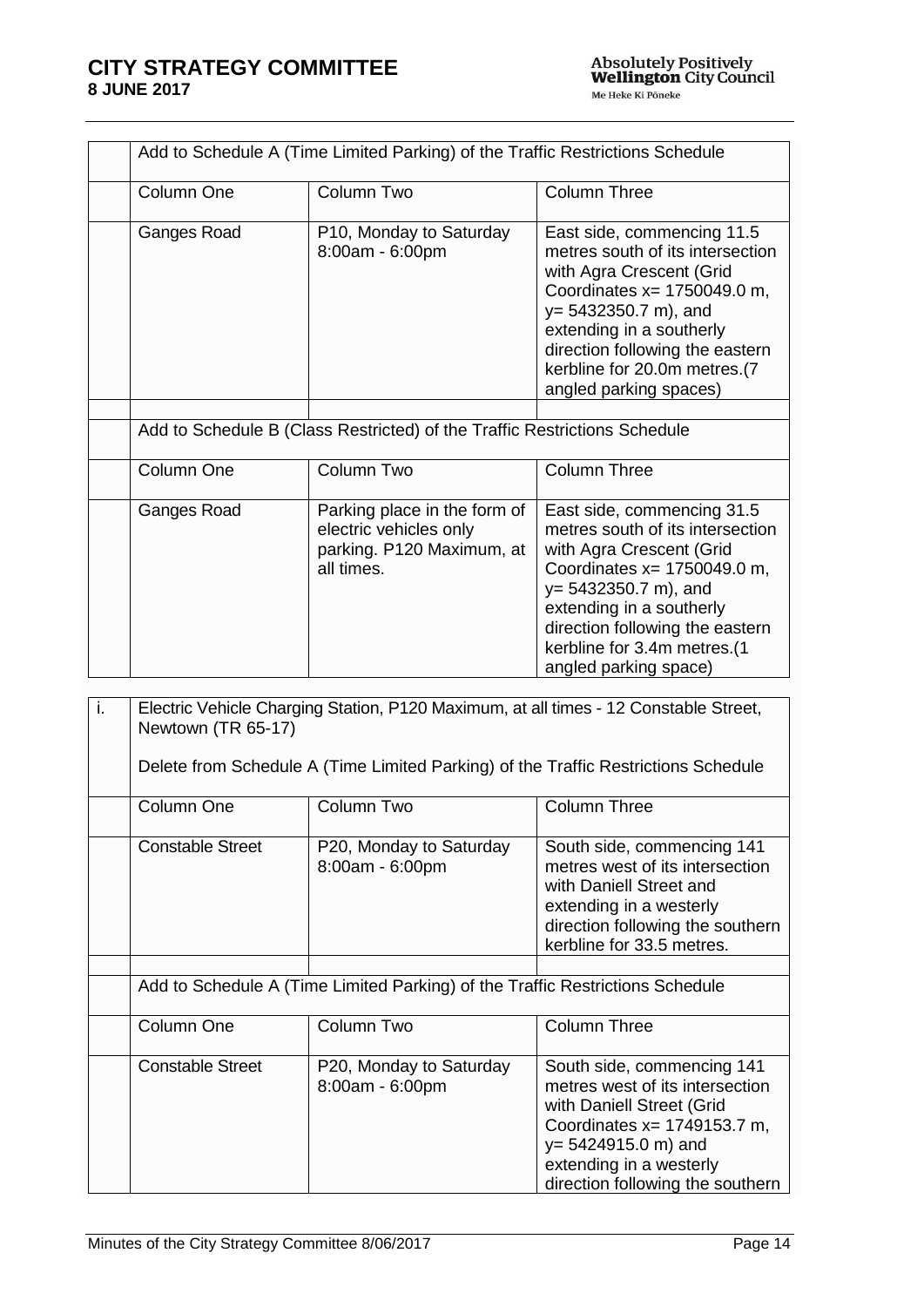|                         |                                                                                                   | kerbline for 10.8 metres.                                                                                                                                                                                                                            |
|-------------------------|---------------------------------------------------------------------------------------------------|------------------------------------------------------------------------------------------------------------------------------------------------------------------------------------------------------------------------------------------------------|
| <b>Constable Street</b> | P20, Monday to Saturday<br>8:00am - 6:00pm                                                        | South side, commencing 157.8<br>metres west of its intersection<br>with Daniell Street (Grid<br>Coordinates $x = 1749153.7$ m,<br>$y = 5424915.0$ m) and<br>extending in a westerly<br>direction following the southern<br>kerbline for 16.7 metres. |
|                         |                                                                                                   |                                                                                                                                                                                                                                                      |
|                         | Add to Schedule B (Class Restricted) of the Traffic Restrictions Schedule                         |                                                                                                                                                                                                                                                      |
| Column One              | Column Two                                                                                        | <b>Column Three</b>                                                                                                                                                                                                                                  |
| <b>Constable Street</b> | Parking place in the form of<br>electric vehicles only<br>parking. P120 Maximum, at<br>all times. | South side, commencing 151.8<br>metres west of its intersection<br>with Daniell Street (Grid<br>Coordinates x= 1749153.7 m,<br>$y = 5424915.0$ m) and<br>extending in a westerly<br>direction following the southern<br>kerbline for 6.0 metres.     |

| j. | Electric Vehicle Charging Station, P120 Maximum, at all times - 101 Kilbirnie Crescent,<br>Kilbirnie (TR 66-17)<br>Add to Schedule B (Class Restricted) of the Traffic Restrictions Schedule |                                                                                                   |                                                                                                                                                                                                                                               |
|----|----------------------------------------------------------------------------------------------------------------------------------------------------------------------------------------------|---------------------------------------------------------------------------------------------------|-----------------------------------------------------------------------------------------------------------------------------------------------------------------------------------------------------------------------------------------------|
|    | Column One                                                                                                                                                                                   | Column Two                                                                                        | Column Three                                                                                                                                                                                                                                  |
|    | Kilbirnie Crescent                                                                                                                                                                           | Parking place in the form of<br>electric vehicles only<br>parking. P120 Maximum, at<br>all times. | North side, commencing 122.1<br>metres west of its intersection<br>with Evans Bay Parade (Grid<br>Coordinates $x=$<br>$5424490.729m$ , y=<br>1750261.044m) and extending<br>in a westerly direction following<br>the kerbline for 2.5 metres. |

| k. | Electric Vehicle Charging Station, P120 Maximum, at all times - Taurima Street,<br>outside 10 Moxham Avenue, Hataitai (TR 67-17)<br>Delete from Schedule A (Time Limited Parking) of the Traffic Restrictions Schedule |                                                 |                                                                                                                                                                                   |
|----|------------------------------------------------------------------------------------------------------------------------------------------------------------------------------------------------------------------------|-------------------------------------------------|-----------------------------------------------------------------------------------------------------------------------------------------------------------------------------------|
|    | Column One                                                                                                                                                                                                             | Column Two                                      | <b>Column Three</b>                                                                                                                                                               |
|    | <b>Taurima Street</b>                                                                                                                                                                                                  | P10, Except 8:30am -<br>9:00am, 2:30pm - 3:30pm | North side, commencing 7.5<br>metres west of its intersection<br>with Hataitai Road and<br>extending in a westerly<br>direction following the northern<br>kerbline for 19 metres. |
|    |                                                                                                                                                                                                                        |                                                 |                                                                                                                                                                                   |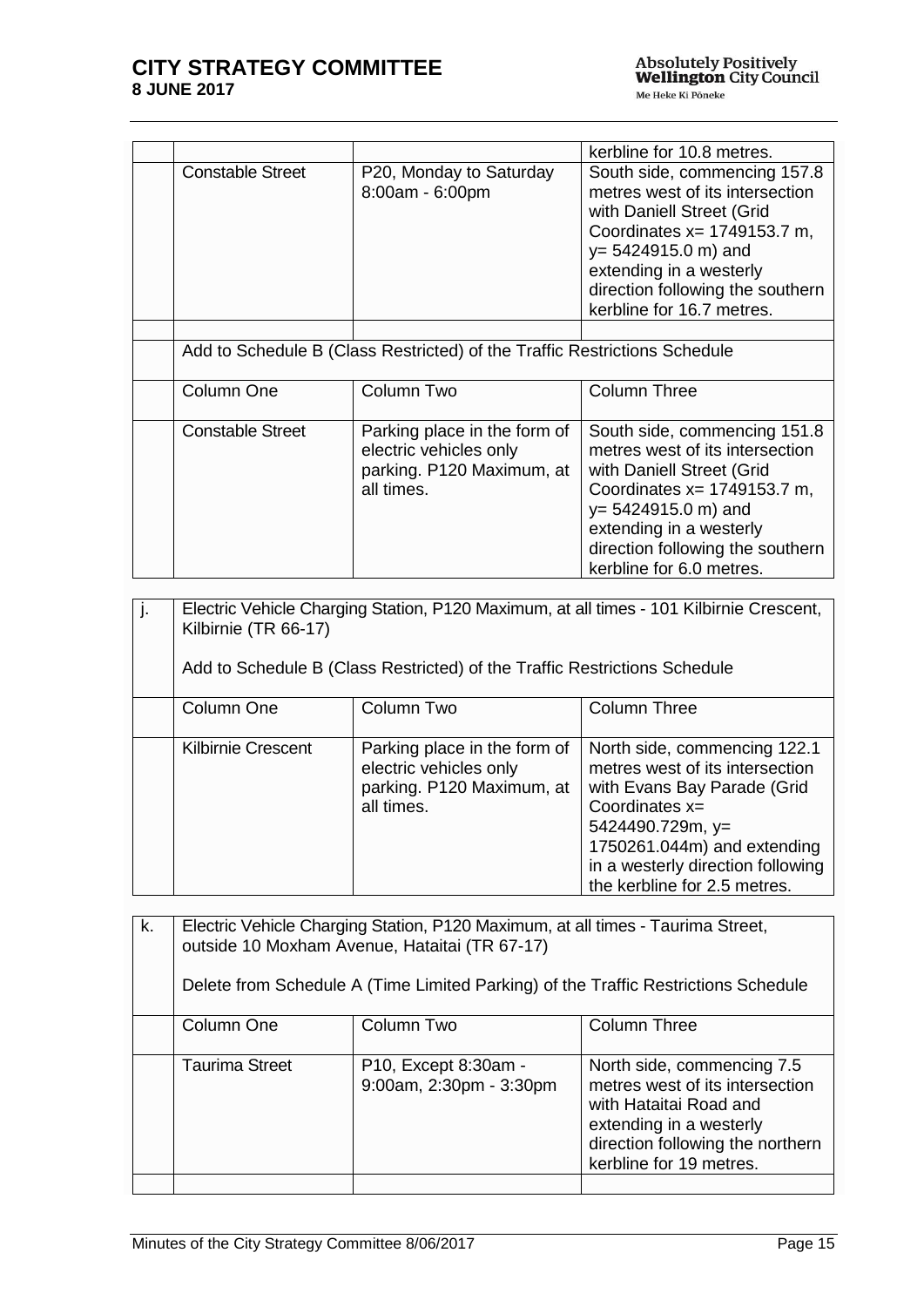|    |                       | Add to Schedule B (Class Restricted) of the Traffic Restrictions Schedule                         |                                                                                                                                                                                                                                                |
|----|-----------------------|---------------------------------------------------------------------------------------------------|------------------------------------------------------------------------------------------------------------------------------------------------------------------------------------------------------------------------------------------------|
|    | Column One            | Column Two                                                                                        | <b>Column Three</b>                                                                                                                                                                                                                            |
|    | <b>Taurima Street</b> | Parking place in the form of<br>electric vehicles only<br>parking. P120 Maximum, at<br>all times. | North side, commencing 7.5<br>metres west of its intersection<br>with Moxham Avenue (Grid<br>Coordinates x=<br>5425877.877m,<br>y=1750171.086m) and<br>extending in a westerly<br>direction following the northern<br>kerbline for 7.5 metres. |
| Ι. | Valley (TR 68-17)     | Electric Vehicle Charging Station, P120 Maximum, at all times - 109 Aro Street, Aro               |                                                                                                                                                                                                                                                |
|    |                       |                                                                                                   | Delete from Schedule A (Time Limited Parking) of the Traffic Restrictions Schedule                                                                                                                                                             |
|    | Column One            | Column Two                                                                                        | <b>Column Three</b>                                                                                                                                                                                                                            |
|    | <b>Aro Street</b>     | P20, Monday to Saturday,<br>8:00am - 6:00pm                                                       | South side, commencing 6.5<br>metres west of its intersection<br>with Epuni Street and<br>extending in a westerly<br>direction following the southern<br>kerbline for 10.5 metres.                                                             |
|    |                       | Delete from Schedule E (Residents Parking) of the Traffic Restrictions Schedule                   |                                                                                                                                                                                                                                                |
|    | Column One            | Column Two                                                                                        | <b>Column Three</b>                                                                                                                                                                                                                            |
|    | <b>Aro Street</b>     | No Stopping Except for<br><b>Authorised Resident</b><br><b>Vehicles At All Times</b>              | South side, commencing 36<br>metres west of its intersection<br>with Epuni Street and<br>extending in a westerly<br>direction following the southern<br>kerbline for 12 metres.                                                                |
|    |                       | Add to Schedule A (Time Limited Parking) of the Traffic Restrictions Schedule                     |                                                                                                                                                                                                                                                |
|    | Column One            | Column Two                                                                                        | <b>Column Three</b>                                                                                                                                                                                                                            |
|    | <b>Aro Street</b>     | P20, Monday to Saturday,<br>8:00am - 6:00pm                                                       | South side, commencing 36<br>metres west of its intersection<br>with Epuni Street (Grid<br>Coordinates x=<br>5426952.434m, y=<br>1747871.101m) and extending<br>in a westerly direction following<br>the southern kerbline for 6.0<br>metres.  |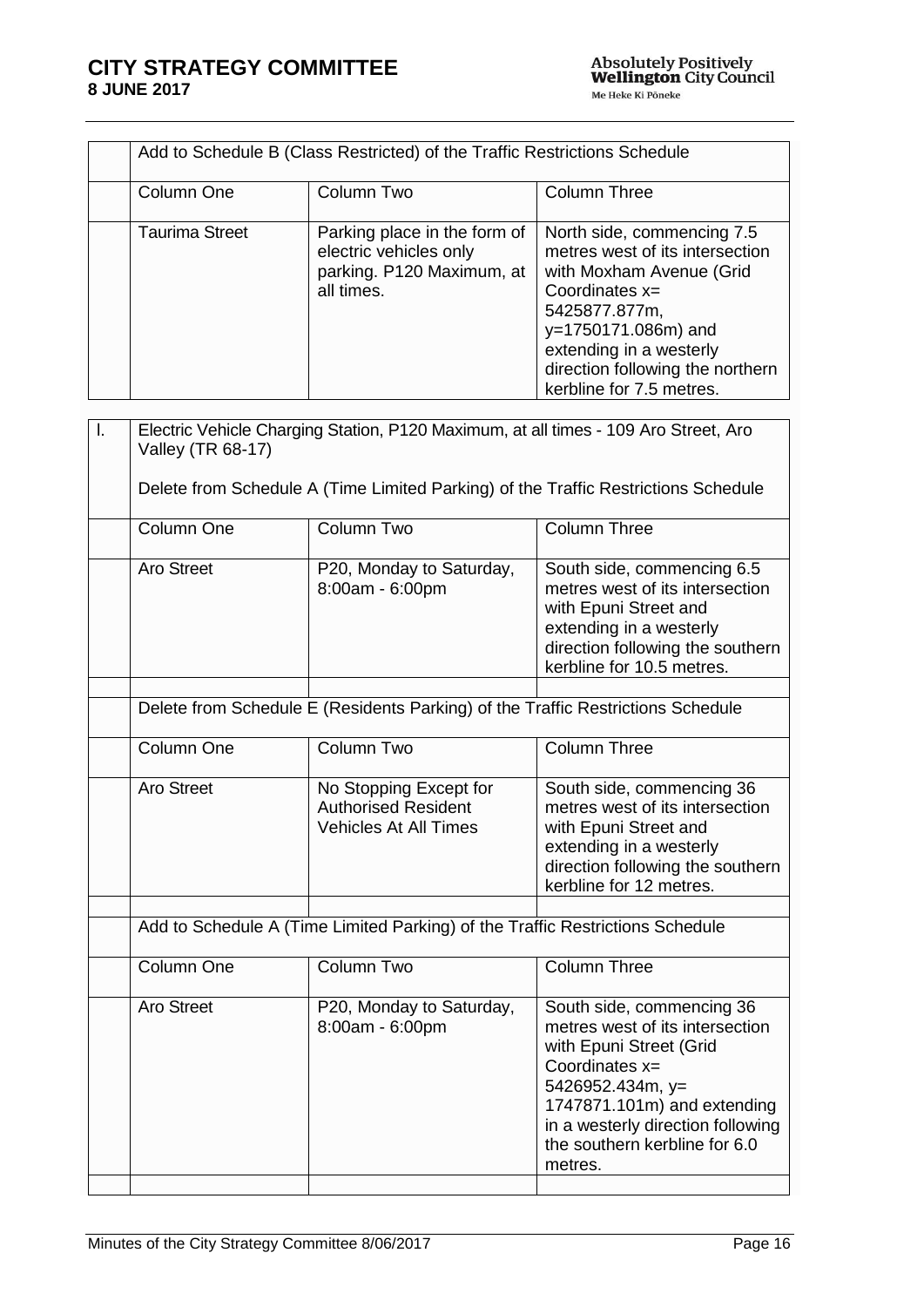| Add to Schedule B (Class Restricted) of the Traffic Restrictions Schedule |                                                                                                   |                                                                                                                                                                                                                                                   |
|---------------------------------------------------------------------------|---------------------------------------------------------------------------------------------------|---------------------------------------------------------------------------------------------------------------------------------------------------------------------------------------------------------------------------------------------------|
| Column One                                                                | Column Two                                                                                        | <b>Column Three</b>                                                                                                                                                                                                                               |
| <b>Aro Street</b>                                                         | Parking place in the form of<br>electric vehicles only<br>parking. P120 Maximum, at<br>all times. | South side, commencing 6.5<br>metres west of its intersection<br>with Epuni Street (Grid<br>Coordinates $x=$<br>5426952.434m, y=<br>1747871.101m) and extending<br>in a westerly direction following<br>the southern kerbline for 8.5<br>metres.  |
|                                                                           |                                                                                                   |                                                                                                                                                                                                                                                   |
|                                                                           | Add to Schedule E (Residents Parking) of the Traffic Restrictions Schedule                        |                                                                                                                                                                                                                                                   |
| Column One                                                                | Column Two                                                                                        | <b>Column Three</b>                                                                                                                                                                                                                               |
| Aro Street                                                                | No Stopping Except for<br><b>Authorised Resident</b><br><b>Vehicles At All Times</b>              | South side, commencing 42.0<br>metres west of its intersection<br>with Epuni Street (Grid<br>Coordinates $x=$<br>5426952.434m, y=<br>1747871.101m) and extending<br>in a westerly direction following<br>the southern kerbline for 6.0<br>metres. |

| m. | Electric Vehicle Charging Station, P120 Maximum, at all times - 264 Karori Road,<br>Karori (TR 69-17) |                                                                               |                                                                                                                                                                                                                                                          |
|----|-------------------------------------------------------------------------------------------------------|-------------------------------------------------------------------------------|----------------------------------------------------------------------------------------------------------------------------------------------------------------------------------------------------------------------------------------------------------|
|    |                                                                                                       | Add to Schedule A (Time Limited Parking) of the Traffic Restrictions Schedule |                                                                                                                                                                                                                                                          |
|    | Column One                                                                                            | Column Two                                                                    | <b>Column Three</b>                                                                                                                                                                                                                                      |
|    | Karori Road                                                                                           | P30, at all times                                                             | North side, commencing 113.8<br>metres north of its intersection<br>with Chamberlain Road (Grid<br>Coordinates $x=$<br>5428132.388m, y=<br>1745353.83m) and extending<br>in an easterly direction<br>following the northern kerbline<br>for 11.0 metres. |
|    | Karori Road                                                                                           | P30, at all times                                                             | North side, commencing 130.8<br>metres north of its intersection<br>with Chamberlain Road (Grid<br>Coordinates x=<br>5428132.388m, y=<br>1745353.83m) and extending<br>in an easterly direction<br>following the northern kerbline<br>for 11.6 metres.   |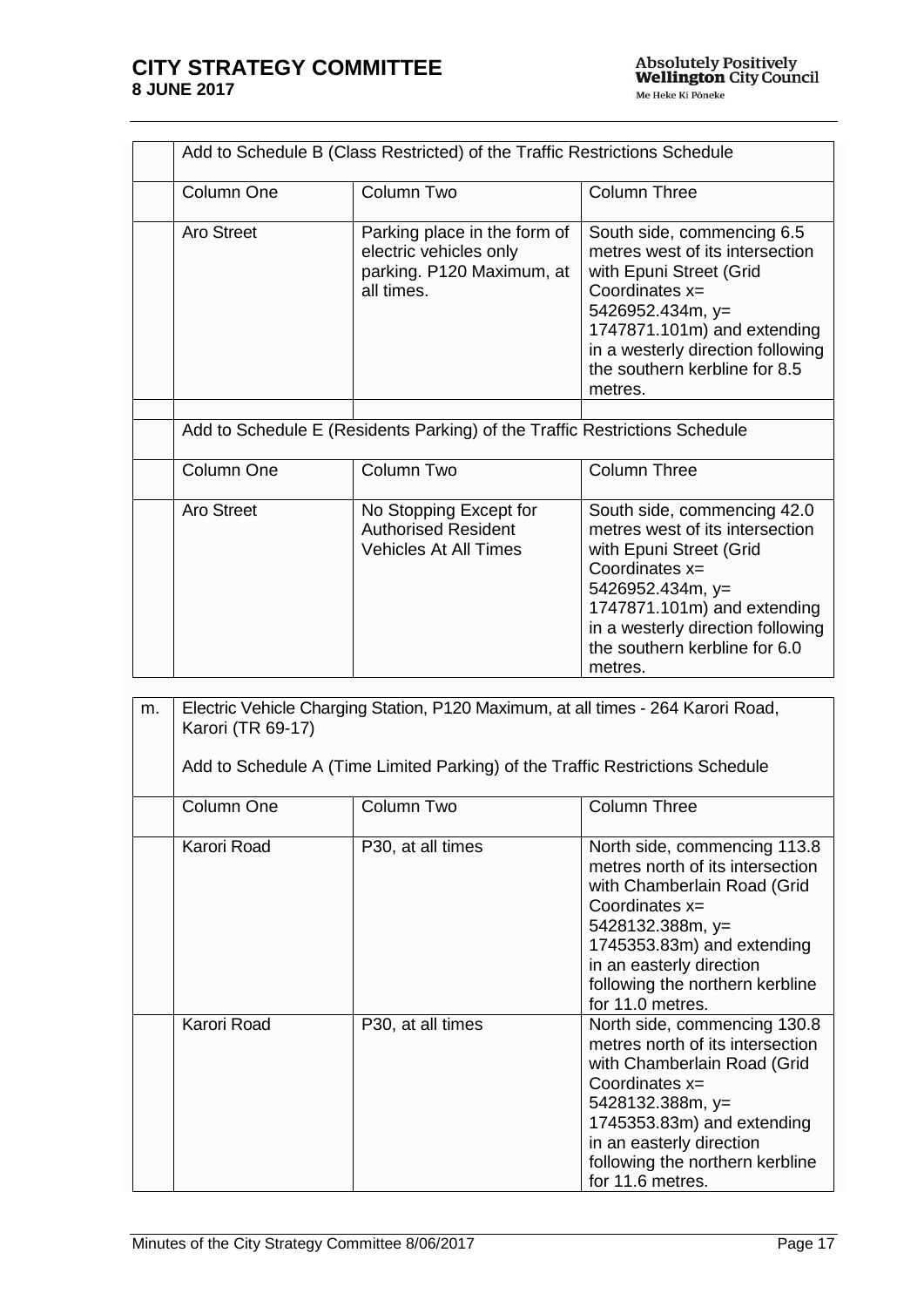|                        | Add to Schedule B (Class Restricted) of the Traffic Restrictions Schedule                                                                                 |                                                                                                                                                                                                                                                         |
|------------------------|-----------------------------------------------------------------------------------------------------------------------------------------------------------|---------------------------------------------------------------------------------------------------------------------------------------------------------------------------------------------------------------------------------------------------------|
| Column One             | Column Two                                                                                                                                                | <b>Column Three</b>                                                                                                                                                                                                                                     |
| Karori Road            | Parking place in the form of<br>electric vehicles only<br>parking. P120 Maximum, at<br>all times.                                                         | North side, commencing 124.8<br>metres north of its intersection<br>with Chamberlain Road (Grid<br>Coordinates $x=$<br>5428132.388m, y=<br>1745353.83m) and extending<br>in an easterly direction<br>following the northern kerbline<br>for 6.0 metres. |
| n.                     | New Electric Vehicle Charging Station, P30 Maximum, At All Times and New Loading<br>Zone - Bond Street & Cornhill Street, Wellington Central (TR 70 - 17) |                                                                                                                                                                                                                                                         |
|                        | Delete from Schedule B (Class Restricted) of the Traffic Restrictions Schedule                                                                            |                                                                                                                                                                                                                                                         |
| Column One             | Column Two                                                                                                                                                | <b>Column Three</b>                                                                                                                                                                                                                                     |
| <b>Bond Street</b>     | Loading zone - goods<br>vehicles and authorised<br>vehicles only, P5, Monday<br>to Saturday 8:00am -<br>6:00pm.                                           | Northeast side, following the<br>kerbline 12 metres southeast<br>of its intersection with Victoria<br><b>Street (Grid Coordinates</b><br>X=2658736.539302 m,<br>Y=5989301.651506 m) and<br>extending in a south-easterly<br>direction for 10.5 metres.  |
| Schedule               | Delete from Schedule D (No Stopping Restrictions) of the Traffic Restrictions                                                                             |                                                                                                                                                                                                                                                         |
| Column One             | Column Two                                                                                                                                                | <b>Column Three</b>                                                                                                                                                                                                                                     |
| <b>Cornhill Street</b> | No Stopping, at all times.                                                                                                                                | Southeast side, commencing<br>from its intersection with Bond<br><b>Street (Grid Coordinates</b><br>X=2658793.866405 m,<br>Y=5989222.630356 m) and<br>extending in a south-westerly<br>direction following the kerbline<br>for 33 metres.               |
|                        | Add to Schedule B (Class Restricted) of the Traffic Restrictions Schedule                                                                                 |                                                                                                                                                                                                                                                         |
| Column One             | Column Two                                                                                                                                                | <b>Column Three</b>                                                                                                                                                                                                                                     |
| <b>Bond Street</b>     | Loading zone - goods<br>vehicles and authorised                                                                                                           | Northeast side, following the<br>kerbline 11.0 metres southeast                                                                                                                                                                                         |

vehicles only, P5, Monday to Saturday 8:00am -

of its intersection with Victoria Street (Grid Coordinates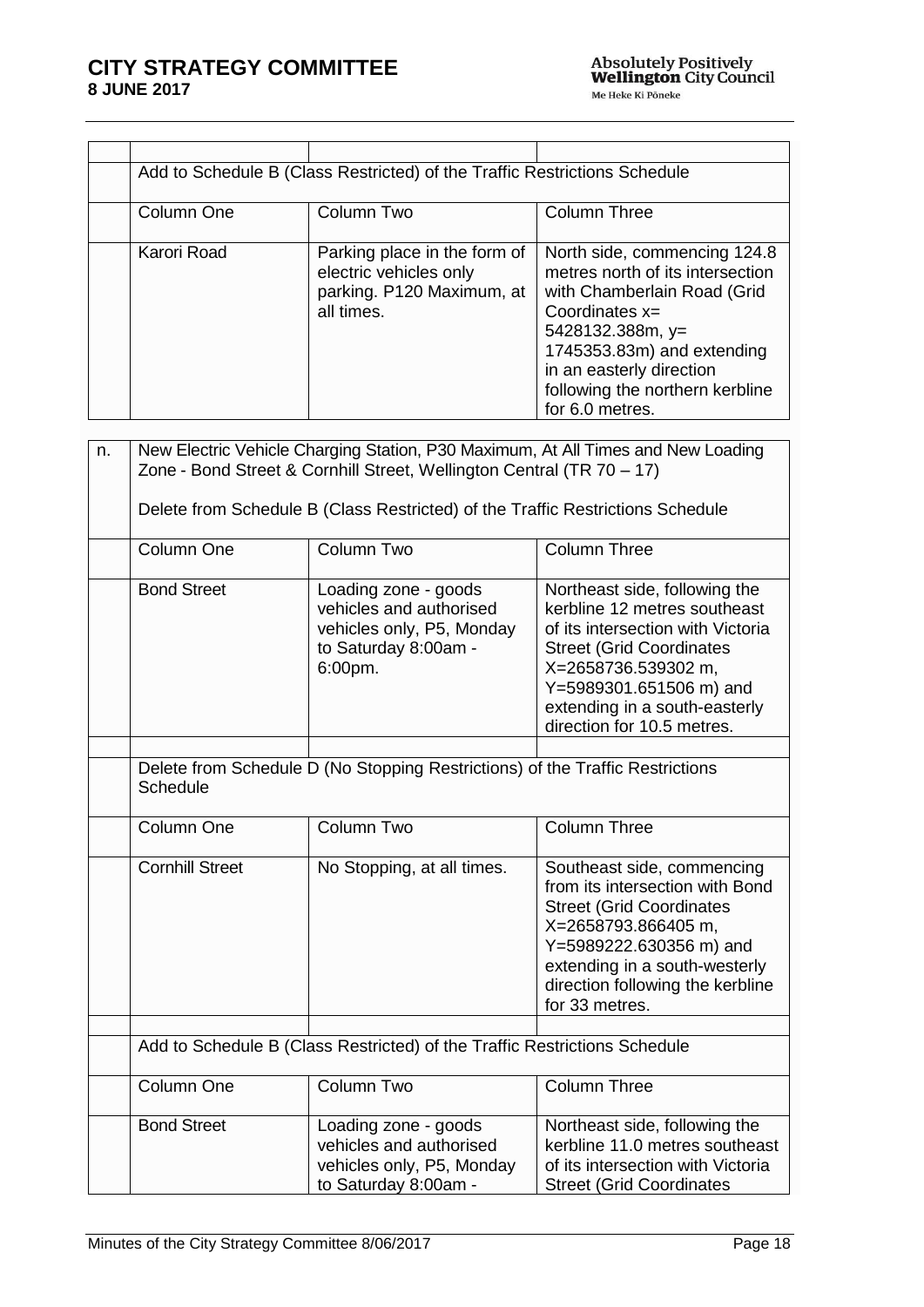|                        | 6:00pm.                                                                                                                                                                                                               | X=2658736.539302 m,<br>Y=5989301.651506 m) and<br>extending in a south-easterly<br>direction for 5.5 metres.                                                                                                                                            |
|------------------------|-----------------------------------------------------------------------------------------------------------------------------------------------------------------------------------------------------------------------|---------------------------------------------------------------------------------------------------------------------------------------------------------------------------------------------------------------------------------------------------------|
|                        | Add to Schedule B (Class Restricted) of the Traffic Restrictions Schedule                                                                                                                                             |                                                                                                                                                                                                                                                         |
| Column One             | Column Two                                                                                                                                                                                                            | <b>Column Three</b>                                                                                                                                                                                                                                     |
| <b>Bond Street</b>     | Parking place in the form of<br>electric vehicles only<br>parking. P30 Maximum, at<br>all times. Metered Monday<br>to Thursday 8:00am -<br>6:00pm, Friday 8:00am -<br>8:00pm, Saturday and<br>Sunday 8:00am - 6:00pm. | Northeast side, following the<br>kerbline 16.5 metres southeast<br>of its intersection with Victoria<br><b>Street (Grid Coordinates</b><br>X=2658736.539302 m,<br>Y=5989301.651506 m) and<br>extending in a south-easterly<br>direction for 6.0 metres. |
| <b>Cornhill Street</b> | Loading zone - goods<br>vehicles and authorised<br>vehicles only, P5, Monday<br>to Saturday 8:00am -<br>6:00pm.                                                                                                       | Southeast side, commencing<br>13.0 metres from its<br>intersection with Bond Street<br>(Grid Coordinates<br>X=2658793.866405 m,<br>Y=5989222.630356 m) and<br>extending in a south-westerly<br>direction following the kerbline<br>for 6.0 metres.      |
|                        | Add to Schedule D (No Stopping Restrictions) of the Traffic Restrictions Schedule                                                                                                                                     |                                                                                                                                                                                                                                                         |
| Column One             | <b>Column Two</b>                                                                                                                                                                                                     | <b>Column Three</b>                                                                                                                                                                                                                                     |
| <b>Cornhill Street</b> | No Stopping, at all times.                                                                                                                                                                                            | Southeast side, commencing<br>from its intersection with Bond<br><b>Street (Grid Coordinates</b><br>X=2658793.866405 m,<br>Y=5989222.630356 m) and<br>extending in a south-westerly<br>direction following the kerbline<br>for 13.0 metres.             |
|                        | Add to Schedule D (No Stopping Restrictions) of the Traffic Restrictions Schedule                                                                                                                                     |                                                                                                                                                                                                                                                         |
| Column One             | Column Two                                                                                                                                                                                                            | <b>Column Three</b>                                                                                                                                                                                                                                     |
| <b>Cornhill Street</b> | No Stopping, at all times.                                                                                                                                                                                            | Northwest side, commencing<br>19.0 metres from its<br>intersection with Bond Street<br>(Grid Coordinates<br>X=2658789.768629 m,<br>Y=5989226.923264 m) and<br>extending in a south-westerly<br>direction following the kerbline                         |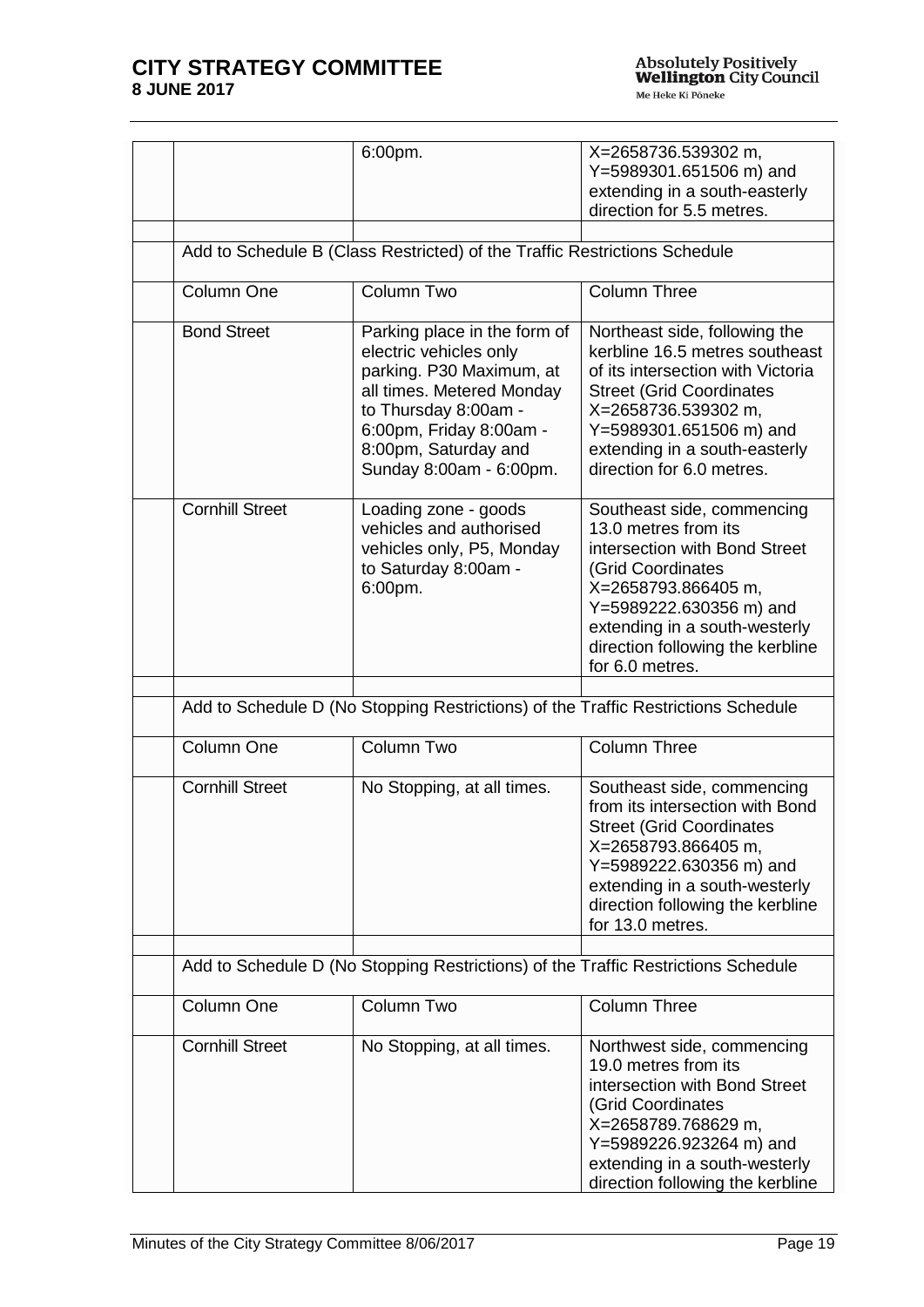Absolutely Positively<br>**Wellington** City Council Me Heke Ki Pöneke

| Electric Vehicle Charging Station, P60 Maximum, at all times. Metered Monday to<br>o.<br>Thursday 8:00am - 6:00pm, Friday 8:00am - 8:00pm, Saturday and Sunday 8:00am -<br>6:00pm - 42 Brandon Street, Wellington Central (TR 71-17)                                                                                |                                                                                                                                                                                                                                     |                                                                                                                                                                                                                                                                                |  |
|---------------------------------------------------------------------------------------------------------------------------------------------------------------------------------------------------------------------------------------------------------------------------------------------------------------------|-------------------------------------------------------------------------------------------------------------------------------------------------------------------------------------------------------------------------------------|--------------------------------------------------------------------------------------------------------------------------------------------------------------------------------------------------------------------------------------------------------------------------------|--|
|                                                                                                                                                                                                                                                                                                                     |                                                                                                                                                                                                                                     |                                                                                                                                                                                                                                                                                |  |
| Column One                                                                                                                                                                                                                                                                                                          | Column Two                                                                                                                                                                                                                          | <b>Column Three</b>                                                                                                                                                                                                                                                            |  |
| <b>Brandon Street</b>                                                                                                                                                                                                                                                                                               | Metered parking, P120<br>Maximum, Monday to<br>Thursday 8:00am - 6:00pm,<br>Friday 8:00am - 8:00pm,<br>Saturday and Sunday 8:00<br>$-6:00$ pm.                                                                                      | Northeast side, following the<br>kerbline 91 metres northwest<br>of its intersection with<br><b>Featherston Street (Grid</b><br>coordinates $x = 1748796.5$ m,<br>$y = 5428253.1$ m), and<br>extending in a north-westerly<br>direction for 3 metres. (1 angle<br>carpark)     |  |
|                                                                                                                                                                                                                                                                                                                     |                                                                                                                                                                                                                                     |                                                                                                                                                                                                                                                                                |  |
|                                                                                                                                                                                                                                                                                                                     |                                                                                                                                                                                                                                     |                                                                                                                                                                                                                                                                                |  |
| Column One                                                                                                                                                                                                                                                                                                          | Column Two                                                                                                                                                                                                                          | <b>Column Three</b>                                                                                                                                                                                                                                                            |  |
| <b>Brandon</b><br><b>Street</b>                                                                                                                                                                                                                                                                                     | Parking place in the<br>form of electric<br>vehicles only<br>parking. P60<br>Maximum, at all<br>times. Metered<br>Monday to Thursday<br>8:00am - 6:00pm,<br>Friday 8:00am -<br>8:00pm, Saturday<br>and Sunday 8:00am<br>$-6:00pm$ . | Northeast side,<br>following the kerbline<br>91 metres northwest of<br>its intersection with<br><b>Featherston Street</b><br>(Grid coordinates x=<br>1748796.5 m, y=<br>5428253.1 m), and<br>extending in a north-<br>westerly direction for 3<br>metres. (1 angle<br>carpark) |  |
|                                                                                                                                                                                                                                                                                                                     |                                                                                                                                                                                                                                     |                                                                                                                                                                                                                                                                                |  |
| Electric Vehicle Charging Station, P60 Maximum, at all times. Metered Monday<br>p.<br>to Thursday 8:00am - 6:00pm, Friday 8:00am - 8:00pm, Saturday and Sunday<br>8:00am - 6:00pm - 15 Stout Street, Wellington Central (TR 72-17)<br>Delete from Schedule F (Metered parking) of the Traffic Restrictions Schedule |                                                                                                                                                                                                                                     |                                                                                                                                                                                                                                                                                |  |
|                                                                                                                                                                                                                                                                                                                     |                                                                                                                                                                                                                                     | Delete from Schedule F (Metered parking) of the Traffic Restrictions Schedule<br>Add to Schedule B (Class Restricted) of the Traffic Restrictions Schedule                                                                                                                     |  |

| Column One          | Column Two         | <b>Column Three</b>     |
|---------------------|--------------------|-------------------------|
|                     |                    |                         |
| <b>Stout Street</b> | Metered parking,   | Southeast side,         |
|                     | P120 Maximum,      | following the kerbline  |
|                     | Monday to Thursday | 88.5 metres east of its |
|                     | 8:00am - 6:00pm,   | intersection with       |
|                     | Friday 8:00am -    | Lambton Quay (Grid      |
|                     | 8:00pm, Saturday   | coordinates $x=$        |
|                     | and Sunday 8:00 -  | 1748739.4 m, $y=$       |
|                     | 6:00pm.            | 5428487.9 m), and       |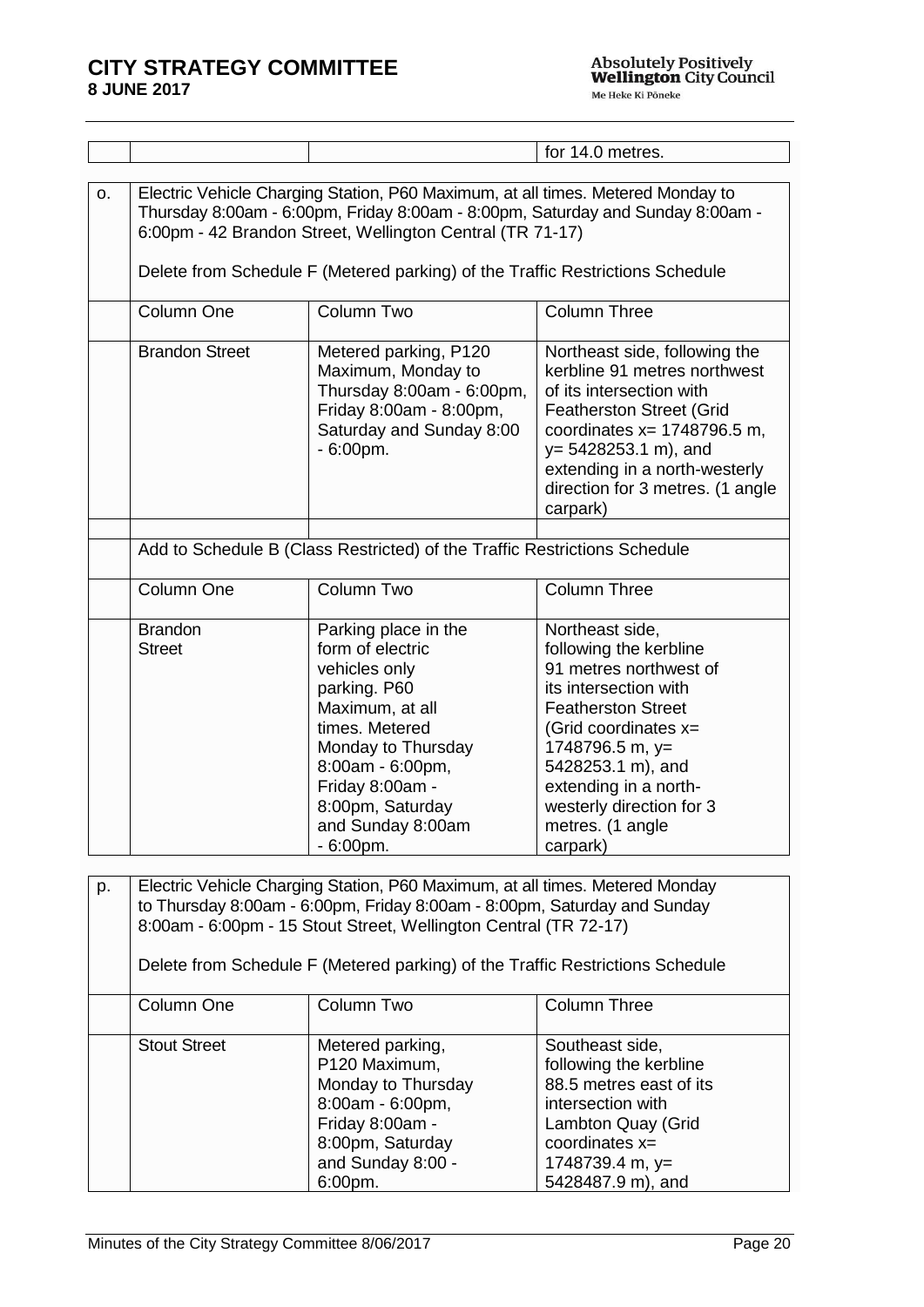|                     |                                                                                                                                                                                                                                     | extending in a north-<br>easterly direction for<br>2.8 metres. (1 angle car<br>park)                                                                                                                                                                                  |
|---------------------|-------------------------------------------------------------------------------------------------------------------------------------------------------------------------------------------------------------------------------------|-----------------------------------------------------------------------------------------------------------------------------------------------------------------------------------------------------------------------------------------------------------------------|
|                     |                                                                                                                                                                                                                                     | Add to Schedule B (Class Restricted) of the Traffic Restrictions Schedule                                                                                                                                                                                             |
| Column One          | Column Two                                                                                                                                                                                                                          | <b>Column Three</b>                                                                                                                                                                                                                                                   |
| <b>Stout Street</b> | Parking place in the<br>form of electric<br>vehicles only<br>parking. P60<br>Maximum, at all<br>times. Metered<br>Monday to Thursday<br>8:00am - 6:00pm,<br>Friday 8:00am -<br>8:00pm, Saturday<br>and Sunday 8:00am<br>$-6:00$ pm. | Southeast side,<br>following the kerbline<br>88.5 metres east of its<br>intersection with<br>Lambton Quay (Grid<br>coordinates $x=$<br>1748739.4 m, $y=$<br>5428487.9 m), and<br>extending in a north-<br>easterly direction for<br>2.8 metres. (1 angle car<br>park) |

**Carried**

# <span id="page-20-0"></span>**4.5 Wellington Housing Accord - Nomination of Special Housing Areas**

#### **Moved Councillor Eagle, seconded Councillor Marsh, amended officers recommendations.**

## **Recommendations**

That the City Strategy Committee:

- 1. Receive the information.
- 2. Recommend to the Council that the Minister of Building and Construction approve the following special housing areas and associated qualifying development criteria as identified in the Special Housing Area maps:
	- a. Adelaide Road, with qualifying development criteria being 2 or more dwellings or allotments.
	- b. Lower Stebbings, with qualifying development criteria being 10 or more dwellings or allotments.
	- c. Lincolnshire Woodridge, with qualifying development criteria being 10 or more dwellings or allotments.
	- d. Johnsonville, with qualifying development criteria being 2 or more dwellings or allotments.
	- e. Central Area North (Thorndon), with qualifying development criteria being 10 or more dwellings or allotments.
	- f. Central Area South (Te Aro), with qualifying development criteria being 10 or more dwellings or allotments.
	- g. Arlington, with qualifying development criteria being 10 or more dwellings or allotments.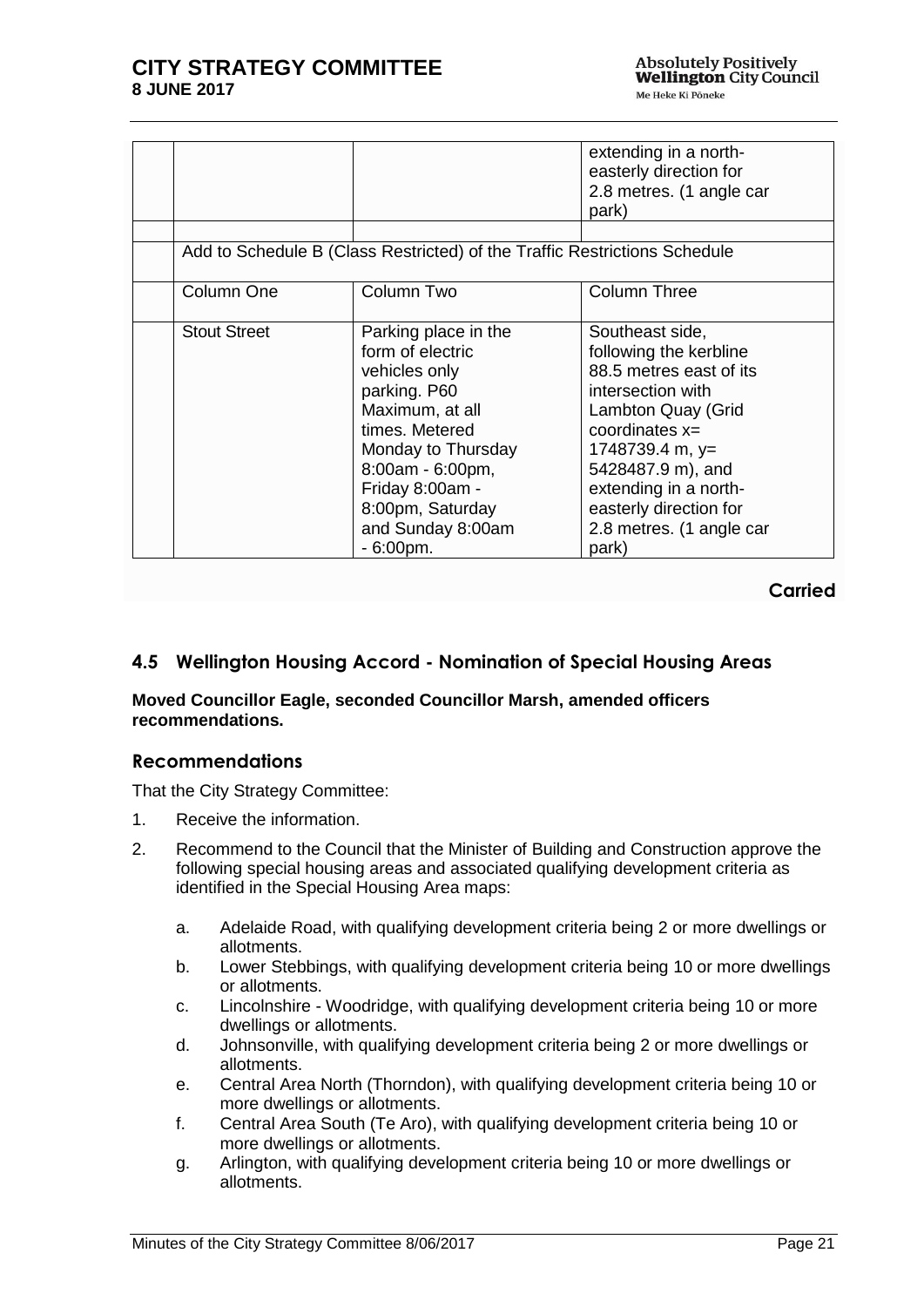- h. The Reedy Land, 28 Westchester Drive, Glenside, with qualifying development criteria being 10 or more dwellings or allotments.
- i. 30 White Pine Avenue, Woodridge, with qualifying development criteria being 10 or more dwellings or allotments.
- j. 3 George Street, Thorndon, with qualifying development criteria being 10 or more dwellings or allotments.
- k. 4 William Earp Place, Tawa, with qualifying development criteria being 10 or more dwellings or allotments.
- 3. That the **Housing Portfolio Leader** Chair of the City Strategy Committee and the Chief Executive be delegated to approve any minor editorial changes to the Special Housing Area maps.

The meeting adjourned for morning tea at 10.28 am, members present when the meeting reconvened at 10.46 am were Mayor Lester, Councillor Calvert, Councillor Calvi-Freeman, Councillor Dawson, Councillor Day, Councillor Eagle, Councillor Foster, Councillor Free, Councillor Gilberd, Councillor Lee, Councillor Marsh, Councillor Pannett, Councillor Sparrow, Councillor Woolf and Councillor Young.

**Moved Councillor Dawson, seconded Councillor Gilberd**, the following amendment: That the City Strategy Committee:

**4. Instructs officers to explore options for ensuring affordability is a criterion for future Special Housing Areas and ways in which that might be monitored.** 

## **Carried**

The substantive motion was taken in parts and voted on as follows:

- 1. Receive the information. **Carried**
- 2. Recommend to the Council that the Minister of Building and Construction approve the following special housing areas and associated qualifying development criteria as identified in the Special Housing Area maps:
	- a. Adelaide Road, with qualifying development criteria being 2 or more dwellings or allotments.

A division was called for, voting on which was as follows:

**For:** Mayor Lester Councillor Calvert Councillor Calvi-Freeman Councillor Dawson Councillor Day Councillor Eagle Councillor Foster Councillor Free Councillor Gilberd Councillor Lee Councillor Marsh **Against:** Councillor Pannett (Chair)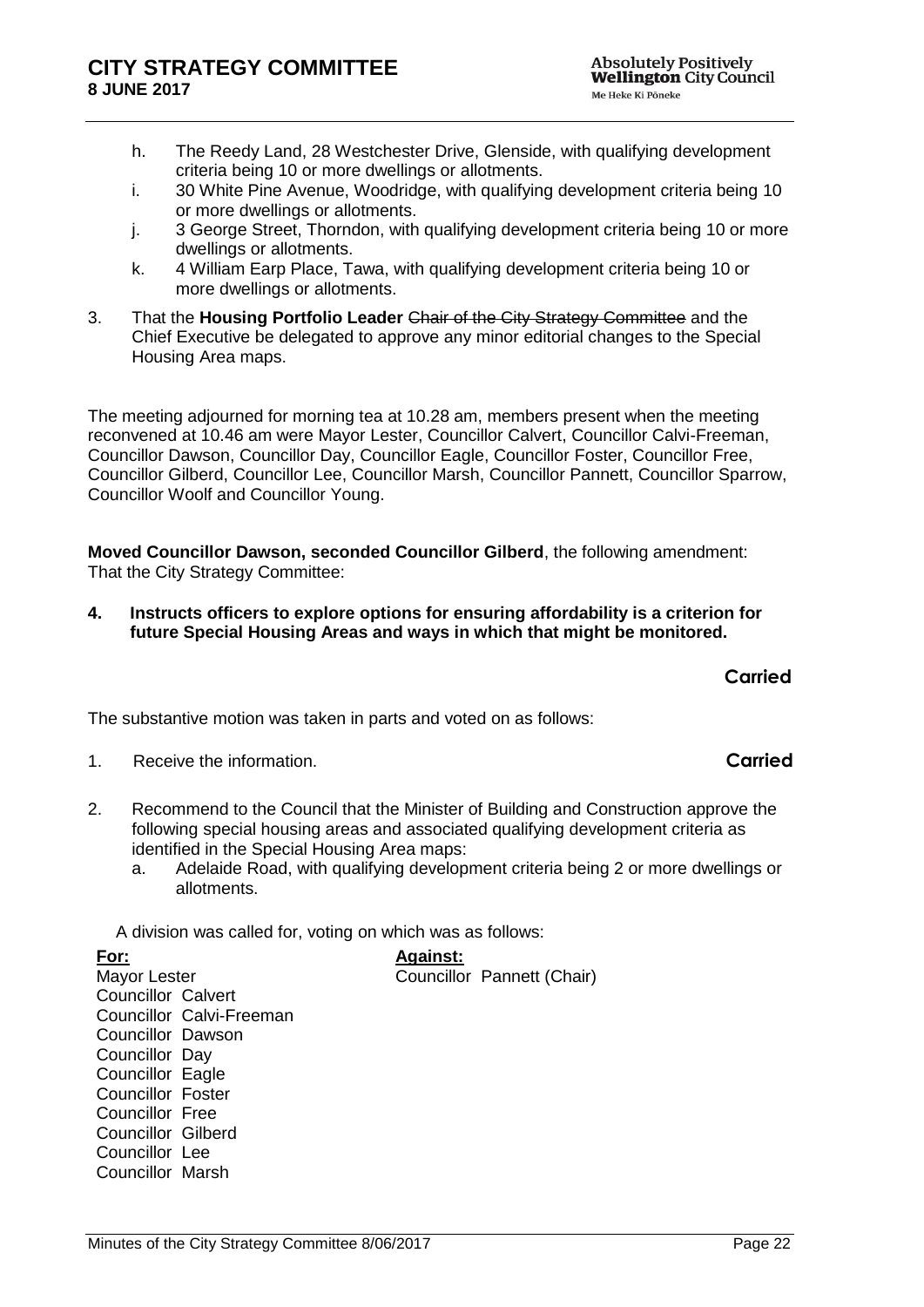Councillor Sparrow Councillor Woolf Councillor Young

Majority Vote: 14:1

# **Carried**

2. b. Lower Stebbings, with qualifying development criteria being 10 or more dwellings or allotments.

A division was called for, voting on which was as follows:

| <u>For:</u>               | <b>Against:</b>           |                            |
|---------------------------|---------------------------|----------------------------|
| Mayor Lester              | Councillor Day            |                            |
| <b>Councillor Calvert</b> | <b>Councillor Foster</b>  |                            |
| Councillor Calvi-Freeman  | Councillor Free           |                            |
| <b>Councillor Dawson</b>  | Councillor Lee            |                            |
| Councillor Eagle          |                           | Councillor Pannett (Chair) |
| <b>Councillor Gilberd</b> | <b>Councillor Sparrow</b> |                            |
| <b>Councillor Marsh</b>   |                           |                            |
| Councillor Woolf          |                           |                            |
| Councillor Young          |                           |                            |
|                           |                           |                            |

Majority Vote: 9:6

### **Carried**

2. c. Lincolnshire - Woodridge, with qualifying development criteria being 10 or more dwellings or allotments.

A division was called for, voting on which was as follows:

| <u>For:</u>               |                          | <b>Against:</b>          |                            |
|---------------------------|--------------------------|--------------------------|----------------------------|
| Mayor Lester              |                          | Councillor Day           |                            |
| <b>Councillor Calvert</b> |                          | <b>Councillor Foster</b> |                            |
|                           | Councillor Calvi-Freeman | Councillor Free          |                            |
| <b>Councillor Dawson</b>  |                          | Councillor Lee           |                            |
| Councillor Eagle          |                          |                          | Councillor Pannett (Chair) |
| <b>Councillor Gilberd</b> |                          | Councillor Sparrow       |                            |
| <b>Councillor Marsh</b>   |                          |                          |                            |
| Councillor Woolf          |                          |                          |                            |
| Councillor Young          |                          |                          |                            |

Majority Vote: 9:6

## **Carried**

2. d. Johnsonville, with qualifying development criteria being 2 or more dwellings or allotments.

A division was called for, voting on which was as follows:

#### **For: Against:**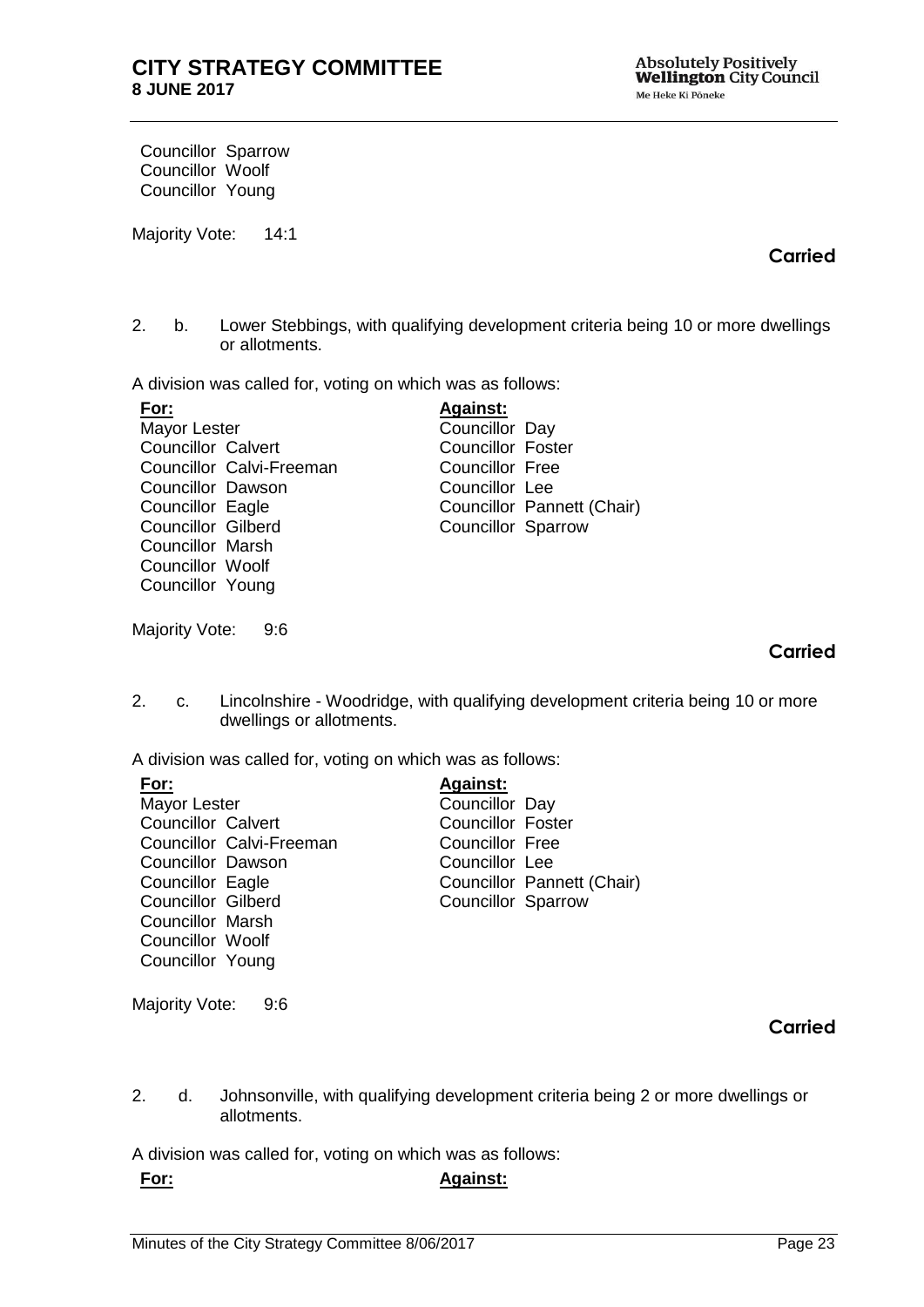Absolutely Positively<br>Wellington City Council Me Heke Ki Põneke

Mayor Lester Councillor Calvert Councillor Dawson Councillor Eagle Councillor Foster Councillor Free Councillor Gilberd Councillor Lee Councillor Marsh Councillor Woolf Councillor Young

Majority Vote: 11:4

Councillor Calvi-Freeman Councillor Day Councillor Pannett (Chair) Councillor Sparrow

**Carried**

2. e. Central Area North (Thorndon), with qualifying development criteria being 10 or more dwellings or allotments.

A division was called for, voting on which was as follows:

| For:                                      | <b>Against:</b>                                                               |
|-------------------------------------------|-------------------------------------------------------------------------------|
| Mayor Lester                              | Councillor Dawson                                                             |
| <b>Councillor Calvert</b>                 | Councillor Pannett (Chair)                                                    |
| Councillor Calvi-Freeman                  |                                                                               |
| Councillor Day                            |                                                                               |
| Councillor Eagle                          |                                                                               |
| <b>Councillor Foster</b>                  |                                                                               |
| <b>Councillor Free</b>                    |                                                                               |
| Councillor Gilberd                        |                                                                               |
| Councillor Lee                            |                                                                               |
| <b>Councillor Marsh</b>                   |                                                                               |
| <b>Councillor Sparrow</b>                 |                                                                               |
| Councillor Woolf                          |                                                                               |
| Councillor Young                          |                                                                               |
|                                           |                                                                               |
| Majority Vote:<br>13:2                    |                                                                               |
|                                           | Car                                                                           |
|                                           |                                                                               |
| 2.<br>f.<br>more dwellings or allotments. | Central Area South (Te Aro), with qualifying development criteria being 10 or |

A division was called for, voting on which was as follows:

**For:** Mayor Lester Councillor Calvert Councillor Calvi-Freeman Councillor Dawson Councillor Day Councillor Eagle Councillor Foster Councillor Free Councillor Gilberd **Against:** Councillor Pannett (Chair) **Carried**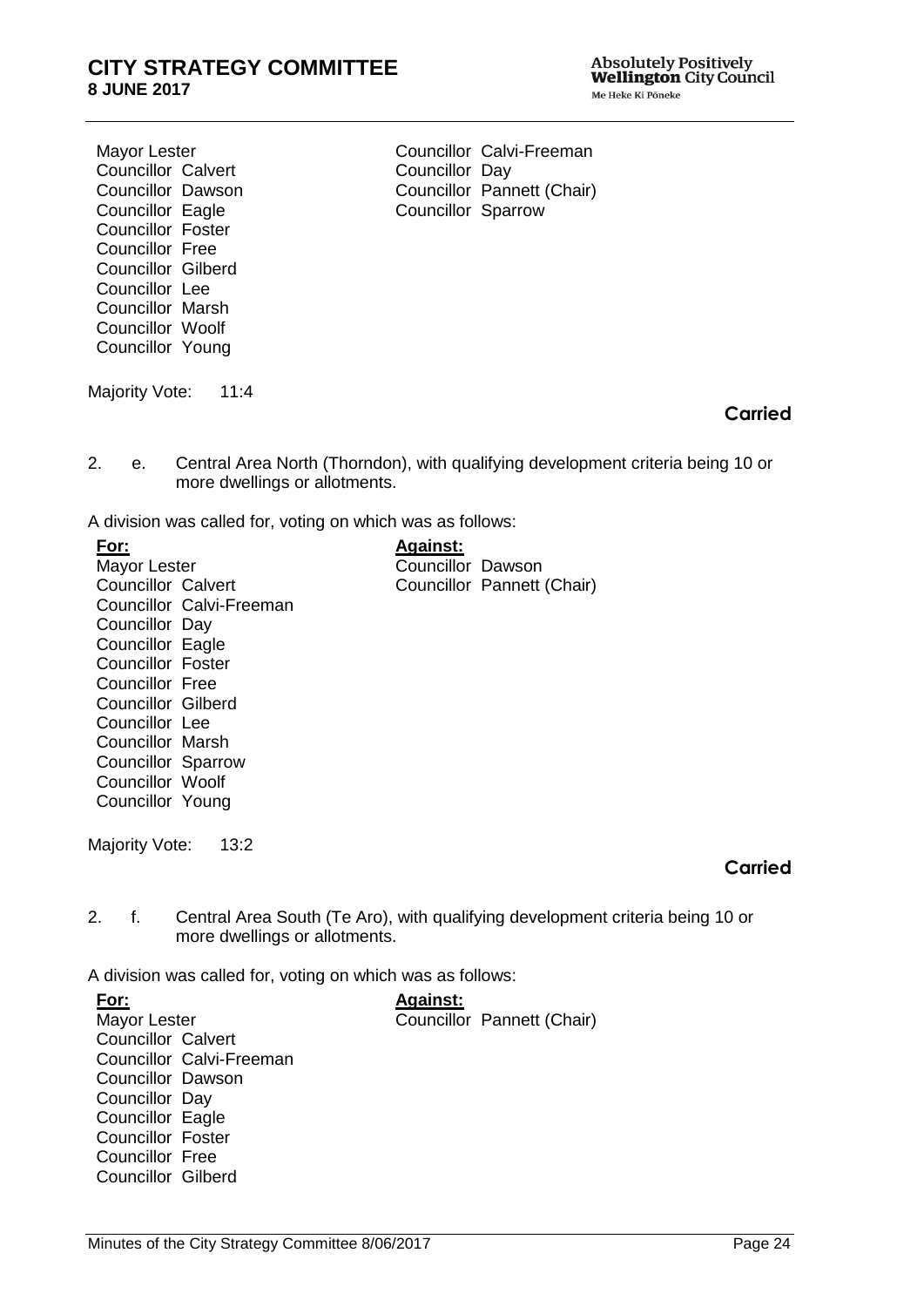Councillor Lee Councillor Marsh Councillor Sparrow Councillor Woolf Councillor Young

Majority Vote: 14:1

## **Carried**

2. g. Arlington, with qualifying development criteria being 10 or more dwellings or allotments.

A division was called for, voting on which was as follows:

| For:                      | <b>Against:</b>            |  |
|---------------------------|----------------------------|--|
| Mayor Lester              | Councillor Calvert         |  |
| Councillor Calvi-Freeman  | Councillor Pannett (Chair) |  |
| Councillor Dawson         |                            |  |
| Councillor Day            |                            |  |
| Councillor Eagle          |                            |  |
| <b>Councillor Foster</b>  |                            |  |
| Councillor Free           |                            |  |
| Councillor Gilberd        |                            |  |
| Councillor Lee            |                            |  |
| <b>Councillor Marsh</b>   |                            |  |
| <b>Councillor Sparrow</b> |                            |  |
| Councillor Woolf          |                            |  |
| Councillor Young          |                            |  |

Majority Vote: 13:2

# **Carried**

2. h. The Reedy Land, 28 Westchester Drive, Glenside, with qualifying development criteria being 10 or more dwellings or allotments.

A division was called for, voting on which was as follows:

| For:                      | <b>Against:</b>   |                            |
|---------------------------|-------------------|----------------------------|
| Mayor Lester              |                   | Councillor Calvi-Freeman   |
| Councillor Calvert        | Councillor Foster |                            |
| Councillor Dawson         |                   | Councillor Pannett (Chair) |
| Councillor Day            |                   |                            |
| Councillor Eagle          |                   |                            |
| Councillor Free           |                   |                            |
| <b>Councillor Gilberd</b> |                   |                            |
| Councillor Lee            |                   |                            |
| <b>Councillor Marsh</b>   |                   |                            |
| <b>Councillor Sparrow</b> |                   |                            |
| Councillor Woolf          |                   |                            |
| Councillor Young          |                   |                            |
|                           |                   |                            |

Majority Vote: 12:3

# **Carried**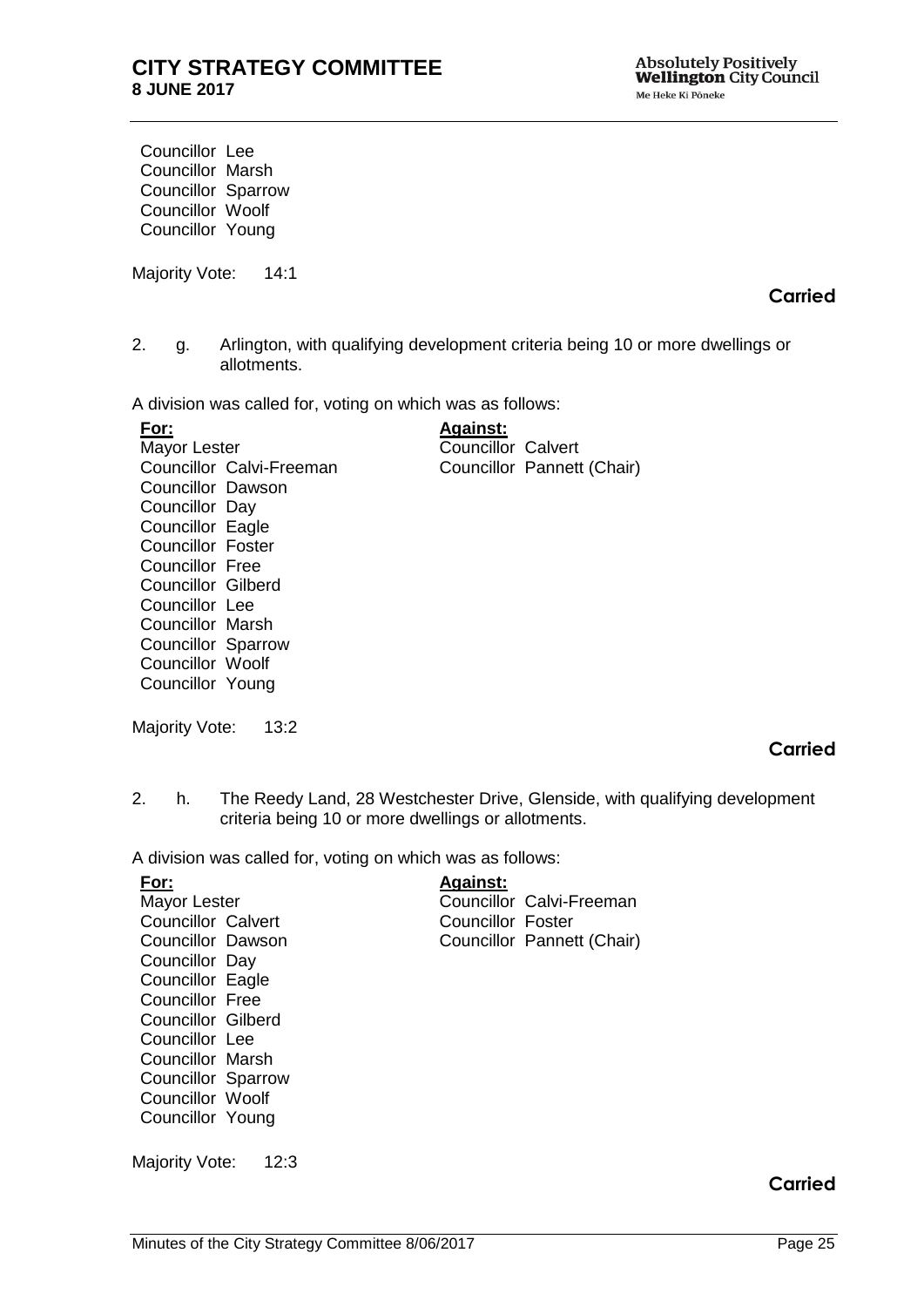2. i. 30 White Pine Avenue, Woodridge, with qualifying development criteria being 10 or more dwellings or allotments.

A division was called for, voting on which was as follows:

| <u>For:</u>               | <b>Against:</b>           |                            |
|---------------------------|---------------------------|----------------------------|
| <b>Mayor Lester</b>       |                           | Councillor Calvi-Freeman   |
| <b>Councillor Calvert</b> | Councillor Day            |                            |
| <b>Councillor Dawson</b>  | <b>Councillor Foster</b>  |                            |
| Councillor Eagle          | <b>Councillor Free</b>    |                            |
| <b>Councillor Gilberd</b> |                           | Councillor Pannett (Chair) |
| Councillor Lee            | <b>Councillor Sparrow</b> |                            |
| <b>Councillor Marsh</b>   |                           |                            |
| Councillor Woolf          |                           |                            |

Majority Vote: 9:6

Councillor Young

#### **Carried**

2. j. 3 George Street, Thorndon, with qualifying development criteria being 10 or more dwellings or allotments.

A division was called for, voting on which was as follows:

| <u>For:</u>               | <b>Against:</b>           |                            |
|---------------------------|---------------------------|----------------------------|
| Mayor Lester              | <b>Councillor Calvert</b> |                            |
| Councillor Calvi-Freeman  | Councillor Dawson         |                            |
| Councillor Day            | <b>Councillor Foster</b>  |                            |
| Councillor Eagle          | <b>Councillor Free</b>    |                            |
| <b>Councillor Gilberd</b> |                           | Councillor Pannett (Chair) |
| Councillor Lee            | <b>Councillor Sparrow</b> |                            |
| <b>Councillor Marsh</b>   |                           |                            |
| Councillor Woolf          |                           |                            |
| Councillor Young          |                           |                            |

Majority Vote: 9:6

#### **Carried**

2. k. 4 William Earp Place, Tawa, with qualifying development criteria being 10 or more dwellings or allotments.

A division was called for, voting on which was as follows:

| For:                      | <b>Against:</b>            |
|---------------------------|----------------------------|
| Mayor Lester              | <b>Councillor Calvert</b>  |
| Councillor Eagle          | Councillor Calvi-Freeman   |
| <b>Councillor Gilberd</b> | Councillor Dawson          |
| Councillor Lee            | Councillor Day             |
| <b>Councillor Marsh</b>   | <b>Councillor Foster</b>   |
| Councillor Woolf          | <b>Councillor Free</b>     |
| Councillor Young          | Councillor Pannett (Chair) |
|                           | <b>Councillor Sparrow</b>  |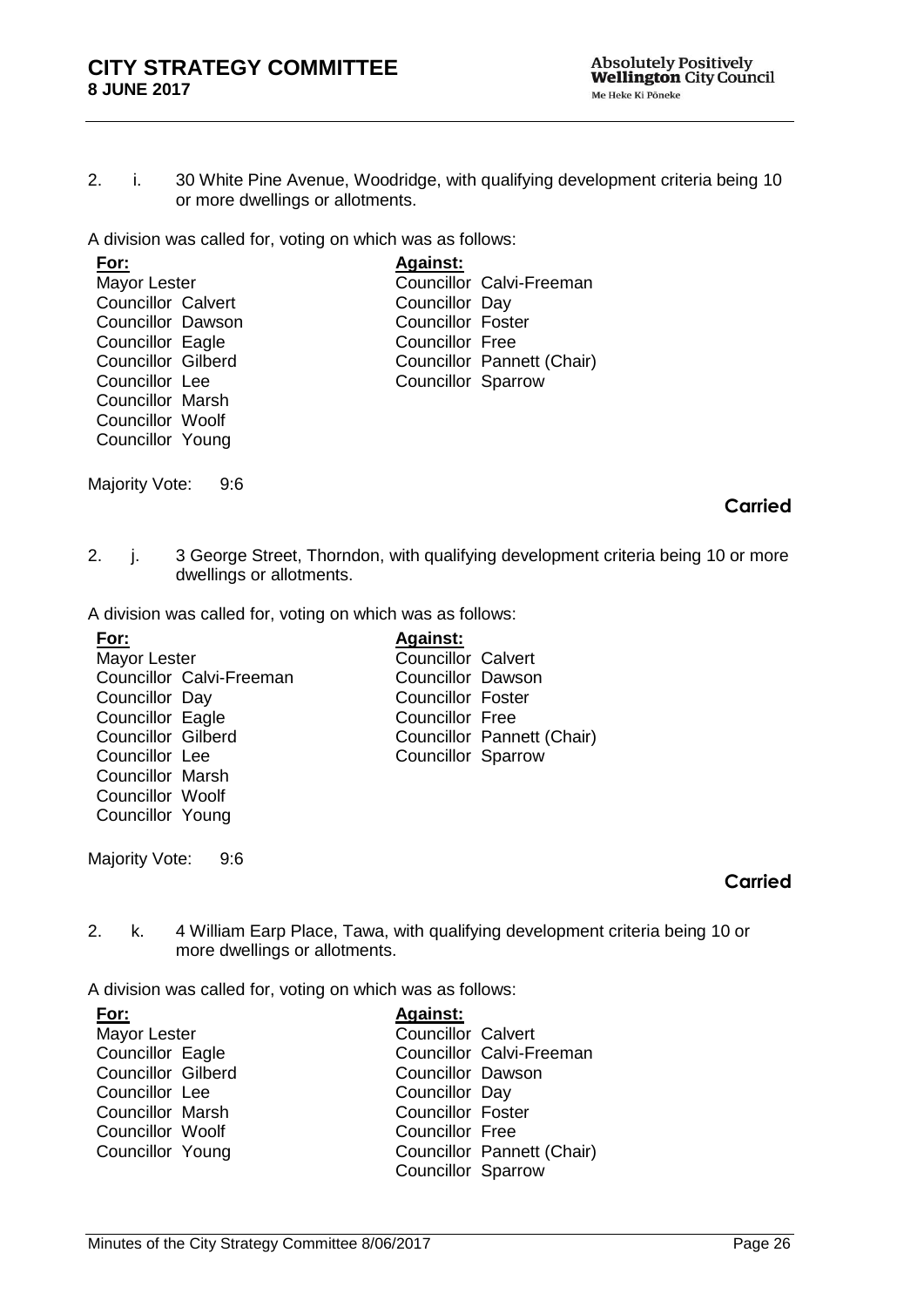Majority Vote: 7:8

**Lost**

3. That the Housing Portfolio Leader and the Chief Executive be delegated to approve any minor editorial changes to the Special Housing Area maps.

**Carried**

4. Instructs officers to explore options for ensuring affordability is a criterion for future Special Housing Areas and ways in which that might be monitored.

Secretarial Note: Councillor Foster asked for his dissenting vote to be recorded.

**Carried**

#### **Moved Councillor Eagle, seconded Councillor Marsh**

#### **Resolved**

That the City Strategy Committee:

- 1. Receive the information.
- 2. Recommend to the Council that the Minister of Building and Construction approve the following special housing areas and associated qualifying development criteria as identified in the Special Housing Area maps:
	- a. Adelaide Road, with qualifying development criteria being 2 or more dwellings or allotments.
	- b. Lower Stebbings, with qualifying development criteria being 10 or more dwellings or allotments.
	- c. Lincolnshire Woodridge, with qualifying development criteria being 10 or more dwellings or allotments.
	- d. Johnsonville, with qualifying development criteria being 2 or more dwellings or allotments.
	- e. Central Area North (Thorndon), with qualifying development criteria being 10 or more dwellings or allotments.
	- f. Central Area South (Te Aro), with qualifying development criteria being 10 or more dwellings or allotments.
	- g. Arlington, with qualifying development criteria being 10 or more dwellings or allotments.
	- h. The Reedy Land, 28 Westchester Drive, Glenside, with qualifying development criteria being 10 or more dwellings or allotments.
	- i. 30 White Pine Avenue, Woodridge, with qualifying development criteria being 10 or more dwellings or allotments.
	- j. 3 George Street, Thorndon, with qualifying development criteria being 10 or more dwellings or allotments.
- 3. That the Housing Portfolio Leader and the Chief Executive be delegated to approve any minor editorial changes to the Special Housing Area maps.
- 4. Instructs officers to explore options for ensuring affordability is a criterion for future Special Housing Areas and ways in which that might be monitored.

**Carried**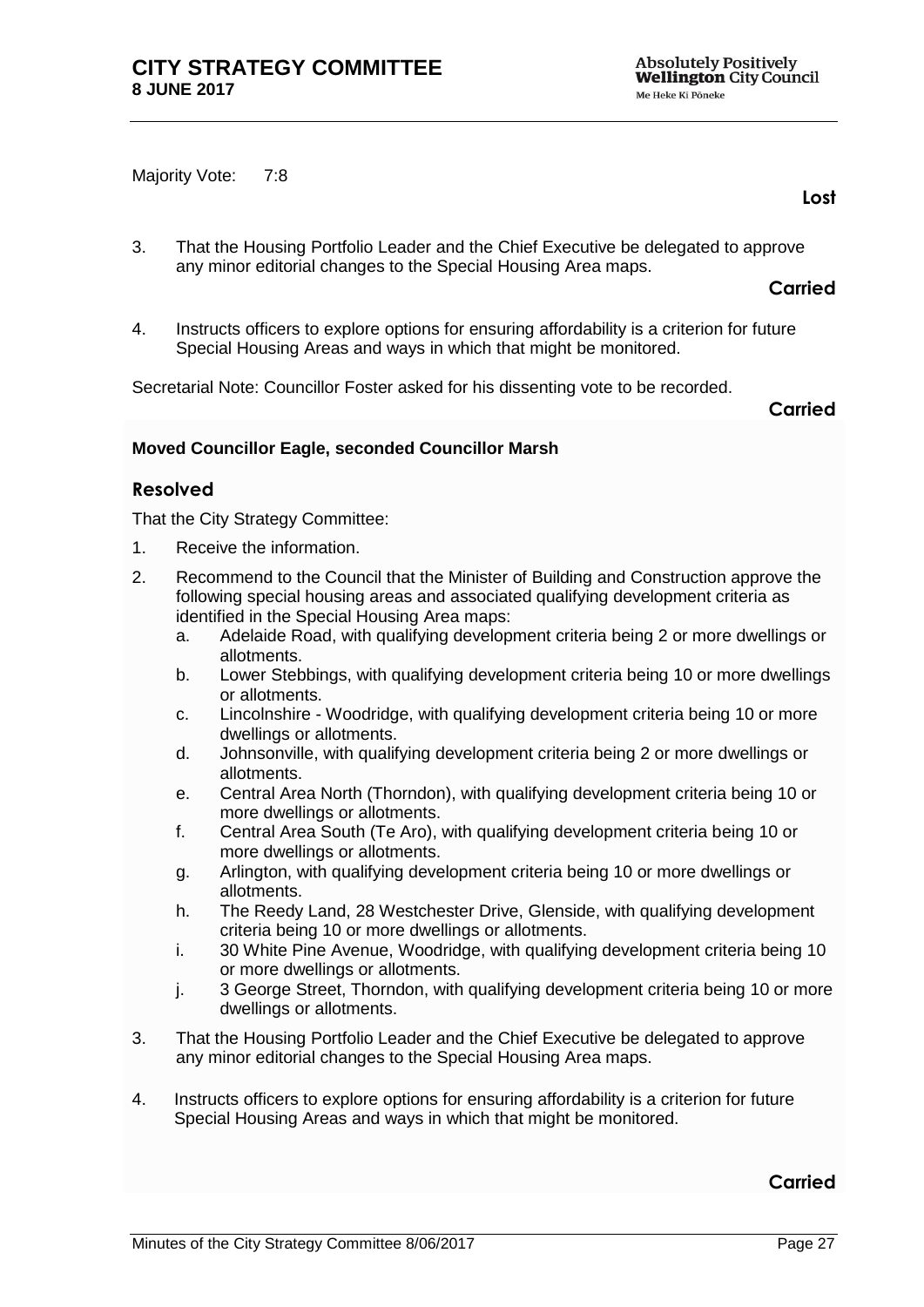# <span id="page-27-0"></span>**4.6 Miramar South – Proposed 24 Hour Parking Restriction (TR 73-17)**

#### **Moved Councillor Calvi-Freeman, seconded Councillor Free, the amended Officer's recommendations.**

That the City Strategy Committee:

- 1. Receive the information.
- 2. Note the results of the feedback from local residents and the general public following the initial engagement and communication with local residents and the wider public in January/February 2017 and the subsequent public notification of the proposed scheme in the Dominion Post on 18 April 2017 (see Attachment 7)
- 3. Approve an amendment to the Traffic Restrictions pursuant to the provisions of the Wellington City Council Consolidated Bylaw 2008 to implement a 24-hour zonal parking scheme in the area shown on the Plan as Attachment 1 of this report and including the streets listed in Attachment 2. (TR 73/17)
- 4. Note that the effect of the proposal will be to restrict parking within the area by any motor vehicle to a maximum period of 24 hours with an exemption for authorised permit holders.
- 5. Resolve to declare the proposed 24 hour zonal parking scheme to be a Zone Parking Area under Clause 12.4 (13) of the Land Transport Rule: Traffic Control Devices 2004 (TCD Rule)
- 6. Approve an exemption to the proposed scheme for authorised residents vehicles issued with a permit by the Council on the basis of up to two permits one permit for each residential housing unit. Permits to be issued initially free of charge with a review after the first 6 months of operation.
- 7. Note that the parking scheme will be monitored for a period of 6 months and the results reported back to the Committee with any recommendations for changes to the scheme.

# **Moved Councillor Eagle, seconded Councillor Day**, the following amendment:

That the City Strategy Committee:

6. Approve an exemption to the proposed scheme for authorised residents vehicles issued with a permit by the Council on the basis of up to two permits one permit for each residential housing unit. Permit**s** to be issued initially free of charge with a review after the first 6 months of operation.

**Lost**

#### **Moved Councillor Calvi-Freeman, seconded Councillor Free**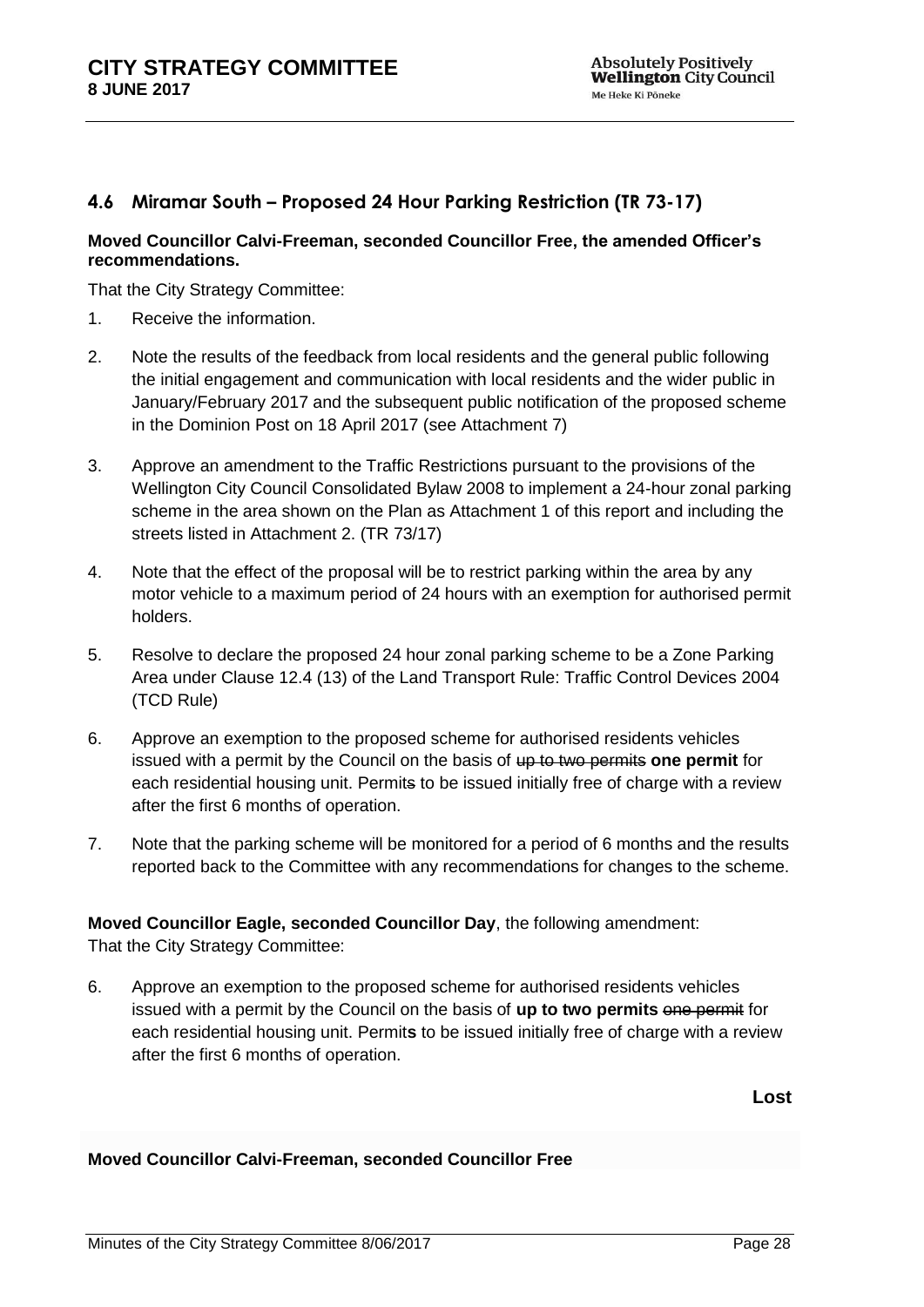# **Resolved**

That the City Strategy Committee:

- 1. Receive the information.
- 2. Note the results of the feedback from local residents and the general public following the initial engagement and communication with local residents and the wider public in January/February 2017 and the subsequent public notification of the proposed scheme in the Dominion Post on 18 April 2017 (see Attachment 7)
- 3. Approve an amendment to the Traffic Restrictions pursuant to the provisions of the Wellington City Council Consolidated Bylaw 2008 to implement a 24-hour zonal parking scheme in the area shown on the Plan as Attachment 1 of this report and including the streets listed in Attachment 2. (TR 73/17)
- 4. Note that the effect of the proposal will be to restrict parking within the area by any motor vehicle to a maximum period of 24 hours with an exemption for authorised permit holders.
- 5. Resolve to declare the proposed 24 hour zonal parking scheme to be a Zone Parking Area under Clause 12.4 (13) of the Land Transport Rule: Traffic Control Devices 2004 (TCD Rule)
- 6. Approve an exemption to the proposed scheme for authorised residents vehicles issued with a permit by the Council on the basis of one permit for each residential housing unit. Permit to be issued initially free of charge with a review after the first 6 months of operation.
- 7. Note that the parking scheme will be monitored for a period of 6 months and the results reported back to the Committee with any recommendations for changes to the scheme.

**Carried**

# **3. Monitoring**

# <span id="page-28-0"></span>**3.3 2016/17 Capital and Operational expenditure update**

#### **Moved Mayor Lester, seconded Councillor Pannett**

## **Resolved**

That the City Strategy Committee:

- 1. Receive the information.
- 2. Note the 2016/17 capital programme forecast underspends of \$62.4 million with potential to be carried forward for delivery in 2017/18 and subsequent years.
- 3. Note the 2016/17 capital programme funding changes of \$3.7 million as listed in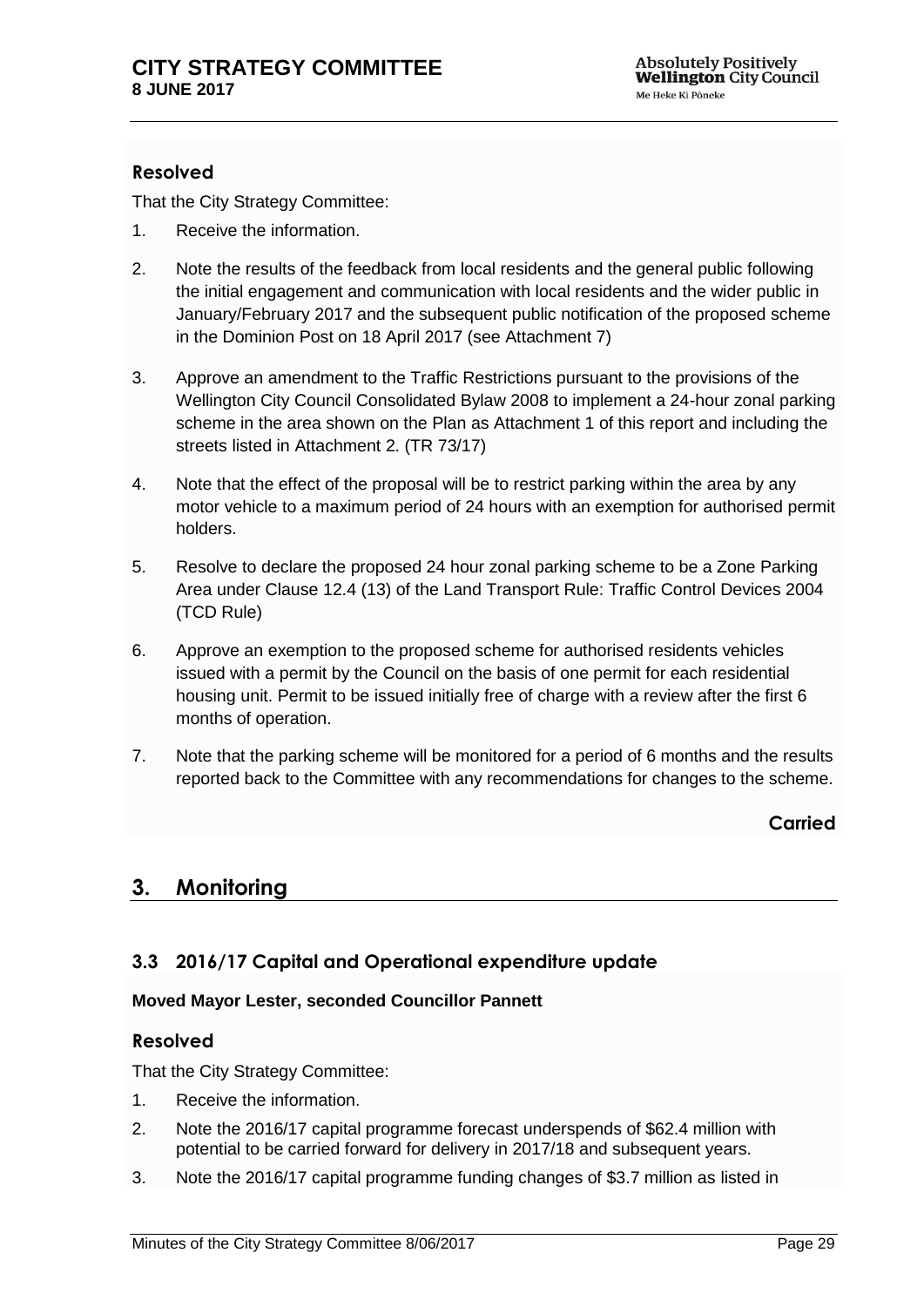attachments.

**Carried**

<span id="page-29-0"></span>**3.1 Report of the Council Controlled Organisations Subcommittee of the 24 May 2017**

**Moved Mayor Lester, seconded Councillor Pannett**

#### **Resolved**

# **FINAL STATEMENTS OF INTENT FOR COUNCIL CONTROLLED ORGANISATIONS**

# **Recommendation**

That the City Strategy Committee:

1. Approves the 2017/18 Statements of Intent for the Basin Reserve Trust, the Karori Sanctuary Trust, the Wellington Cable Car Limited, the Wellington Museums Trust and the Wellington Zoo Trust.

## **STATEMENT OF INTENT FOR WELLINGTON REGIONAL STADIUM TRUST**

# **Recommendation**

That the City Strategy Committee:

1. Approves the Wellington Regional Stadium Trust Statement of Intent for 2017/18.

#### **FINAL STATEMENT OF INTENT FOR THE WELLINGTON REGIONAL ECONOMIC DEVELOPMENT AGENCY**

# **Recommendation**

That the City Strategy Committee:

1. Approves the Wellington Regional Economic Development Agency 2017-19 Statement of Intent.

#### **Carried**

# <span id="page-29-1"></span>**3.2 2016/17 Q3 Quarterly Report**

#### **Moved Councillor Eagle, seconded Councillor Calvert**

#### **Resolved**

It is recommended that the City Strategy Committee:

- 1. Receive the information.
- 2. Note the content of the 2016/17 Third Quarter Report.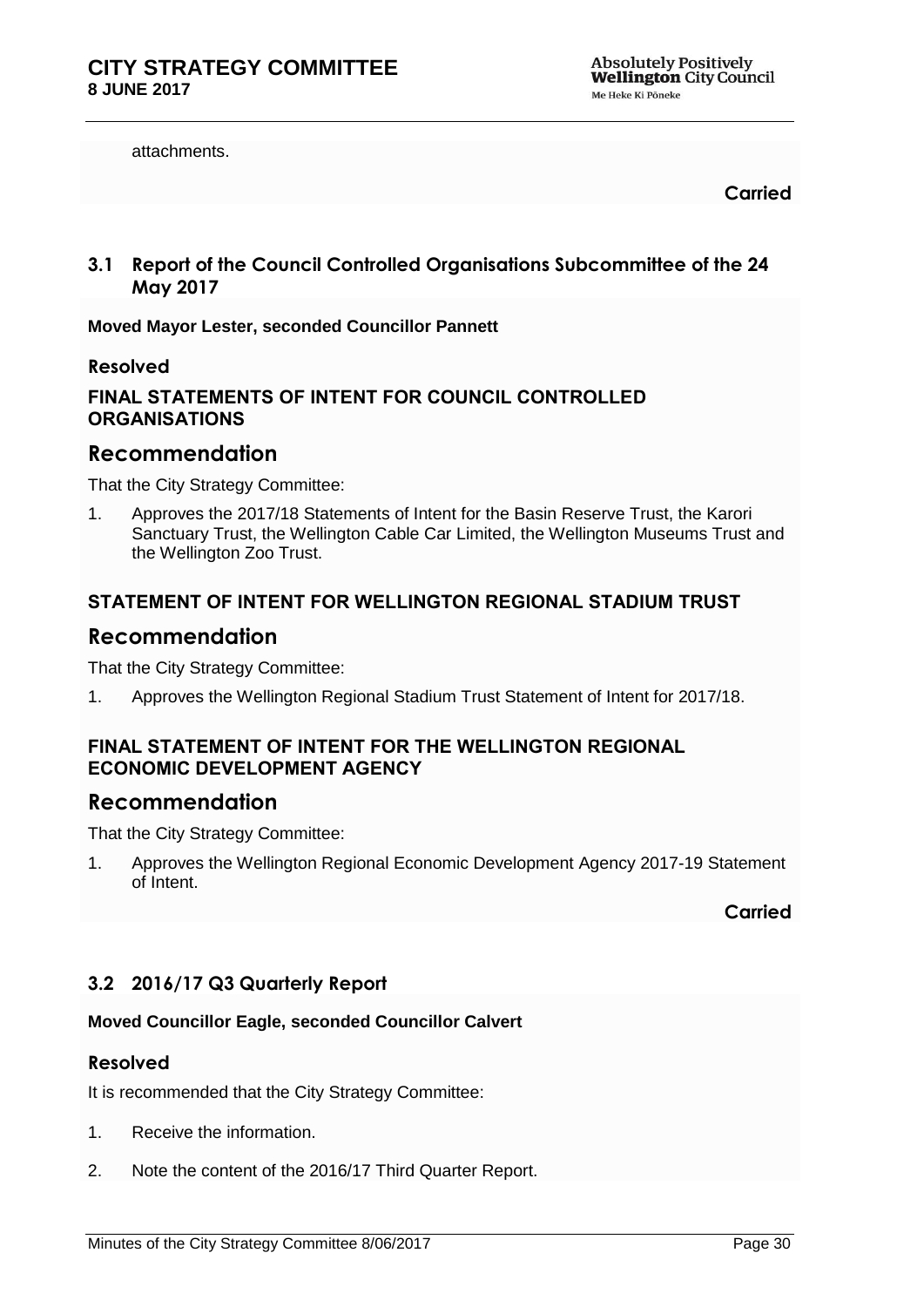<span id="page-30-1"></span>3. Approve the 2016/17 Third Quarter Report.

**Carried**

# **4. Operational**

# <span id="page-30-0"></span>**4.3 Electricity Easement in Wellington Botanic Garden**

#### **Moved Councillor Gilberd, seconded Councillor Day**

#### **Resolved**

That the City Strategy Committee:

- 1. Receives the information.
- 2. Agrees to grant an electricity easement in perpetuity over part of the Botanic Gardens (Part Lot 1 DP 8530) to Wellington City Council pursuant Section 48 of the Reserves Act 1977 and the Botanic Gardens of Wellington Management Plan 2014.
- 3. Authorises the Chief Executive Officer to carry out all necessary steps to complete the registration of the easement.
- 4. Waives the requirement for public notification under section 48(2) of the Reserves Act 1977 in accordance with Section 48(3) of the Reserves Act 1977, as the reserve will not be materially altered or permanently damaged and the rights of the public will not be permanently affected by the granting of the easement.

**Carried**

# **4.4 One New Lease under the Wellington Town Belt Act 2016 and One New Lease under the Reserves Act 1977: Existing Tenants**

#### **Moved Councillor Gilberd, seconded Councillor Foster**

## **Resolved**

That the City Strategy Committee:

- 1. Receives the information.
- 2. Agrees to grant a new lease under the Reserves Act 1977 to the Karori Sanctuary Trust
- 3. Notes that approval to grant the lease (referred to above) is conditional on:
	- a. Appropriate Iwi consultation
	- b. Public notification under s119 and s120 of the Reserves Act 1977
	- c. No sustained objections resulting from the above consultation and notification
	- d. Legal and advertising costs being met by the respective lessee (where applicable)
- 4. Agrees to recommend to Council that it grants a new lease under the Wellington Town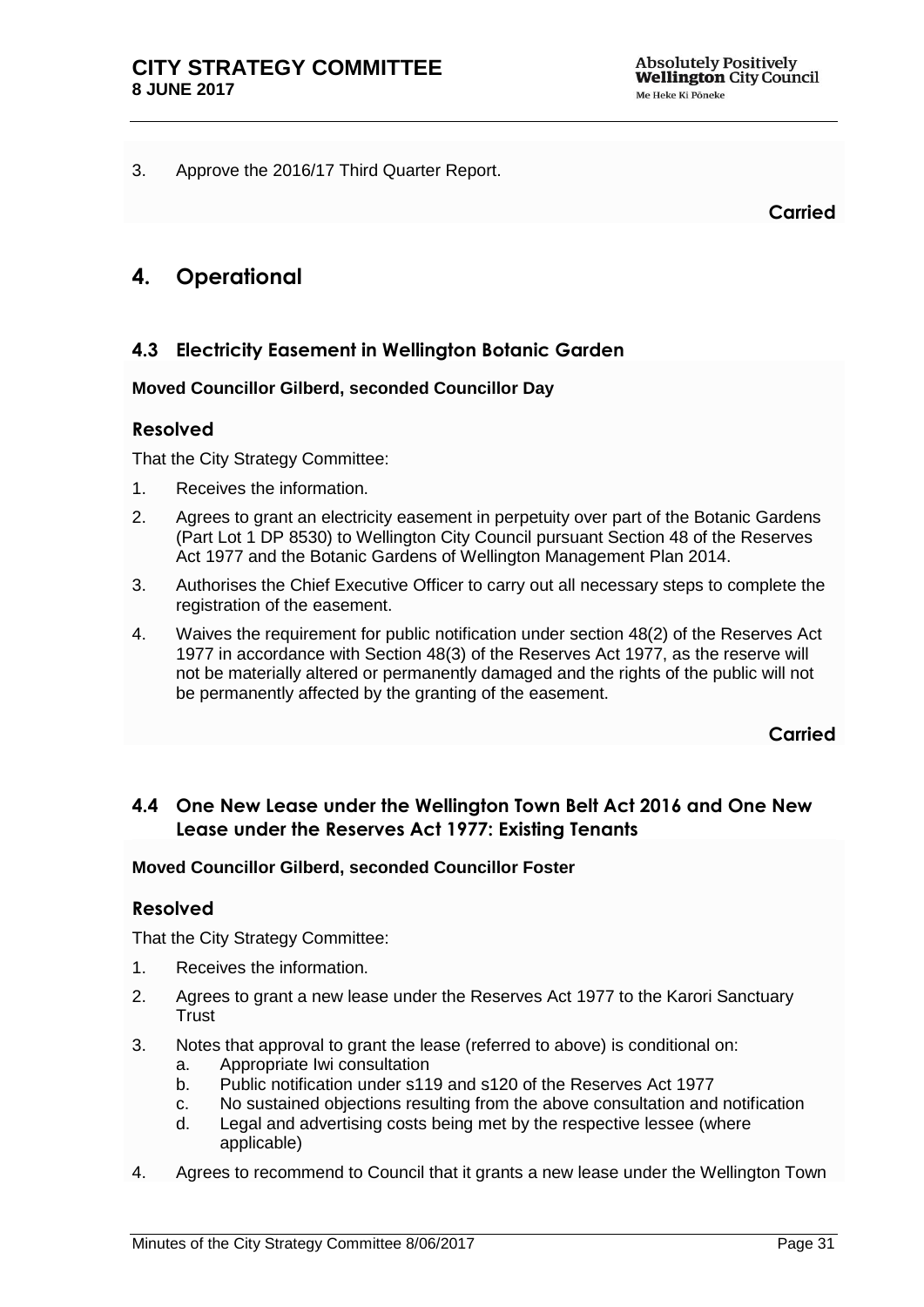Belt Act 2016 to Kelburn Park Sports Association.

- 5. Notes that approval to grant the Wellington Town Belt lease (referred to above) is conditional on:
	- a. Appropriate Iwi consultation.
	- b. Public notification under section 6 of the *Leases Policy for Community and Recreation Groups*, and consultation under s16 of the Wellington Town Belt Act 2016.
	- c. No sustained objections resulting from the above consultation and notification.
	- d. Legal and advertising costs being met by the respective lessee (where applicable).

**Carried**

# <span id="page-31-0"></span>**4.7 Traffic Resolutions**

#### **Moved Councillor Calvi-Freeman, seconded Councillor Day**

#### **Resolved**

That the City Strategy Committee:

- 1. Receive the information.
- 2. Approve the following amendments to the Traffic Restrictions, pursuant to the provisions of the Wellington City Council Consolidated Bylaw 2008.

| a. | Class Restricted – Car Share At All Times - Wakefield Street (TR 04-17)   |                                                                                                                                                        |                                                                                                                                                                                                                                                                                      |
|----|---------------------------------------------------------------------------|--------------------------------------------------------------------------------------------------------------------------------------------------------|--------------------------------------------------------------------------------------------------------------------------------------------------------------------------------------------------------------------------------------------------------------------------------------|
|    |                                                                           | Remove from Schedule F (Metered parking) of the Traffic Restrictions Schedule                                                                          |                                                                                                                                                                                                                                                                                      |
|    | Column One                                                                | Column Two                                                                                                                                             | <b>Column Three</b>                                                                                                                                                                                                                                                                  |
|    | <b>Wakefield Street</b>                                                   | Metered Parking, P120<br>maximum, Monday to<br>Thursday $8:00am - 6:00pm$ ,<br>Friday $8:00am - 8:00pm$ ,<br>Saturday and Sunday<br>$8:00am - 6:00pm.$ | South side, commencing 19<br>metres north-west of its<br>intersection with Cuba Street<br>(Grid Coordinates X=<br>1748838.4185 m,<br>5427523.5982m) and extending<br>in a north-westerly direction<br>following the southern kerbline<br>for 57 metres (15 angled<br>parking spaces) |
|    | Column One                                                                | Column Two                                                                                                                                             | <b>Column Three</b>                                                                                                                                                                                                                                                                  |
|    | Add to Schedule B (Class Restricted) of the Traffic Restrictions Schedule |                                                                                                                                                        |                                                                                                                                                                                                                                                                                      |
|    | <b>Wakefield Street</b>                                                   | Car Share, At All Times                                                                                                                                | South side, commencing 19<br>metres north-west of its<br>intersection with Cuba Street<br>(Grid Coordinates X=<br>1748838.4185 m,                                                                                                                                                    |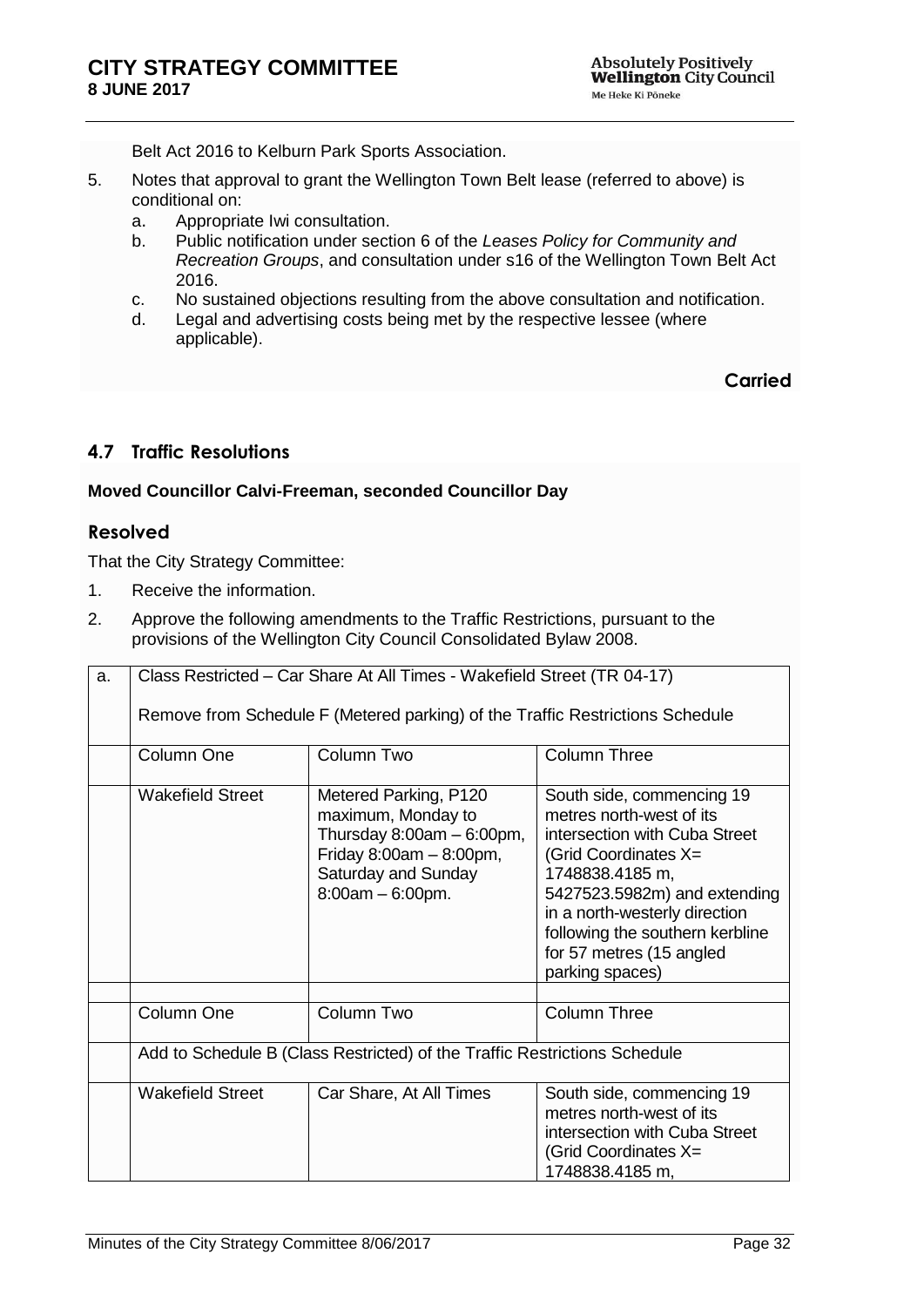|                         |                                                                                                                                                        | 5427523.5982m) and extending<br>in a north-westerly direction<br>following the southern kerbline<br>for 3 metres (1 angled parking<br>space)                                                                                                                                         |
|-------------------------|--------------------------------------------------------------------------------------------------------------------------------------------------------|--------------------------------------------------------------------------------------------------------------------------------------------------------------------------------------------------------------------------------------------------------------------------------------|
|                         |                                                                                                                                                        |                                                                                                                                                                                                                                                                                      |
|                         | Add to Schedule F (Metered parking) of the Traffic Restrictions Schedule                                                                               |                                                                                                                                                                                                                                                                                      |
| Column One              | Column Two                                                                                                                                             | Column Three                                                                                                                                                                                                                                                                         |
| <b>Wakefield Street</b> | Metered Parking, P120<br>maximum, Monday to<br>Thursday $8:00am - 6:00pm$ ,<br>Friday $8:00am - 8:00pm$ ,<br>Saturday and Sunday<br>$8:00am - 6:00pm.$ | South side, commencing 22<br>metres north-west of its<br>intersection with Cuba Street<br>(Grid Coordinates X=<br>1748838.4185 m,<br>5427523.5982m) and extending<br>in a north-westerly direction<br>following the southern kerbline<br>for 54 metres (14 angled<br>parking spaces) |

| b. | Stop Control - Pinkerton Grove - Newlands (TR 24-17)<br>Add to Schedule G (Give Way and Stop Controls) of the Traffic Restrictions<br>Schedule. |                     |                                                                                                   |
|----|-------------------------------------------------------------------------------------------------------------------------------------------------|---------------------|---------------------------------------------------------------------------------------------------|
|    | Column One                                                                                                                                      | Column Two          | <b>Column Three</b>                                                                               |
|    | <b>Pinkerton Grove</b>                                                                                                                          | <b>Stop Control</b> | Pinkerton Grove at its south<br>bound approach to its<br>intersection with Horokiwi West<br>Road. |

| c. | Roundabout, No Stopping At All Times & Give Way - Main Road / Surrey Street,<br>Tawa (TR 28-17)<br>Add to Schedule D (No Stopping) of the Traffic Restrictions Schedule |                           |                                                                                                                                                                                                                                                  |
|----|-------------------------------------------------------------------------------------------------------------------------------------------------------------------------|---------------------------|--------------------------------------------------------------------------------------------------------------------------------------------------------------------------------------------------------------------------------------------------|
|    | Column One                                                                                                                                                              | Column Two                | <b>Column Three</b>                                                                                                                                                                                                                              |
|    | Main Road                                                                                                                                                               | No stopping, at all times | West side, commencing 52<br>metres south of its intersection<br>with Victory Crescent (Grid<br>Coordinates $X=$<br>1753151.4581m,<br>5441116.2766m) and extending<br>in a southerly direction following<br>the western kerbline for 69<br>metres |
|    | Main Road                                                                                                                                                               | No stopping, at all times | West side, commencing 127<br>metres south of its intersection<br>with Victory Crescent (Grid<br>Coordinates X=                                                                                                                                   |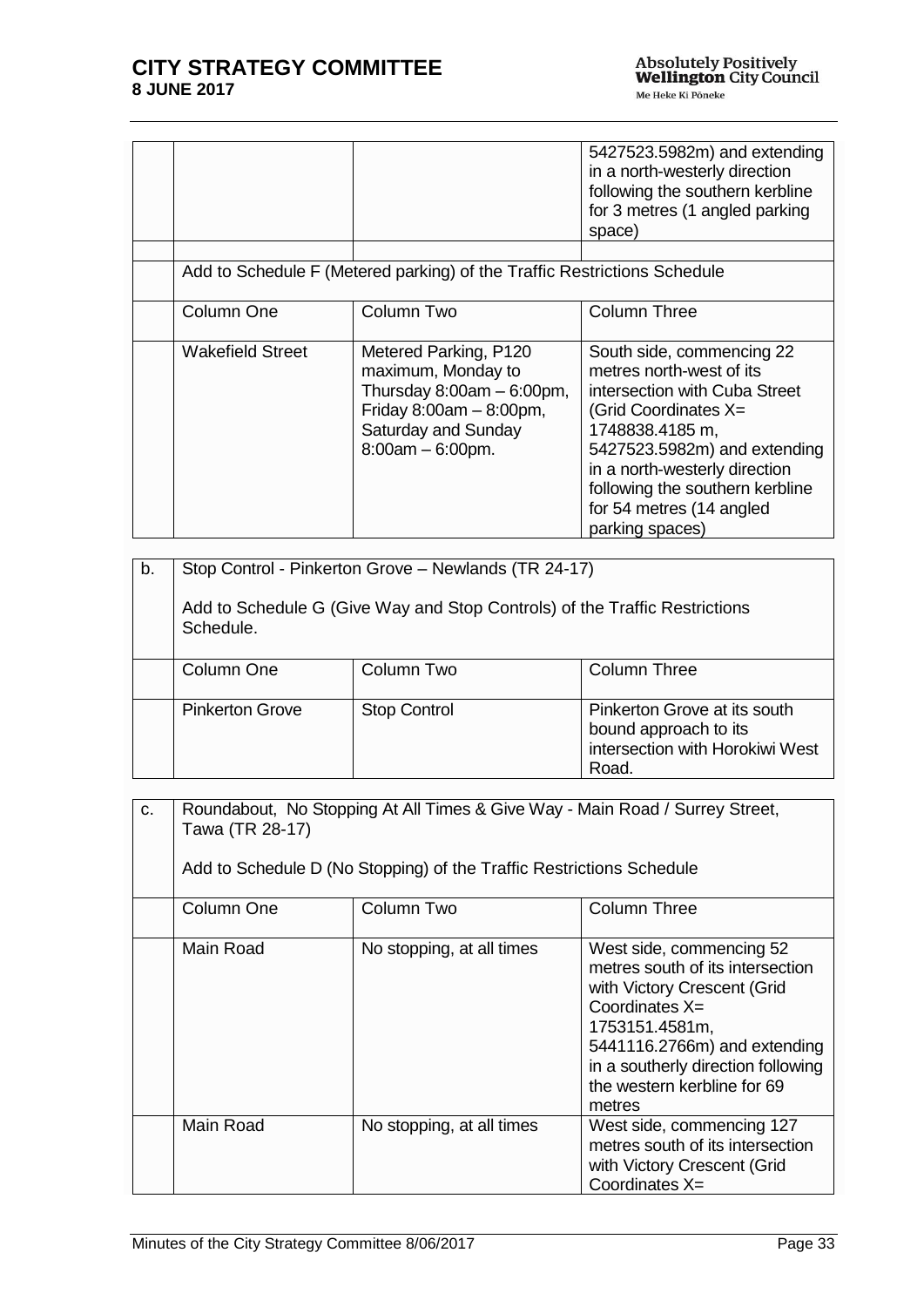|                      |                                                                           | 1753151.4581m,<br>5441116.2766m) and extending<br>in a southerly direction following<br>the western kerbline for 6<br>metres                                                                                                                    |
|----------------------|---------------------------------------------------------------------------|-------------------------------------------------------------------------------------------------------------------------------------------------------------------------------------------------------------------------------------------------|
| Main Road            | No stopping, at all times                                                 | West side, commencing 138<br>metres south of its intersection<br>with Victory Crescent (Grid<br>Coordinates X=<br>1753151.4581m,<br>5441116.2766m) and extending<br>in a southerly direction following<br>the western kerbline for 33<br>metres |
|                      | Add to Schedule G (Give Way & Stop) of the Traffic Restrictions Schedule  |                                                                                                                                                                                                                                                 |
| Column One           | <b>Column Two</b>                                                         | <b>Column Three</b>                                                                                                                                                                                                                             |
| Main Road            | Give Way                                                                  | Northbound traffic, at its<br>intersection with Surrey Street                                                                                                                                                                                   |
| Main Road            | Give Way                                                                  | Southbound traffic, at its<br>intersection with Surrey Street                                                                                                                                                                                   |
|                      | Remove from Schedule D (No Stopping) of the Traffic Restrictions Schedule |                                                                                                                                                                                                                                                 |
| Column One           | Column Two                                                                | <b>Column Three</b>                                                                                                                                                                                                                             |
| <b>Surrey Street</b> | No stopping, at all times                                                 | South side, commencing 53m<br>west of its intersection with<br>Oxford Street and extending in<br>an westerly direction following<br>the southern kerbline for 26<br>metres                                                                      |
|                      | Add to Schedule D (No Stopping) of the Traffic Restrictions Schedule      |                                                                                                                                                                                                                                                 |
| Column One           | Column Two                                                                | <b>Column Three</b>                                                                                                                                                                                                                             |
| <b>Surrey Street</b> | No stopping, at all times                                                 | North side, commencing from<br>its intersection with Main Road<br>(Grid Coordinates X=<br>1753133.957m, 5441037.92m)<br>and extending in an easterly<br>direction following the northern<br>kerbline for 24.5 metres                            |
| <b>Surrey Street</b> | No stopping, at all times                                                 | South side, commencing 43m<br>west of its intersection with<br><b>Oxford Street (Grid Coordinates</b><br>$X = 1753211.1174m$ ,<br>5441008.1679m) and extending<br>in an easterly direction following                                            |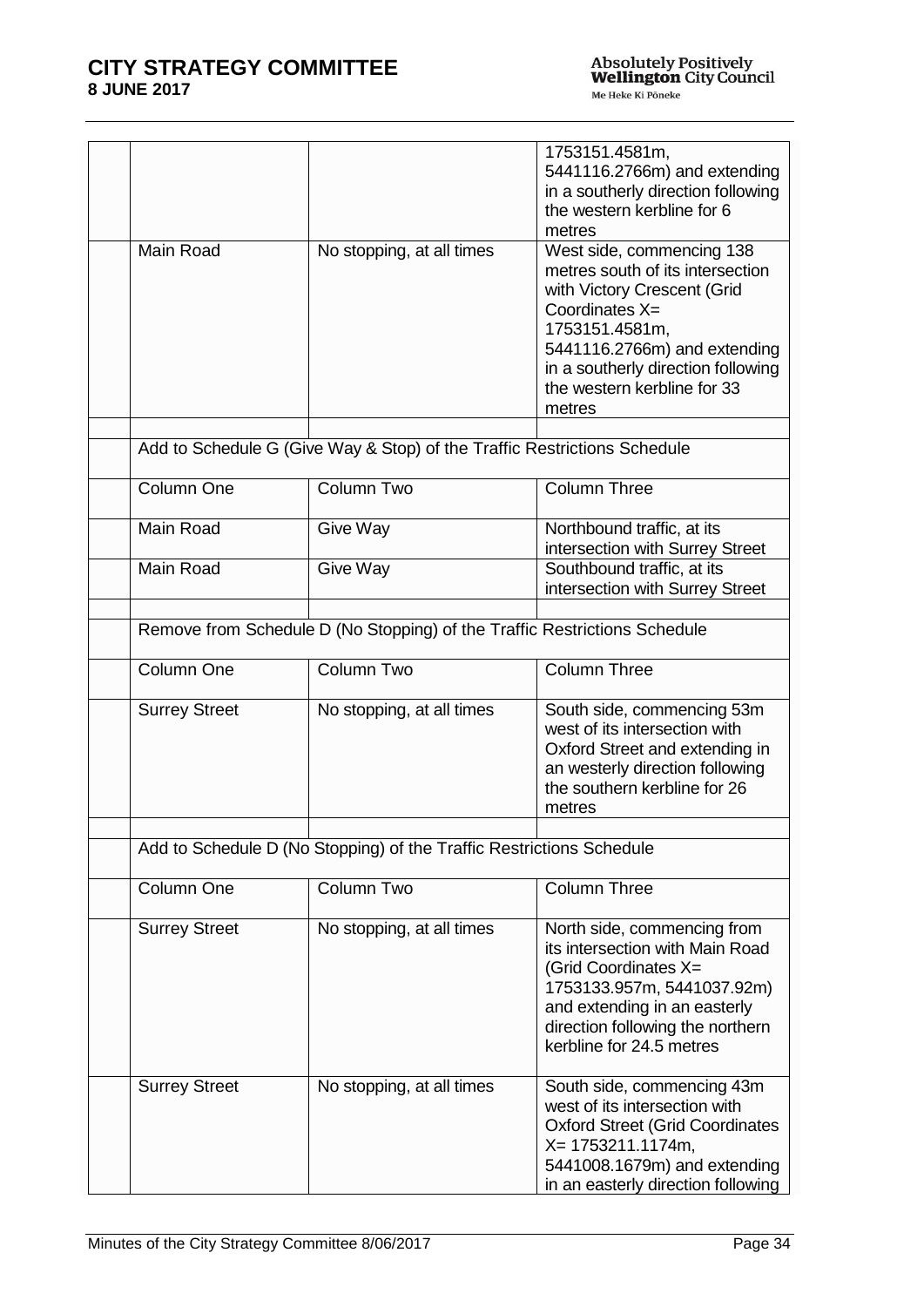|                      |                                                                          | the northern kerbline for 36<br>metres                   |
|----------------------|--------------------------------------------------------------------------|----------------------------------------------------------|
|                      |                                                                          |                                                          |
|                      | Add to Schedule G (Give Way & Stop) of the Traffic Restrictions Schedule |                                                          |
| Column One           | Column Two                                                               | Column Three                                             |
| <b>Surrey Street</b> | Give Way                                                                 | Westbound traffic, at its<br>intersection with Main Road |

| d. | $(TR 31-17)$              |                                                                             | New Cycle Lanes - Featherston Street, Bunny Street and Thorndon Quay, Pipitea -                                                                                                                                          |
|----|---------------------------|-----------------------------------------------------------------------------|--------------------------------------------------------------------------------------------------------------------------------------------------------------------------------------------------------------------------|
|    |                           | Delete from Schedule C (No Right Turn) of the Traffic Restrictions Schedule |                                                                                                                                                                                                                          |
|    | Column One                | Column Two                                                                  | <b>Column Three</b>                                                                                                                                                                                                      |
|    | <b>Featherston Street</b> | No Right Turn- At All Times                                                 | Southbound traffic, no right turn<br>to Bunny Street                                                                                                                                                                     |
|    |                           | Add to Schedule C (No Right Turn) of the Traffic Restrictions Schedule      |                                                                                                                                                                                                                          |
|    | Column One                | Column Two                                                                  | <b>Column Three</b>                                                                                                                                                                                                      |
|    | <b>Featherston Street</b> | No Right turn except for<br>cycles - At all times                           | Southbound traffic, no right turn<br>to Bunny Street except cycles.                                                                                                                                                      |
|    |                           | Add to Schedule I (Cycle Lanes) of the Traffic Restrictions Schedule        |                                                                                                                                                                                                                          |
|    | Column One                | Column Two                                                                  | <b>Column Three</b>                                                                                                                                                                                                      |
|    | <b>Featherston Street</b> | Cycle Lane                                                                  | West side, commencing at the<br>intersection with Bunny Street<br>(Grid coordinates<br>x=1748995.3m, y=<br>5428691.2m) and extending in<br>a northerly direction following<br>the western kerb line for 162.0<br>metres. |
|    | <b>Featherston Street</b> | Cycle Lane                                                                  | East side, commencing at the<br>intersection with Thorndon<br>Quay (Grid coordinates<br>x=1749095.5m, y=5428837.7m)<br>and extending in a southerly<br>direction for 172.8 metre.                                        |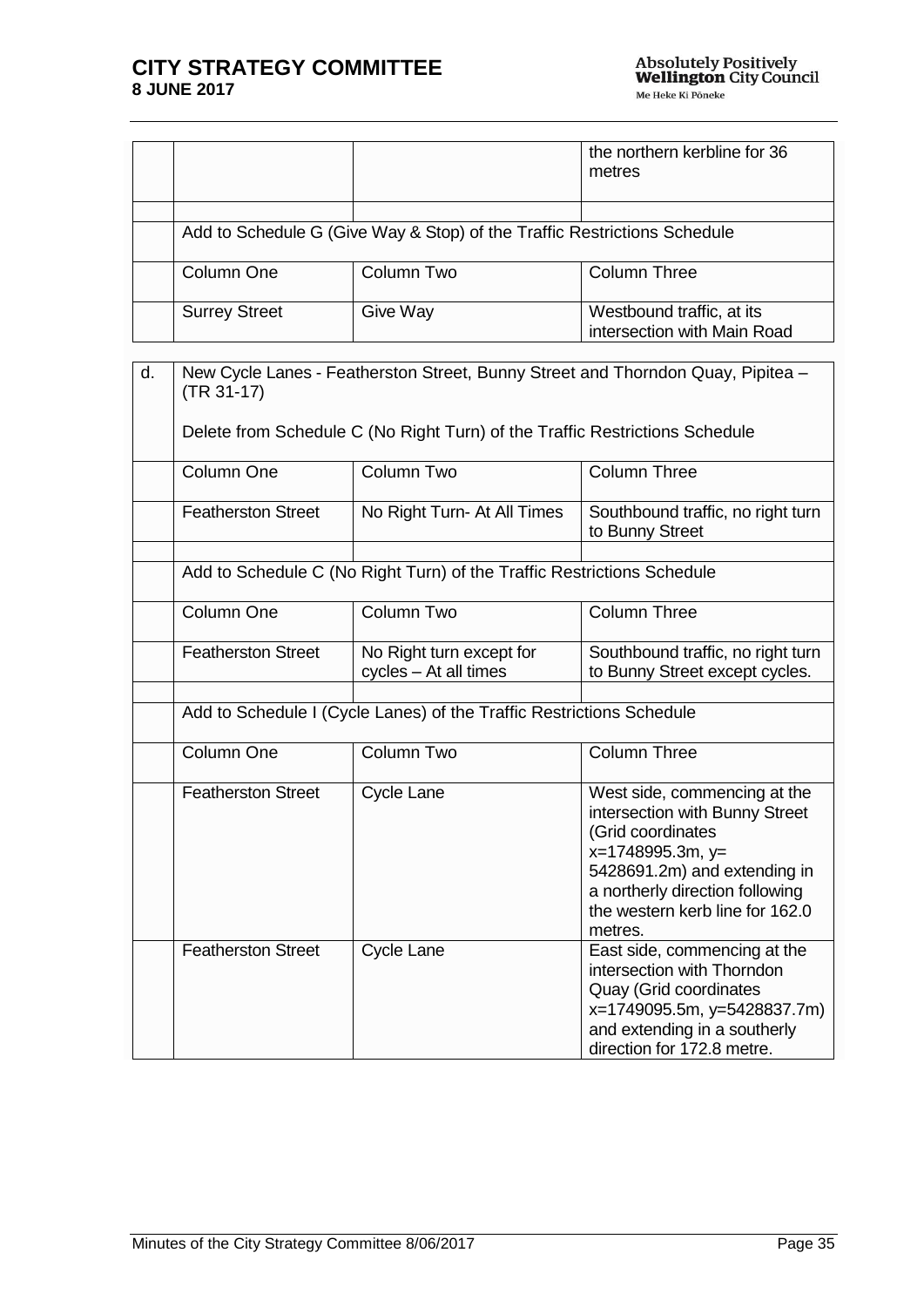| <b>Featherston Street</b> | Cycle Lane | Centre, commencing 20<br>metres north of intersection<br>with Bunny Street (Grid<br>coordinates $x = 1749016.8m$ ,<br>$y = 5428713.2m$ , extending in a<br>southerly direction for 20<br>metres. |
|---------------------------|------------|--------------------------------------------------------------------------------------------------------------------------------------------------------------------------------------------------|
| <b>Bunny Street</b>       | Cycle Lane | South side, commencing at the<br>intersection with Featherston<br><b>Street (Grid coordinates</b><br>x=1749006.5m,<br>y=5428661.3m) and extending<br>in an easterly direction for<br>90.6m.      |
| <b>Bunny Street</b>       | Cycle Lane | North side, commencing at the<br>intersection with Featherston<br><b>Street (Grid coordinates</b><br>x=1749020.1m,<br>$y=5428680.2m$ ) and extending<br>in an easterly direction for<br>90.6m.   |
| <b>Thorndon Quay</b>      | Cycle Lane | North side, commencing at the<br>intersection with Featherston<br><b>Street (Grid coordinates</b><br>x=1749087.6m,<br>y=5428649.1m extending in a<br>northerly direction for 25.0m.              |

| е. |              | No stopping at all times - Rodrigo Road, Kilbirnie (TR 34-17)                    |                                                                                                                                                                                                                                                           |
|----|--------------|----------------------------------------------------------------------------------|-----------------------------------------------------------------------------------------------------------------------------------------------------------------------------------------------------------------------------------------------------------|
|    |              | Add to Schedule D (No stopping restriction) of the Traffic Restrictions Schedule |                                                                                                                                                                                                                                                           |
|    | Column One   | Column Two                                                                       | <b>Column Three</b>                                                                                                                                                                                                                                       |
|    | Rodrigo Road | No stopping at all times                                                         | 26<br>East side, commencing<br>metres South of its<br>intersection with Childers<br>Terrace (Grid coordinates $x=$<br>1,750,084.3 m, y= 5,424,303.8<br>m), and extending in a<br>southerly direction following<br>the eastern kerb line for 11<br>metres. |

| No stopping at all times - Hornsey Road, Melrose (TR 37-17)                      |                          |                                                                                               |
|----------------------------------------------------------------------------------|--------------------------|-----------------------------------------------------------------------------------------------|
| Add to Schedule D (No Stopping Restriction) of the Traffic Restrictions Schedule |                          |                                                                                               |
| Column One                                                                       | Column Two               | <b>Column Three</b>                                                                           |
| Hornsey Road                                                                     | No stopping at all times | West side, commencing 597<br>metres North of its intersection<br>with Houghton Bay Road (Grid |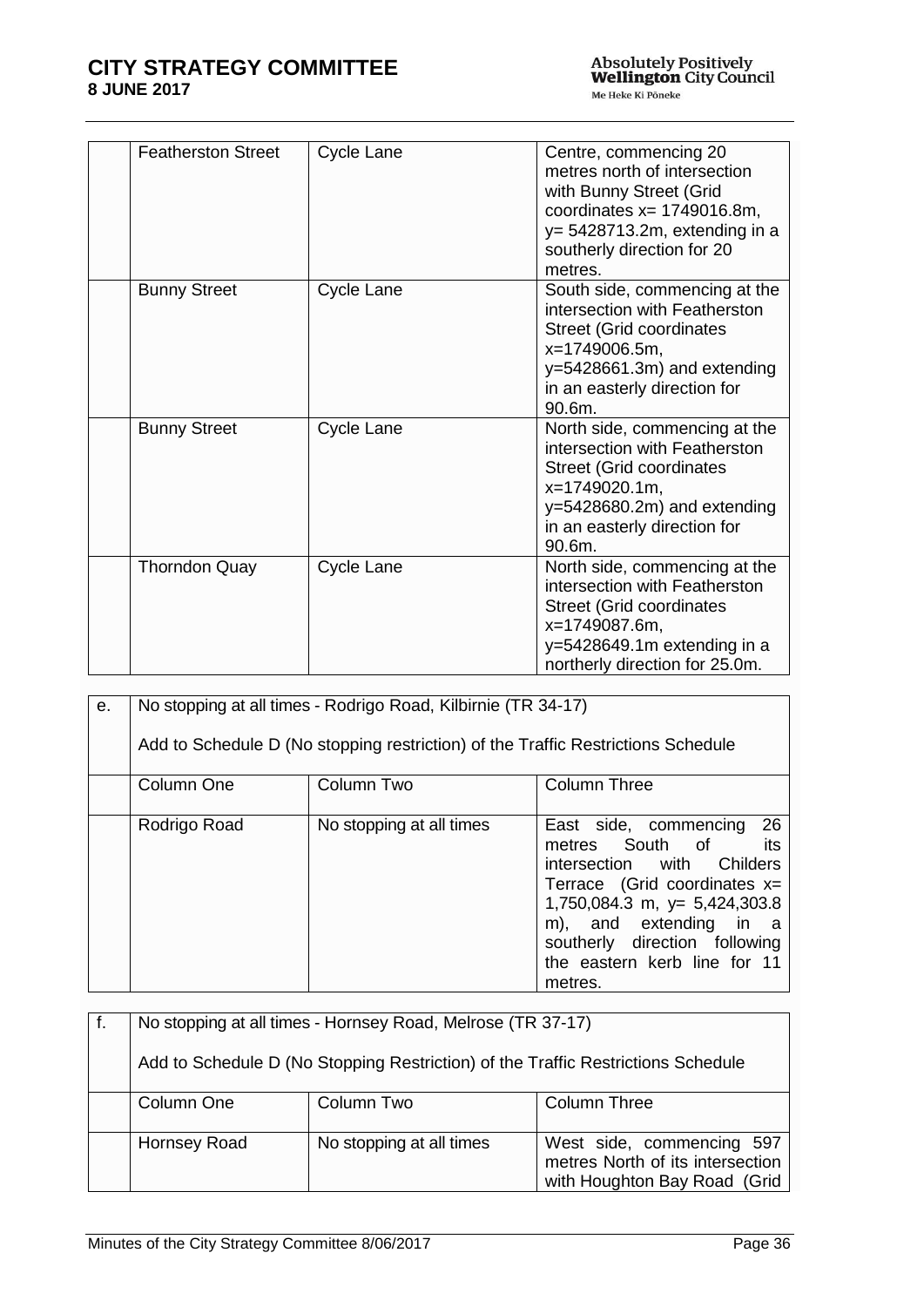|  | coordinates $x = 1,749,541.2$ m,<br>$y = 5,422,845.4$ m), and<br>extending in a Northern<br>direction following the western<br>kerb line for 42 metres. |
|--|---------------------------------------------------------------------------------------------------------------------------------------------------------|
|--|---------------------------------------------------------------------------------------------------------------------------------------------------------|

| g. | No stopping except for authorised residents vehicles At All Times - Durham Street, Aro<br>Valley (TR 37-17) |                                                                             |                                                                                                                                                                                                                                                                          |
|----|-------------------------------------------------------------------------------------------------------------|-----------------------------------------------------------------------------|--------------------------------------------------------------------------------------------------------------------------------------------------------------------------------------------------------------------------------------------------------------------------|
|    |                                                                                                             | Add to Schedule E (Residents Parking) of the Traffic Restrictions Schedule  |                                                                                                                                                                                                                                                                          |
|    | Column One                                                                                                  | Column Two                                                                  | <b>Column Three</b>                                                                                                                                                                                                                                                      |
|    | Durham Street                                                                                               | No stopping except for<br>authorised residents<br>vehicles,<br>at all times | South side, commencing 31.5<br>metres west of its intersection<br>with Durham Crescent (Grid<br>Coordinates X= 1,747,750.7m,<br>$Y = 5,426,862.2m$ ) and<br>extending in a westerly<br>direction following the southern<br>kerbline for 22 metres. (4<br>parallel parks) |
|    | Add to Schedule D (No Stopping Lines) of the Traffic Restrictions Schedule                                  |                                                                             |                                                                                                                                                                                                                                                                          |
|    | Column One                                                                                                  | Column Two                                                                  | <b>Column Three</b>                                                                                                                                                                                                                                                      |
|    | <b>Durham Street</b>                                                                                        | No stopping at all times                                                    | South side, commencing 53.5<br>metres west of its intersection<br>with Durham Crescent (Grid<br>Coordinates X= 1,747,750.7m,<br>$Y = 5,426,862.2m$ ) and<br>extending in a westerly<br>direction following the southern<br>kerbline for 7 metres.                        |

| h. | Time limited parking P120, Mon-Fri - Moorhouse Street, Wadestown (TR 40-17) |                                                                                   |                                                                                                                                                                                                                                                  |  |
|----|-----------------------------------------------------------------------------|-----------------------------------------------------------------------------------|--------------------------------------------------------------------------------------------------------------------------------------------------------------------------------------------------------------------------------------------------|--|
|    |                                                                             | Add to Schedule D (No Stopping Restrictions) of the Traffic Restrictions Schedule |                                                                                                                                                                                                                                                  |  |
|    | Column One                                                                  | Column Two                                                                        | <b>Column Three</b>                                                                                                                                                                                                                              |  |
|    | Moorhouse Street                                                            | No stopping at all times                                                          | East side, commencing from<br>its intersection with Lennel<br>Road (Grid coordinates<br>$x=$ 1,748,861.3817 m,<br>$y= 5,430,567.4304 \text{ m}$ , and<br>extending in a southerly<br>direction following the eastern<br>kerb line for 13 metres. |  |
|    | <b>Moorhouse Street</b>                                                     | No stopping at all times                                                          | East side, commencing 26<br>metres south of its intersection                                                                                                                                                                                     |  |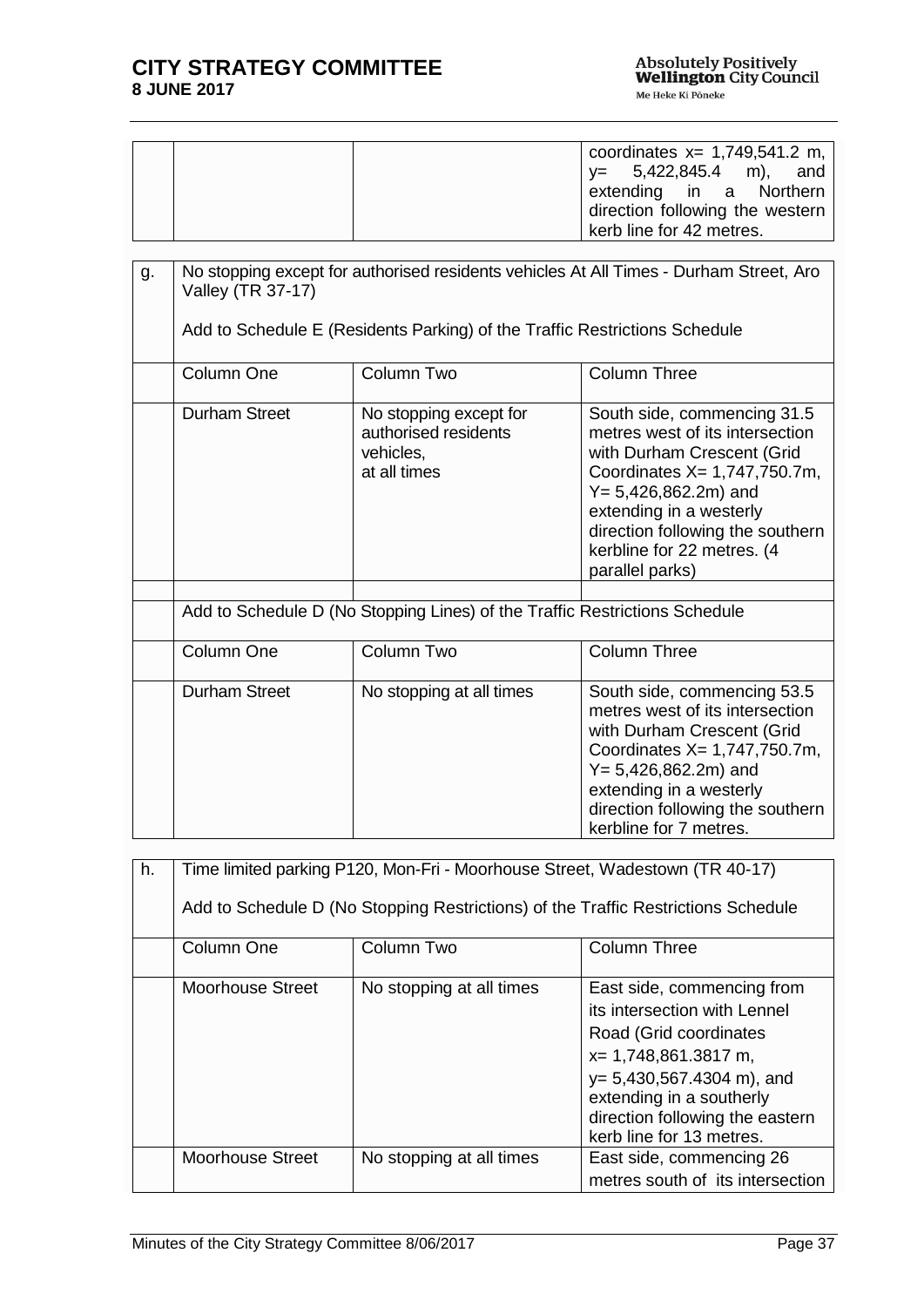|                         |                                                                                    | with Lennel Road (Grid<br>coordinates<br>x= 1,748,861.3817 m,<br>$y= 5,430,567.4304$ m), and<br>extending in a southerly<br>direction following the eastern<br>kerb line for 9.5 metres.                                                                      |
|-------------------------|------------------------------------------------------------------------------------|---------------------------------------------------------------------------------------------------------------------------------------------------------------------------------------------------------------------------------------------------------------|
| <b>Moorhouse Street</b> | No stopping at all times                                                           | West side, commencing 24<br>metres south of its intersection<br>with Lennel Road (Grid<br>coordinates<br>x= 1,748,853.042 m,<br>$y= 5,430,565.9911 \text{ m}$ , and<br>extending in a southerly<br>direction following the western<br>kerb line for 6 metres. |
|                         | Add to Schedule A (Time Limited Restrictions) of the Traffic Restrictions Schedule |                                                                                                                                                                                                                                                               |
| Column One              | Column Two                                                                         | <b>Column Three</b>                                                                                                                                                                                                                                           |
| <b>Moorhouse Street</b> | P120, Mon-Fri,8am-6pm                                                              | West side, commencing 30<br>metres south of its intersection<br>with Lennel Road (Grid<br>coordinates<br>x= 1,748,853.042 m,<br>$y= 5,430,565.9911$ m), and<br>extending in a southerly<br>direction following the western<br>kerb line for 5 metres.         |

| j. | No stopping, at all times - Clark Street, Khandallah (TR 41-17)<br>Delete from Schedule D (No Stopping Restrictions) of the Traffic Restrictions<br><b>Schedule</b> |                            |                                                                                                                                                                              |
|----|---------------------------------------------------------------------------------------------------------------------------------------------------------------------|----------------------------|------------------------------------------------------------------------------------------------------------------------------------------------------------------------------|
|    | Column One                                                                                                                                                          | Column Two                 | <b>Column Three</b>                                                                                                                                                          |
|    | <b>Clark Street</b>                                                                                                                                                 | No stopping, at all times. | North side, commencing 68<br>metres west of its intersection<br>with Box Hill and extending in a<br>westerly direction following the<br>northern kerbline for 140<br>metres. |
|    | <b>Clark Street</b>                                                                                                                                                 | No stopping, at all times. | North side, commencing 215<br>metres west of its intersection<br>with Box Hill and extending in a<br>westerly direction following the<br>northern kerbline for 32 metres.    |
|    | <b>Clark Street</b>                                                                                                                                                 | No stopping, at all times. | North side, commencing 303<br>metres west of its intersection<br>with Box Hill and extending in a                                                                            |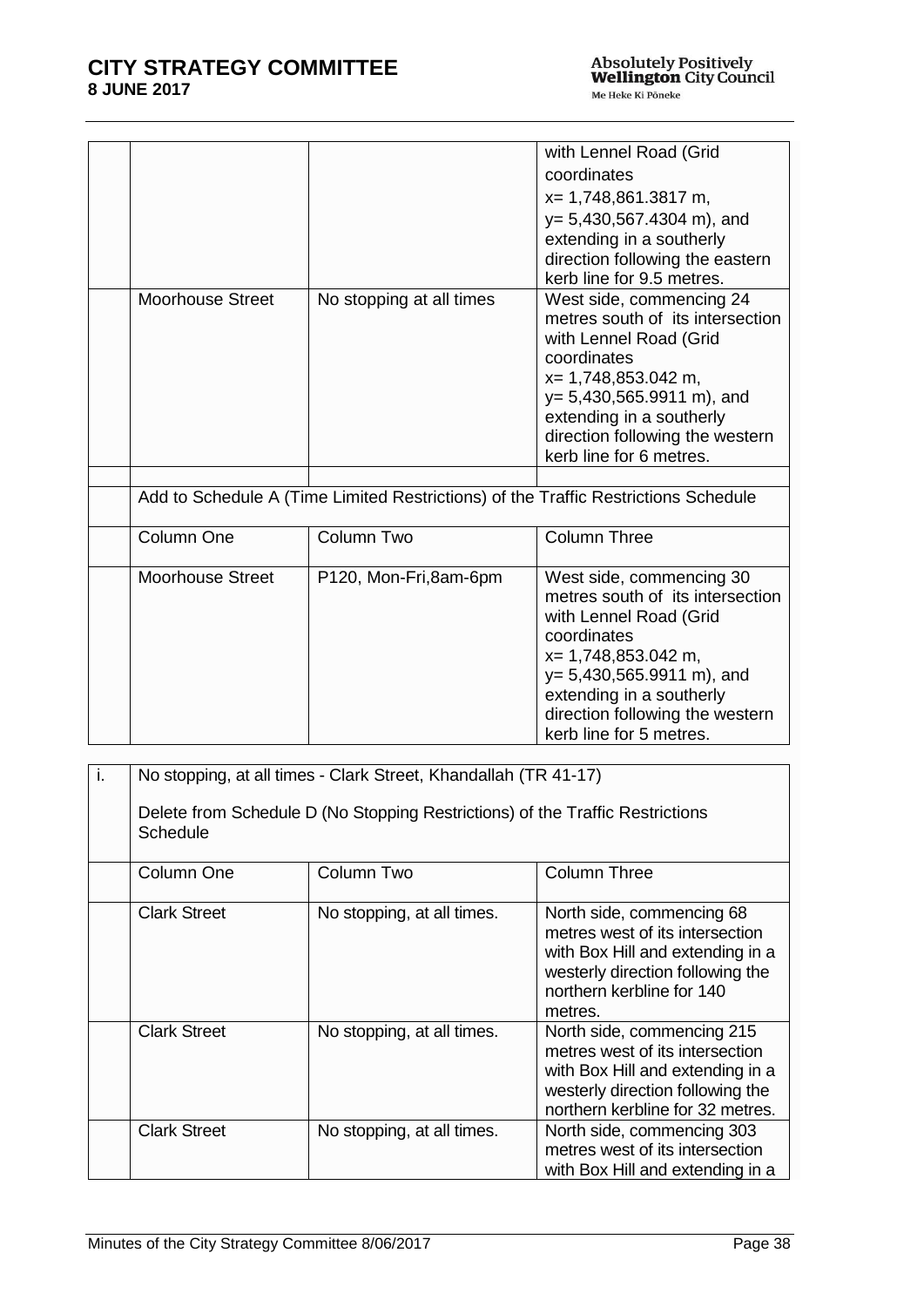|                     |                                                                               | westerly direction following the<br>northern kerbline for 14 metres.                                                                                                                                                                                |
|---------------------|-------------------------------------------------------------------------------|-----------------------------------------------------------------------------------------------------------------------------------------------------------------------------------------------------------------------------------------------------|
| Schedule            | Add to from Schedule D (No Stopping Restrictions) of the Traffic Restrictions |                                                                                                                                                                                                                                                     |
| Column One          | Column Two                                                                    | <b>Column Three</b>                                                                                                                                                                                                                                 |
| <b>Clark Street</b> | No stopping, at all times                                                     | North side, commencing 68<br>metres from its intersection with<br>Box Hill<br>(Grid coordinates<br>$x=$ 1,750,043.0936 m,<br>$y= 5,432,530.0617$ m), and<br>extending in a westerly direction<br>following the northern kerbline<br>for 223 metres. |

| j. | No Parking restriction (No Parking, Mon-Fri, 8.30 - 9.00am, 2.45 - 3.15pm. during<br>school terms only) - Rimu Street, Tawa (TR 42-17) |                                                                                                                   |                                                                                                                                                                                                                                                                              |
|----|----------------------------------------------------------------------------------------------------------------------------------------|-------------------------------------------------------------------------------------------------------------------|------------------------------------------------------------------------------------------------------------------------------------------------------------------------------------------------------------------------------------------------------------------------------|
|    | Add to from Schedule D (No Stopping Restrictions) of the Traffic Restrictions<br>Schedule                                              |                                                                                                                   |                                                                                                                                                                                                                                                                              |
|    | Column One                                                                                                                             | Column Two                                                                                                        | <b>Column Three</b>                                                                                                                                                                                                                                                          |
|    | <b>Rimu Street</b>                                                                                                                     | No stopping, at all times                                                                                         | West side, commencing 29.5<br>metres north of its intersection<br>with Hampton Hill Road<br>(grid coordinates<br>x= 1,752,959.7164 m,<br>$y= 5,441,141.0124 \text{ m}$ , and<br>extending in a northerly<br>direction following the<br>western kerbline for 7 metres.        |
|    | <b>Rimu Street</b>                                                                                                                     | No stopping, at all times<br>No parking,<br>Mon- Fri, 8.30 - 9.00 am,<br>$2.45 - 3.15$ pm, During<br>school terms | West side, commencing 36.5<br>metres north of its<br>intersection with Hampton Hill<br>Road<br>(grid coordinates<br>x= 1,752,959.7164 m,<br>$y= 5,441,141.0124 \text{ m}$ , and<br>extending in a northerly<br>direction following the<br>western kerbline for 12<br>metres. |
|    | <b>Rimu Street</b>                                                                                                                     | No stopping, at all times                                                                                         | East side, commencing 35<br>metres north of its<br>intersection with Hampton Hill<br>Road<br>(grid coordinates<br>x= 1,752,965.4636 m,                                                                                                                                       |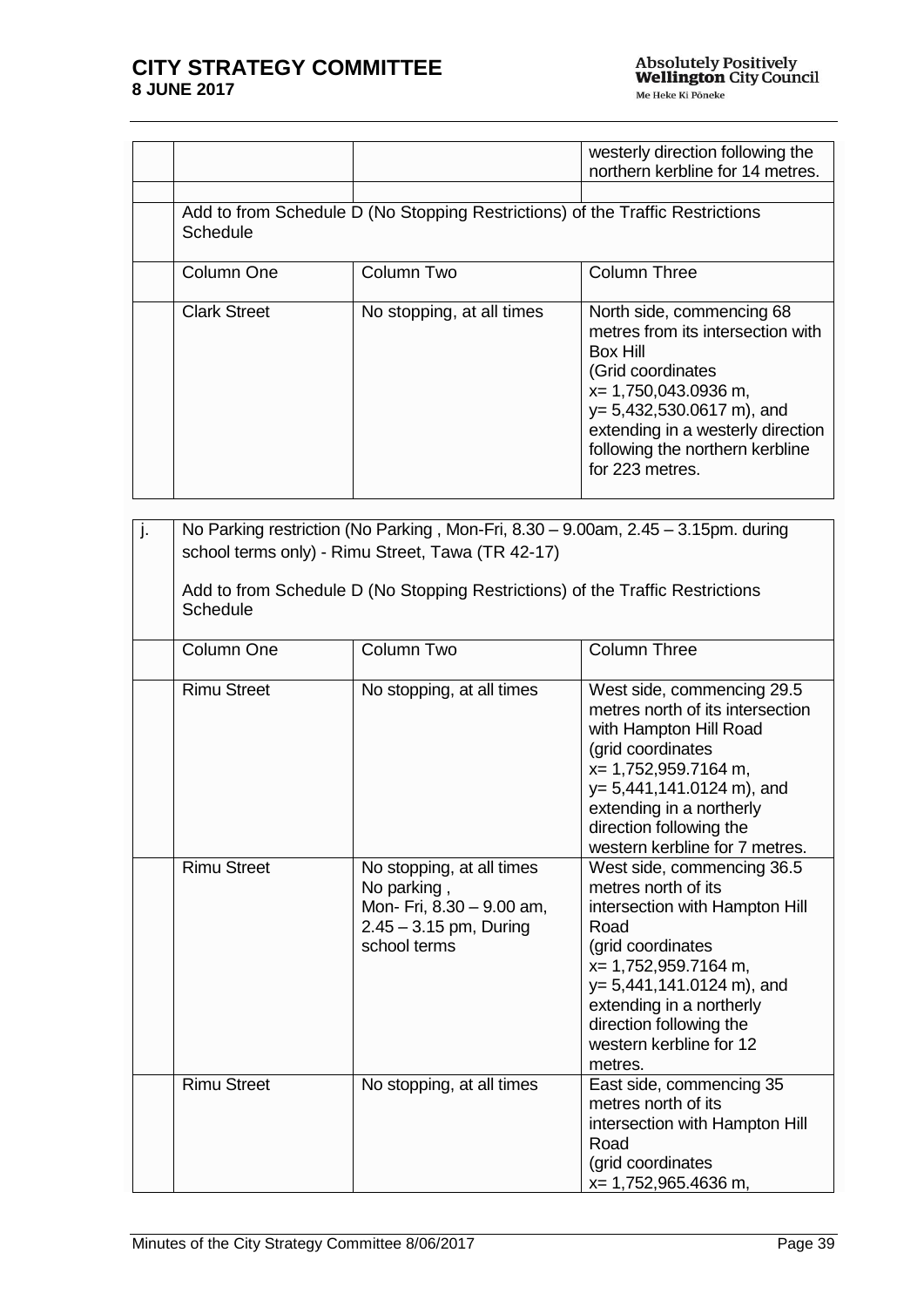|  | $y = 5,441,146.1913$ m), and<br>extending in a northerly<br>direction following the eastern |
|--|---------------------------------------------------------------------------------------------|
|  | kerbline for 4.5 metres.                                                                    |

| k. | No stopping, at all times - Crieff Street, Northland (TR 44-17)<br>Delete from Schedule D (No Stopping Restrictions) of the Traffic Restrictions<br>Schedule |                                                                               |                                                                                                                                                                                                                                                                 |
|----|--------------------------------------------------------------------------------------------------------------------------------------------------------------|-------------------------------------------------------------------------------|-----------------------------------------------------------------------------------------------------------------------------------------------------------------------------------------------------------------------------------------------------------------|
|    | Column One                                                                                                                                                   | Column Two                                                                    | <b>Column Three</b>                                                                                                                                                                                                                                             |
|    | <b>Crieff Street</b>                                                                                                                                         | No stopping, at all times.                                                    | Northeast side from its<br>intersection with Glenmore<br>Street and extending in a North-<br>westerly direction for 6 metres.                                                                                                                                   |
|    | <b>Crieff Street</b>                                                                                                                                         | No stopping, at all times.                                                    | Southwest side from its<br>intersection with Glenmore<br>Street and extending in a North-<br>westerly direction for 6 metres                                                                                                                                    |
|    | Schedule                                                                                                                                                     | Add to from Schedule D (No Stopping Restrictions) of the Traffic Restrictions |                                                                                                                                                                                                                                                                 |
|    | Column One                                                                                                                                                   | Column Two                                                                    | <b>Column Three</b>                                                                                                                                                                                                                                             |
|    | <b>Crieff Street</b>                                                                                                                                         | No stopping, at all times.                                                    | North side, commencing from<br>its intersection with Glenmore<br><b>Street</b><br>(Grid coordinates<br>x= 1,747,366.7811 m,<br>$y= 5,428,109.7684$ m), and<br>extending in a northerly<br>direction following the northern<br>kerbline for 21 metres.           |
|    | <b>Crieff Street</b>                                                                                                                                         | No stopping, at all times.                                                    | South side, commencing from<br>its intersection with Glenmore<br><b>Street</b><br>(Grid coordinates<br>x= 1,747,361.7562 m,<br>$y= 5,428,104.8503$ m), and<br>extending in a northerly<br>direction following the southern<br>kerbline for 39.5 metres.         |
|    | <b>Crieff Street</b>                                                                                                                                         | No stopping, at all times.                                                    | South side, commencing 56<br>metres north of its intersection<br>with Glenmore Street. (Grid<br>coordinates<br>x= 1,747,361.7562 m,<br>$y= 5,428,104.8503$ m), and<br>extending in a northerly<br>direction following the southern<br>kerbline for 26.5 metres. |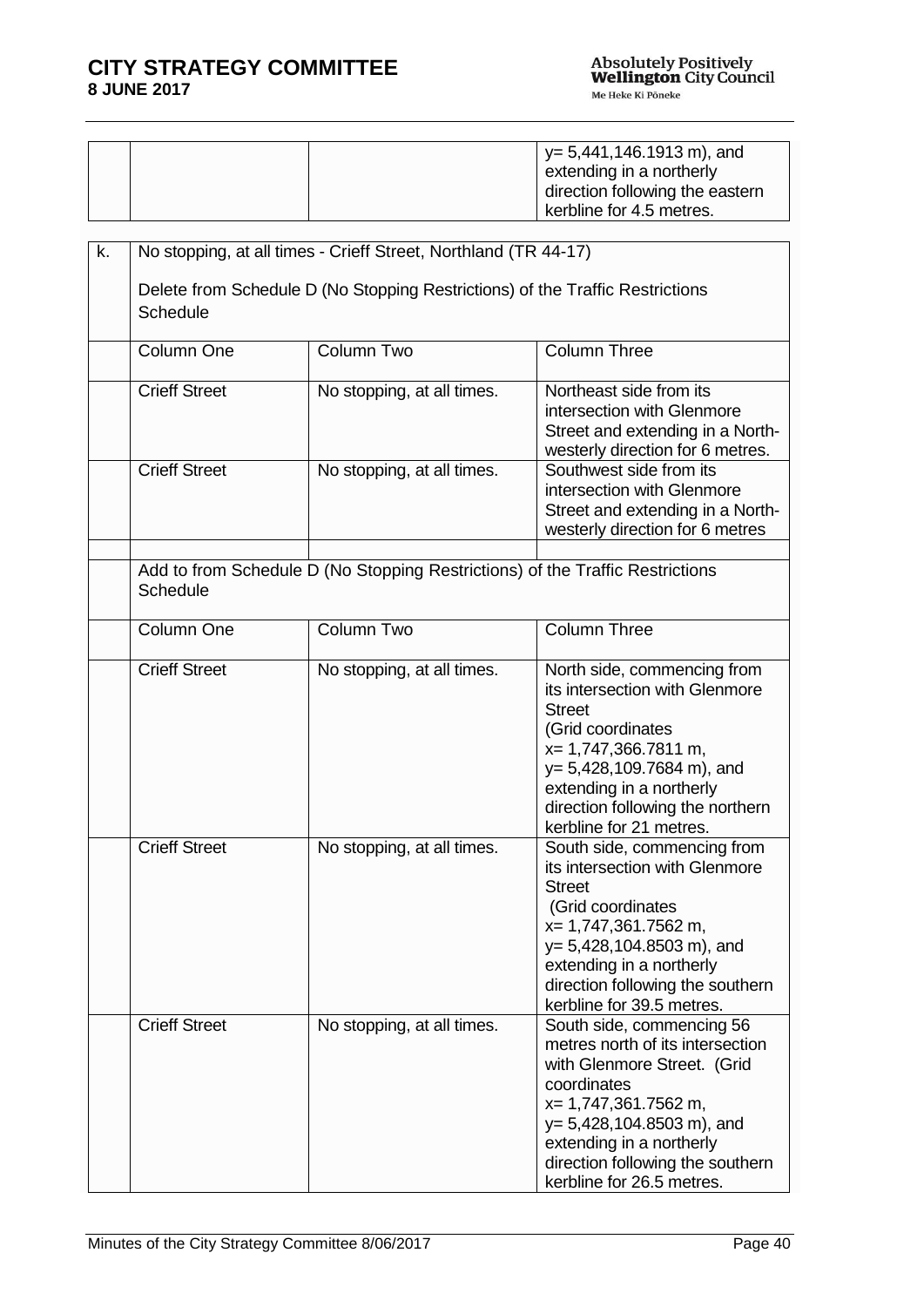| Give Way Control - Warren Street, Paparangi (TR 45-17)                                  |                         |                                                                                       |
|-----------------------------------------------------------------------------------------|-------------------------|---------------------------------------------------------------------------------------|
| Add to Schedule G (Give Way and Stop Controls) of the Traffic Restrictions<br>Schedule. |                         |                                                                                       |
| Column One                                                                              | Column Two              | Column Three                                                                          |
| <b>Warren Street</b>                                                                    | <b>Give Way Control</b> | Warren Street at its west bound<br>approach to its intersection with<br>Helston Road. |

| m. | Class Restricted: - Coach Stop, Mon-Sun, 4pm to 8am - P10 Loading Zone, At All<br>Other Times - Taxi Stand, At All Times - Featherston Street, Wellington (TR 47-17) |                                                                                         |                                                                                                                                                                                                                                                  |
|----|----------------------------------------------------------------------------------------------------------------------------------------------------------------------|-----------------------------------------------------------------------------------------|--------------------------------------------------------------------------------------------------------------------------------------------------------------------------------------------------------------------------------------------------|
|    |                                                                                                                                                                      | Remove from Schedule B (Class Restricted) of the Traffic Restrictions Schedule          |                                                                                                                                                                                                                                                  |
|    | Column One                                                                                                                                                           | Column Two                                                                              | <b>Column Three</b>                                                                                                                                                                                                                              |
|    | <b>Featherston Street</b>                                                                                                                                            | Coach Stop, Monday to<br>Sunday 4:00pm - 7:00am.                                        | East side, commencing 14.5<br>metres south of its intersection<br>with Brandon Street (Grid<br>Coordinates<br>X=2658825.290637 m,<br>Y=5989954.346518 m) and<br>extending in a southerly<br>direction following the kerbline<br>for 16.5 metres. |
|    | <b>Featherston Street</b>                                                                                                                                            | Taxi Stand, Monday to<br>Sunday 7:00am - 4:00pm.                                        | East side, commencing 14.5<br>metres south of its intersection<br>with Brandon Street (Grid<br>Coordinates<br>X=2658825.290637 m,<br>Y=5989954.346518 m) and<br>extending in a southerly<br>direction following the kerbline<br>for 16.5 metres. |
|    | Featherston Street                                                                                                                                                   | Loading zone - goods<br>vehicles and authorised<br>vehicles only, P10, At All<br>Times. | East side, commencing 31<br>metres south of its intersection<br>with Brandon Street (Grid<br>Coordinates<br>X=2658825.290637 m,<br>Y=5989954.346518 m) and<br>extending in a southerly<br>direction following the kerbline<br>for 7 metres.      |
|    | <b>Featherston Street</b>                                                                                                                                            | Taxi Stand, At All Times                                                                | East side, commencing 38<br>metres south of its intersection<br>with Brandon Street (Grid<br>Coordinates<br>X=2658825.290637 m,<br>Y=5989954.346518 m) and<br>extending in a southerly                                                           |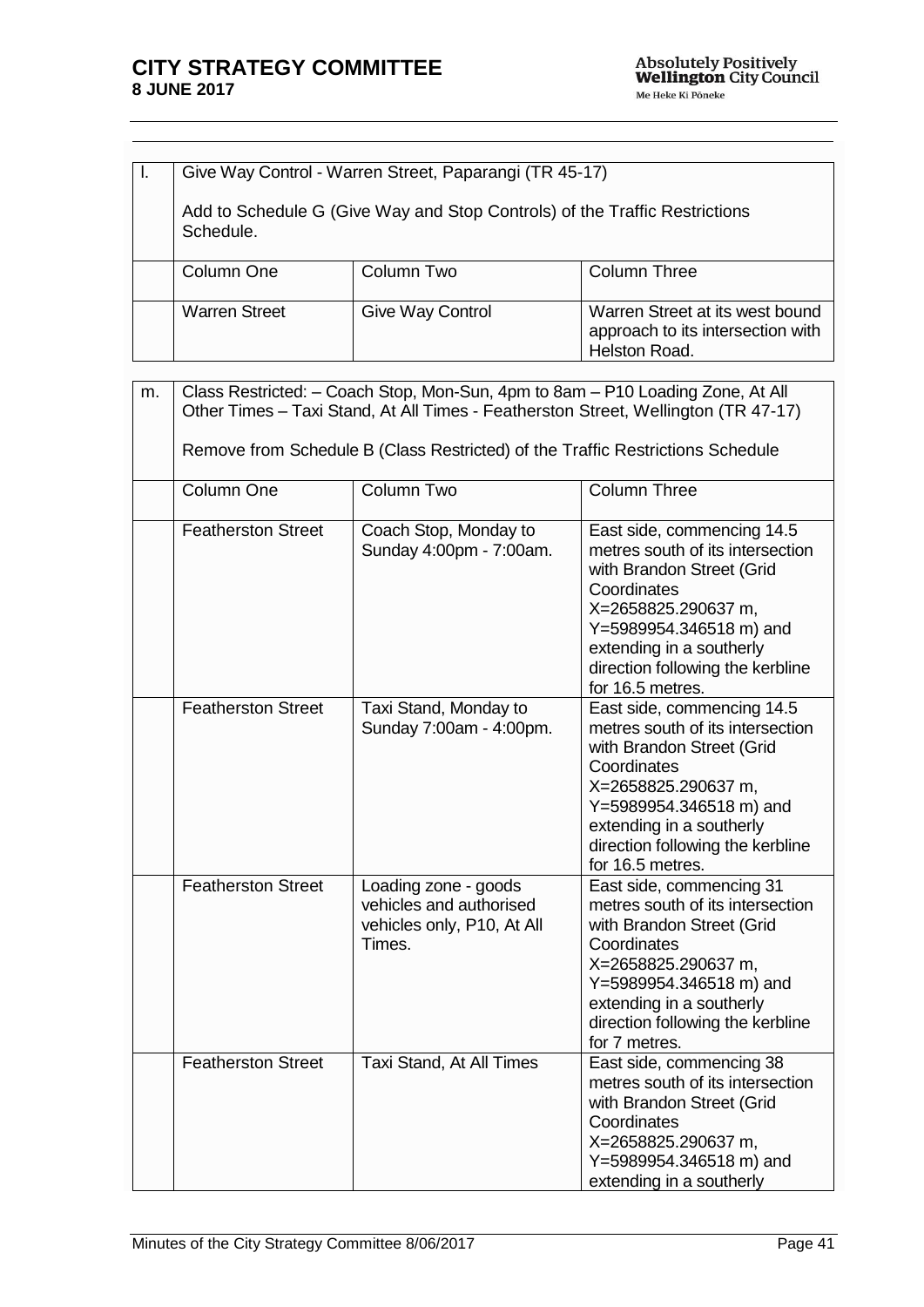|                           |                                                                                     | direction following the kerbline<br>for 11 metres.                                                                                                                                                                                               |
|---------------------------|-------------------------------------------------------------------------------------|--------------------------------------------------------------------------------------------------------------------------------------------------------------------------------------------------------------------------------------------------|
|                           | Add to Schedule B (Class Restricted) of the Traffic Restrictions Schedule           |                                                                                                                                                                                                                                                  |
| Column One                | Column Two                                                                          | <b>Column Three</b>                                                                                                                                                                                                                              |
| <b>Featherston Street</b> | Coach Stop, Monday to<br>Sunday, 4pm - 8am. P10<br>Loading Zone, At Other<br>Times. | East side, commencing 14.5<br>metres south of its intersection<br>with Brandon Street (Grid<br>Coordinates<br>X=2658825.290637 m,<br>Y=5989954.346518 m) and<br>extending in a southerly<br>direction following the kerbline<br>for 16.5 metres. |
| <b>Featherston Street</b> | Taxi Stand, At All Times.                                                           | East side, commencing 31<br>metres south of its intersection<br>with Brandon Street (Grid<br>Coordinates<br>X=2658825.290637 m,<br>Y=5989954.346518 m) and<br>extending in a southerly<br>direction following the kerbline<br>for 17 metres.     |

**Carried**

# **2. Policy**

# <span id="page-41-0"></span>**2.1 Submission to the Remuneration Authority on Local Government Review**

#### **Moved Mayor Lester, seconded Councillor Eagle**

#### **Resolved**

That the City Strategy Committee:

- 1. Receive the information.
- 2. Agree to the attached feedback on Part Two of the Remuneration Authority Consultation Document Local Government Review.
- 3. Note that matters relating to Part Three Longer Term Proposals will be considered by the Council prior to October 2017.

**Carried**

The meeting concluded at 12:06 pm.